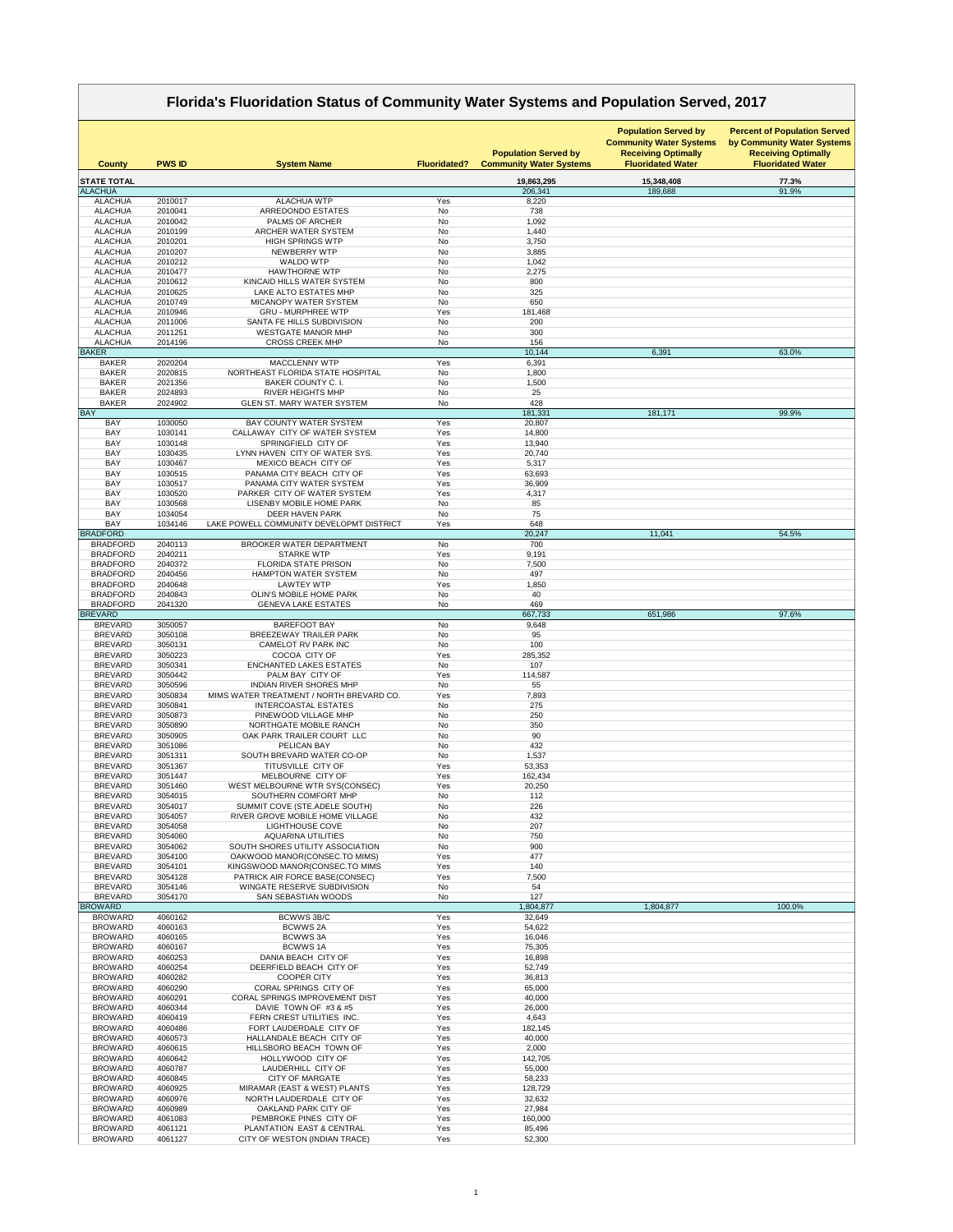| <b>County</b>                        | <b>PWS ID</b>      | <b>System Name</b>                                                     | <b>Fluoridated?</b>    | <b>Population Served by</b><br><b>Community Water Systems</b> | <b>Population Served by</b><br><b>Community Water Systems</b><br><b>Receiving Optimally</b><br><b>Fluoridated Water</b> | <b>Percent of Population Served</b><br>by Community Water Systems<br><b>Receiving Optimally</b><br><b>Fluoridated Water</b> |
|--------------------------------------|--------------------|------------------------------------------------------------------------|------------------------|---------------------------------------------------------------|-------------------------------------------------------------------------------------------------------------------------|-----------------------------------------------------------------------------------------------------------------------------|
| <b>BROWARD</b><br><b>BROWARD</b>     | 4061129<br>4061408 | POMPANO BEACH CITY OF                                                  | Yes<br>Yes             | 82,226<br>72,400                                              |                                                                                                                         |                                                                                                                             |
| <b>BROWARD</b>                       | 4061410            | SUNRISE #3 (SAWGRASS)<br>SUNRISE #1 CITY OF (SPRINGTREE)               | Yes                    | 79,550                                                        |                                                                                                                         |                                                                                                                             |
| <b>BROWARD</b>                       | 4061429            | TAMARAC (WEST) CITY OF                                                 | Yes                    | 60,138                                                        |                                                                                                                         |                                                                                                                             |
| <b>BROWARD</b>                       | 4061517            | <b>ROYAL UTILITY COMPANY</b>                                           | Yes                    | 4,481                                                         |                                                                                                                         |                                                                                                                             |
| <b>BROWARD</b><br><b>BROWARD</b>     | 4061574<br>4061584 | <b>WILTON MANORS CITY OF</b><br>COCONUT CREEK CITY OF                  | Yes<br>Yes             | 11,700<br>54,000                                              |                                                                                                                         |                                                                                                                             |
| <b>BROWARD</b>                       | 4061593            | TAMARAC (EAST) CITY OF                                                 | Yes                    | 1,900                                                         |                                                                                                                         |                                                                                                                             |
| <b>BROWARD</b>                       | 4061925            | DAVIE (HACIENDA VILLAGE)                                               | Yes                    | 1,000                                                         |                                                                                                                         |                                                                                                                             |
| <b>BROWARD</b>                       | 4061957            | PARKLAND UTILITIES INC                                                 | Yes                    | 2,590                                                         |                                                                                                                         |                                                                                                                             |
| <b>BROWARD</b>                       | 4064326            | SOUTH BROWARD UTILITY/SUNRISE                                          | Yes                    | 9,457                                                         |                                                                                                                         |                                                                                                                             |
| <b>BROWARD</b><br><b>BROWARD</b>     | 4064390<br>4064409 | NORTH SPRINGS IMPROVEMENT DISTRICT<br><b>FERN CREST EAST</b>           | Yes<br>Yes             | 37,371<br>115                                                 |                                                                                                                         |                                                                                                                             |
| <b>CALHOUN</b>                       |                    |                                                                        |                        | 4,700                                                         | 3,900                                                                                                                   | 83.0%                                                                                                                       |
| <b>CALHOUN</b>                       | 1070014            | ALTHA TOWN OF WATER SYSTEM                                             | <b>No</b>              | 800                                                           |                                                                                                                         |                                                                                                                             |
| <b>CALHOUN</b>                       | 1070685            | <b>BLOUNTSTOWN CITY OF</b>                                             | Yes                    | 3,900                                                         |                                                                                                                         |                                                                                                                             |
| <b>CHARLOTTE</b><br><b>CHARLOTTE</b> | 5084082            | CHARLOTTE CORRECTIONAL INSTITUTION                                     | No                     | 183,154<br>1,594                                              | $\overline{0}$                                                                                                          | 0.0%                                                                                                                        |
| <b>CHARLOTTE</b>                     | 5084100            | <b>CHARLOTTE COUNTY UTILITIES</b>                                      | <b>No</b>              | 128,967                                                       |                                                                                                                         |                                                                                                                             |
| <b>CHARLOTTE</b>                     | 5084110            | NHC UTILITIES INC                                                      | No                     | 401                                                           |                                                                                                                         |                                                                                                                             |
| <b>CHARLOTTE</b>                     | 5084111            | RIVERWOOD COMMUNITY DEL. DIST.                                         | No                     | 2,133                                                         |                                                                                                                         |                                                                                                                             |
| <b>CHARLOTTE</b><br><b>CHARLOTTE</b> | 5084117            | <b>GATOR WILDERNESS CAMP SCHOOL</b><br><b>ALLIGATOR PARK</b>           | <b>No</b><br><b>No</b> | 44                                                            |                                                                                                                         |                                                                                                                             |
| <b>CHARLOTTE</b>                     | 6080009<br>6080044 | CHARLOTTE HARBOR WATER ASSN.                                           | <b>No</b>              | 400<br>4,500                                                  |                                                                                                                         |                                                                                                                             |
| <b>CHARLOTTE</b>                     | 6080051            | PUNTA GORDA CITY OF                                                    | <b>No</b>              | 29,561                                                        |                                                                                                                         |                                                                                                                             |
| <b>CHARLOTTE</b>                     | 6080081            | EL JOBEAN WATER ASSOCIATION                                            | No                     | 1,338                                                         |                                                                                                                         |                                                                                                                             |
| <b>CHARLOTTE</b>                     | 6080104            | GASPARILLA ISLAND WATER ASSOC                                          | No                     | 5,562                                                         |                                                                                                                         |                                                                                                                             |
| <b>CHARLOTTE</b><br><b>CHARLOTTE</b> | 6080175            | LITTLE GASPARILLA UTILITY INC<br><b>SHELL CREEK PARK</b>               | <b>No</b><br>No        | 450<br>465                                                    |                                                                                                                         |                                                                                                                             |
| <b>CHARLOTTE</b>                     | 6080256<br>6080318 | <b>CHARLOTTE COUNTY UTILITIES / BURNT STORE</b>                        | <b>No</b>              | 6,300                                                         |                                                                                                                         |                                                                                                                             |
| <b>CHARLOTTE</b>                     | 6080324            | <b>TROPICAL PALMS MHP</b>                                              | <b>No</b>              | 508                                                           |                                                                                                                         |                                                                                                                             |
| <b>CHARLOTTE</b>                     | 6084074            | SUN RIVER UTILITIES INC                                                | No                     | 90                                                            |                                                                                                                         |                                                                                                                             |
| <b>CHARLOTTE</b>                     | 6084075            | KNIGHT ISLAND UTILITIES INC.                                           | <b>No</b>              | 431                                                           |                                                                                                                         |                                                                                                                             |
| <b>CHARLOTTE</b><br><b>CITRUS</b>    | 6084079            | <b>BOCILLA UTILITIES INC.</b>                                          | No                     | 410<br>95,728                                                 | 11,972                                                                                                                  | 12.5%                                                                                                                       |
| <b>CITRUS</b>                        | 6090099            | SUNSHINE #6 (BACKWATER HEIGHTS)                                        | No                     | 267                                                           |                                                                                                                         |                                                                                                                             |
| <b>CITRUS</b>                        | 6090150            | BEVERLY HILLS / ROLLING OAKS SUBDIVISION                               | No                     | 12,426                                                        |                                                                                                                         |                                                                                                                             |
| <b>CITRUS</b>                        | 6090156            | <b>BIG PINE ACRES</b>                                                  | No                     | 70                                                            |                                                                                                                         |                                                                                                                             |
| <b>CITRUS</b><br><b>CITRUS</b>       | 6090267<br>6090312 | <b>CASTLE LAKE PARK</b><br><b>CITRUS SPRINGS</b>                       | <b>No</b><br>No        | 196<br>15,675                                                 |                                                                                                                         |                                                                                                                             |
| <b>CITRUS</b>                        | 6090317            | CRYSTAL RIVER CITY OF                                                  | Yes                    | 4,528                                                         |                                                                                                                         |                                                                                                                             |
| <b>CITRUS</b>                        | 6090411            | <b>CRYSTAL ACRES MHP</b>                                               | <b>No</b>              | 75                                                            |                                                                                                                         |                                                                                                                             |
| <b>CITRUS</b>                        | 6090523            | SUNSHINE #7 (ELLSWORTH POINT)                                          | <b>No</b>              | 84                                                            |                                                                                                                         |                                                                                                                             |
| <b>CITRUS</b><br><b>CITRUS</b>       | 6090532<br>6090541 | THE OASIS MHP<br><b>EVANRIDGE MHP</b>                                  | No<br><b>No</b>        | 100<br>125                                                    |                                                                                                                         |                                                                                                                             |
| <b>CITRUS</b>                        | 6090588            | FLORAL CITY WATER ASSN                                                 | No                     | 5,617                                                         |                                                                                                                         |                                                                                                                             |
| <b>CITRUS</b>                        | 6090609            | FT COOPER MOBILE HOME COMM                                             | No                     | 200                                                           |                                                                                                                         |                                                                                                                             |
| <b>CITRUS</b>                        | 6090674            | <b>GOLDEN TERRACE</b>                                                  | Yes                    | 250                                                           |                                                                                                                         |                                                                                                                             |
| <b>CITRUS</b><br><b>CITRUS</b>       | 6090729<br>6090828 | <b>HARBOR LIGHTS MOBILE RESORT</b><br>HOMOSASSA SPECIAL WATER DISTRICT | No<br>No               | 63<br>5,548                                                   |                                                                                                                         |                                                                                                                             |
| <b>CITRUS</b>                        | 6090860            | <b>INVERNESS VILLAGE CONDO ASSOCIATION</b>                             | No                     | 250                                                           |                                                                                                                         |                                                                                                                             |
| <b>CITRUS</b>                        | 6090861            | <b>INVERNESS WATER DEPT</b>                                            | Yes                    | 7,194                                                         |                                                                                                                         |                                                                                                                             |
| <b>CITRUS</b>                        | 6090875            | <b>INVERNESS PARK</b>                                                  | <b>No</b>              | 200                                                           |                                                                                                                         |                                                                                                                             |
| <b>CITRUS</b><br><b>CITRUS</b>       | 6090898<br>6091178 | <b>CROFT BAY VILLAGE</b><br><b>MEADOW DRIVE S</b>                      | <b>No</b><br>No        | 48<br>159                                                     |                                                                                                                         |                                                                                                                             |
| <b>CITRUS</b>                        | 6091274            | <b>OAK FOREST</b>                                                      | No                     | 420                                                           |                                                                                                                         |                                                                                                                             |
| <b>CITRUS</b>                        | 6091322            | <b>OZELLO WATER ASSOCIATION</b>                                        | No                     | 5,220                                                         |                                                                                                                         |                                                                                                                             |
| <b>CITRUS</b>                        | 6091422            | POINT O'WOODS                                                          | No                     | 878                                                           |                                                                                                                         |                                                                                                                             |
| <b>CITRUS</b><br><b>CITRUS</b>       | 6091554<br>6091672 | ROYAL OAKS HOMEOWNER'S ASSOC.<br>SOUTH DUNNELLON WATER ASSOC           | No<br>No               | 340<br>300                                                    |                                                                                                                         |                                                                                                                             |
| <b>CITRUS</b>                        | 6091735            | <b>SUGARMILL WOODS S/D</b>                                             | No                     | 10,308                                                        |                                                                                                                         |                                                                                                                             |
| <b>CITRUS</b>                        | 6091816            | THUNDERBIRD MHP                                                        | <b>No</b>              | 46                                                            |                                                                                                                         |                                                                                                                             |
| <b>CITRUS</b>                        | 6091876            | <b>SUNCOAST MOBILE PARK</b>                                            | No                     | 80                                                            |                                                                                                                         |                                                                                                                             |
| <b>CITRUS</b><br><b>CITRUS</b>       | 6092199<br>6092326 | <b>SPRING GARDENS</b><br><b>CEDAR LAKE ESTATES</b>                     | No<br><b>No</b>        | 317<br>85                                                     |                                                                                                                         |                                                                                                                             |
| <b>CITRUS</b>                        | 6092327            | <b>FOREST HILLS WATER</b>                                              | No                     | 93                                                            |                                                                                                                         |                                                                                                                             |
| <b>CITRUS</b>                        | 6092331            | <b>AURORA ACRES</b>                                                    | No                     | 170                                                           |                                                                                                                         |                                                                                                                             |
| <b>CITRUS</b>                        | 6092334            | SANDY OAKS RV & MHP                                                    | <b>No</b>              | 90                                                            |                                                                                                                         |                                                                                                                             |
| <b>CITRUS</b><br><b>CITRUS</b>       | 6092338<br>6094480 | MEADOW WOOD WATER<br>THE MEADOWS                                       | No<br><b>No</b>        | 86<br>112                                                     |                                                                                                                         |                                                                                                                             |
| <b>CITRUS</b>                        | 6094523            | <b>SPRINGHORN WATER</b>                                                | <b>No</b>              | 25                                                            |                                                                                                                         |                                                                                                                             |
| <b>CITRUS</b>                        | 6094656            | <b>WEST CITRUS UTILITIES</b>                                           | No                     | 192                                                           |                                                                                                                         |                                                                                                                             |
| <b>CITRUS</b>                        | 6094773            | CONSTATE UTL/HILLS OF AVALON                                           | <b>No</b>              | 800                                                           |                                                                                                                         |                                                                                                                             |
| <b>CITRUS</b><br><b>CITRUS</b>       | 6094871<br>6094874 | <b>GREENBRIAR I</b><br>PINEWOOD WATER                                  | No<br>No               | 300<br>100                                                    |                                                                                                                         |                                                                                                                             |
| <b>CITRUS</b>                        | 6094875            | DUNNELLON HILLS WATER SYSTEM                                           | No                     | 100                                                           |                                                                                                                         |                                                                                                                             |
| <b>CITRUS</b>                        | 6094886            | <b>ELDORADO ESTATES</b>                                                | No                     | 188                                                           |                                                                                                                         |                                                                                                                             |
| <b>CITRUS</b>                        | 6094892            | <b>WALDEN WOODS MHC</b>                                                | No                     | 650                                                           |                                                                                                                         |                                                                                                                             |
| <b>CITRUS</b>                        | 6094899            | LUCKY HILLS (AQUAWELL)                                                 | <b>No</b>              | 80                                                            |                                                                                                                         |                                                                                                                             |
| <b>CITRUS</b><br><b>CITRUS</b>       | 6094928<br>6094933 | <b>CRYSTAL POINTE</b><br>CITRUS CO UTL/WATER OAKS S/D                  | <b>No</b><br>No        | 94<br>148                                                     |                                                                                                                         |                                                                                                                             |
| <b>CITRUS</b>                        | 6094934            | PINE VALLEY                                                            | <b>No</b>              | 164                                                           |                                                                                                                         |                                                                                                                             |
| <b>CITRUS</b>                        | 6094948            | CITRUS CO UTL/CHARLES A. BLACK                                         | No                     | 20,698                                                        |                                                                                                                         |                                                                                                                             |
| <b>CITRUS</b>                        | 6094953            | <b>GOSPEL ISLAND ESTATES</b>                                           | No                     | 62                                                            |                                                                                                                         |                                                                                                                             |
| <b>CITRUS</b><br><b>CITRUS</b>       | 6094957<br>6094970 | <b>KENWOOD NORTH</b><br>OAK POND ADULT M.H. ESTATES                    | <b>No</b><br><b>No</b> | 172<br>70                                                     |                                                                                                                         |                                                                                                                             |
| <b>CITRUS</b>                        | 6094994            | <b>VENTURA VILLAGE</b>                                                 | No                     | 100                                                           |                                                                                                                         |                                                                                                                             |
| <b>CITRUS</b>                        | 6095036            | TARAWOOD OF FLORAL CITY                                                | <b>No</b>              | 140                                                           |                                                                                                                         |                                                                                                                             |
| <b>CITRUS</b><br><b>CLAY</b>         | 6095046            | <b>CINNAMON RIDGE UTILITIES #2</b>                                     | No                     | 25                                                            |                                                                                                                         | 0.0%                                                                                                                        |
| <b>CLAY</b>                          | 2100150            | CAMP BLANDING JOINT TRAINING SITE                                      | No                     | 185,219<br>900                                                | $\overline{0}$                                                                                                          |                                                                                                                             |
| <b>CLAY</b>                          | 2100437            | <b>GREEN COVE SPRINGS WTP</b>                                          | No                     | 6,500                                                         |                                                                                                                         |                                                                                                                             |
| <b>CLAY</b>                          | 2100610            | <b>KEYSTONE POSTMASTER GRID</b>                                        | No                     | 6,255                                                         |                                                                                                                         |                                                                                                                             |
| <b>CLAY</b>                          | 2100626            | <b>LAKE ASBURY WTP</b><br><b>LAKE GENEVA MHP</b>                       | No                     | 10,294                                                        |                                                                                                                         |                                                                                                                             |
| <b>CLAY</b><br><b>CLAY</b>           | 2100636<br>2100709 | <b>ST. JOHNS LANDING</b>                                               | No<br><b>No</b>        | 66<br>1,172                                                   |                                                                                                                         |                                                                                                                             |
| <b>CLAY</b>                          | 2100741            | <b>ORANGE PARK GRID</b>                                                | No                     | 109,991                                                       |                                                                                                                         |                                                                                                                             |
| <b>CLAY</b>                          | 2100882            | PENNEY FARMS RETIREMENT COMMUNITY WTP                                  | No                     | 450                                                           |                                                                                                                         |                                                                                                                             |
| <b>CLAY</b><br><b>CLAY</b>           | 2101019<br>2101182 | PENNEY FARMS WTP<br>ORANGE PARK WATER PLANT                            | No<br>No               | 350<br>9,042                                                  |                                                                                                                         |                                                                                                                             |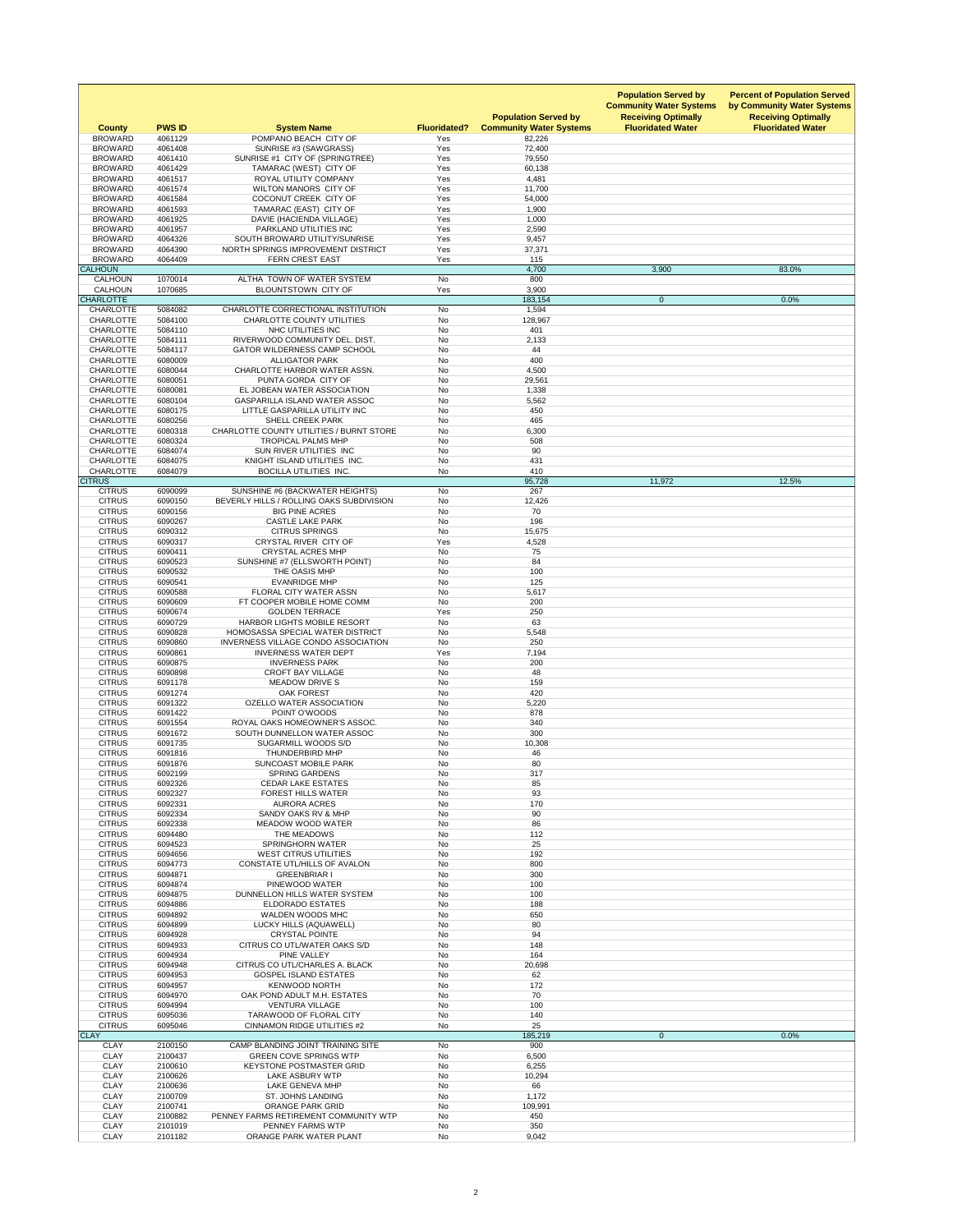| <b>County</b>                      | <b>PWS ID</b>      | <b>System Name</b><br><b>RAVINES WTP</b>                                | <b>Fluoridated?</b>    | <b>Population Served by</b><br><b>Community Water Systems</b> | <b>Population Served by</b><br><b>Community Water Systems</b><br><b>Receiving Optimally</b><br><b>Fluoridated Water</b> | <b>Percent of Population Served</b><br>by Community Water Systems<br><b>Receiving Optimally</b><br><b>Fluoridated Water</b> |
|------------------------------------|--------------------|-------------------------------------------------------------------------|------------------------|---------------------------------------------------------------|-------------------------------------------------------------------------------------------------------------------------|-----------------------------------------------------------------------------------------------------------------------------|
| <b>CLAY</b><br><b>CLAY</b>         | 2104332<br>2104345 | MIDDLEBURG BLUFF APARTMENTS                                             | No<br><b>No</b>        | 3,353<br>95                                                   |                                                                                                                         |                                                                                                                             |
| <b>CLAY</b>                        | 2104351            | PIER STATION WTP                                                        | No                     | 193                                                           |                                                                                                                         |                                                                                                                             |
| <b>CLAY</b><br><b>CLAY</b>         | 2104391<br>2104448 | PACE/FLEMING GRID<br>PETER'S CREEK WTP                                  | No<br>No               | 36,327<br>231                                                 |                                                                                                                         |                                                                                                                             |
| <b>COLLIER</b>                     |                    |                                                                         |                        | 270,731                                                       | 231,551                                                                                                                 | 85.5%                                                                                                                       |
| <b>COLLIER</b><br><b>COLLIER</b>   | 5110058<br>5110087 | LEE CYPRESS CO-OP<br>BIG CYPRESS PARK HEADQUARTERS                      | <b>No</b><br><b>No</b> | 250<br>100                                                    |                                                                                                                         |                                                                                                                             |
| <b>COLLIER</b>                     | 5110089            | <b>EVERGLADES CITY</b>                                                  | No                     | 2,500                                                         |                                                                                                                         |                                                                                                                             |
| <b>COLLIER</b><br><b>COLLIER</b>   | 5110117<br>5110118 | FLORIDA GOVERNMENTAL UTILITY AUTHORITY<br><b>GOODLAND WATER COMPANY</b> | Yes<br>No              | 15,381<br>770                                                 |                                                                                                                         |                                                                                                                             |
| <b>COLLIER</b>                     | 5110142            | <b>IMMOKALEE WATER</b>                                                  | Yes                    | 26,837                                                        |                                                                                                                         |                                                                                                                             |
| <b>COLLIER</b><br><b>COLLIER</b>   | 5110182<br>5110183 | <b>MARCO SHORES UTILITIES</b><br>MARCO ISLAND UTILITIES (CITY OF)       | Yes<br>No              | 1,647<br>27,470                                               |                                                                                                                         |                                                                                                                             |
| <b>COLLIER</b>                     | 5110198            | NAPLES WATER DEPT                                                       | Yes                    | 52,906                                                        |                                                                                                                         |                                                                                                                             |
| <b>COLLIER</b><br><b>COLLIER</b>   | 5110230<br>5114069 | PORT OF THE ISLANDS<br><b>COLLIER COUNTY REGIONAL WTP</b>               | <b>No</b><br>Yes       | 1,200                                                         |                                                                                                                         |                                                                                                                             |
| <b>COLLIER</b>                     | 5114085            | ORANGE TREE UTILITY CO. INC.                                            | No                     | 134,780<br>5,740                                              |                                                                                                                         |                                                                                                                             |
| <b>COLLIER</b>                     | 5114133            | AMI KIDS BIG CYPRESS WILDERNESS INSITUTE                                | <b>No</b>              | 50                                                            |                                                                                                                         |                                                                                                                             |
| <b>COLLIER</b><br><b>COLUMBIA</b>  | 5114154            | AVE MARIA UTILITY COMPANY LLLP                                          | No                     | 1,100<br>20,765                                               | $\overline{0}$                                                                                                          | 0.0%                                                                                                                        |
| <b>COLUMBIA</b>                    | 2120043            | <b>CANNON CREEK MHP</b>                                                 | <b>No</b>              | 80                                                            |                                                                                                                         |                                                                                                                             |
| <b>COLUMBIA</b><br><b>COLUMBIA</b> | 2120047<br>2120224 | <b>AZALEA PARK SUBDIVISON</b><br><b>COLLEGE MANOR</b>                   | <b>No</b><br>No        | 308<br>130                                                    |                                                                                                                         |                                                                                                                             |
| <b>COLUMBIA</b>                    | 2120630            | <b>LAKE CITY WTP</b>                                                    | <b>No</b>              | 17,775                                                        |                                                                                                                         |                                                                                                                             |
| <b>COLUMBIA</b><br><b>COLUMBIA</b> | 2120921<br>2121023 | <b>QUAIL HEIGHTS COUNTRY CLUB</b><br>SHADY OAKS SUBDIVISION             | No<br>No               | 114<br>318                                                    |                                                                                                                         |                                                                                                                             |
| <b>COLUMBIA</b>                    | 2121366            | <b>SUWANNEE VALLEY ESTATES</b>                                          | <b>No</b>              | 63                                                            |                                                                                                                         |                                                                                                                             |
| <b>COLUMBIA</b>                    | 2124284            | <b>WOODGATE VILLAGE</b>                                                 | No                     | 348                                                           |                                                                                                                         |                                                                                                                             |
| <b>COLUMBIA</b><br><b>COLUMBIA</b> | 2124285<br>2124287 | <b>COOL BREEZE MHP</b><br><b>COUNTRY DALE ESTATES</b>                   | No<br>No               | 73<br>70                                                      |                                                                                                                         |                                                                                                                             |
| <b>COLUMBIA</b>                    | 2124295            | <b>242 VILLAGE SUBDIVISION</b>                                          | No                     | 161                                                           |                                                                                                                         |                                                                                                                             |
| <b>COLUMBIA</b><br><b>COLUMBIA</b> | 2124372<br>2124375 | <b>BRANDON-BRENT WTP</b><br><b>VERNDALE APARTMENTS</b>                  | No<br><b>No</b>        | 240<br>200                                                    |                                                                                                                         |                                                                                                                             |
| <b>COLUMBIA</b>                    | 2124399            | FORT WHITE TOWN OF                                                      | No                     | 750                                                           |                                                                                                                         |                                                                                                                             |
| <b>COLUMBIA</b>                    | 2124409            | <b>LANCE WATER</b>                                                      | <b>No</b>              | 75                                                            |                                                                                                                         |                                                                                                                             |
| <b>COLUMBIA</b><br><b>DESOTO</b>   | 2124413            | <b>COLUMBIA COUNTY WATER SYSTEM</b>                                     | No                     | 60<br>23,668                                                  | 8,942                                                                                                                   | 37.8%                                                                                                                       |
| <b>DESOTO</b>                      | 6140314            | ARCADIA WATER DEPT CITY OF                                              | Yes                    | 8,942                                                         |                                                                                                                         |                                                                                                                             |
| <b>DESOTO</b><br><b>DESOTO</b>     | 6140451<br>6142734 | DESOTO CORRECTIONAL INST<br>PEACE RIVER REG WATER PLANT                 | No<br>No               | 3,134<br>3,301                                                |                                                                                                                         |                                                                                                                             |
| <b>DESOTO</b>                      | 6144834            | <b>DESOTO VILLAGE MHP</b>                                               | <b>No</b>              | 202                                                           |                                                                                                                         |                                                                                                                             |
| <b>DESOTO</b><br><b>DESOTO</b>     | 6144856<br>6144898 | LAKE SUZY SUBDIVISIO<br><b>DESOTO COUNTY WATER SYSTEM</b>               | No<br>No               | 3,526<br>4,563                                                |                                                                                                                         |                                                                                                                             |
| <b>DIXIE</b>                       |                    |                                                                         |                        | 4,538                                                         | $\overline{0}$                                                                                                          | 0.0%                                                                                                                        |
| <b>DIXIE</b>                       | 2150243            | <b>CROSS CITY WTP</b>                                                   | <b>No</b>              | 2,850                                                         |                                                                                                                         |                                                                                                                             |
| <b>DIXIE</b><br><b>DIXIE</b>       | 2150512<br>2151026 | <b>HORSESHOE BEACH WTP</b><br>SHADY OAKS RV AND MHP                     | No<br><b>No</b>        | 313<br>75                                                     |                                                                                                                         |                                                                                                                             |
| <b>DIXIE</b>                       | 2151140            | SUWANNEE WATER & SEWER DISTRICT                                         | No                     | 1,300                                                         |                                                                                                                         |                                                                                                                             |
| <b>DUVAL</b><br><b>DUVAL</b>       | 2160053            | <b>BALDWIN WATER SYSTEM</b>                                             | <b>No</b>              | 816,237<br>1,790                                              | 786,856                                                                                                                 | 96.4%                                                                                                                       |
| <b>DUVAL</b>                       | 2160110            | <b>SUNNY PINES</b>                                                      | No                     | 80                                                            |                                                                                                                         |                                                                                                                             |
| <b>DUVAL</b><br><b>DUVAL</b>       | 2160200<br>2160206 | ATLANTIC BEACH WATER SYSTEM<br><b>NEPTUNE BEACH</b>                     | Yes<br>Yes             | 26,172<br>7,270                                               |                                                                                                                         |                                                                                                                             |
| <b>DUVAL</b>                       | 2160254            | <b>DANIEL MEMORIAL</b>                                                  | No                     | 60                                                            |                                                                                                                         |                                                                                                                             |
| <b>DUVAL</b>                       | 2160390            | <b>CRYSTAL SPRINGS ESTATES MHP</b><br><b>JACKSONVILLE BEACH WTP</b>     | No                     | 704                                                           |                                                                                                                         |                                                                                                                             |
| <b>DUVAL</b><br><b>DUVAL</b>       | 2160563<br>2160568 | <b>JACKSONVILLE UNIVERSITY</b>                                          | Yes<br>No              | 23,279<br>3,480                                               |                                                                                                                         |                                                                                                                             |
| <b>DUVAL</b>                       | 2160601            | YUKON INDUSTRIES LTD.                                                   | No                     | 40                                                            |                                                                                                                         |                                                                                                                             |
| <b>DUVAL</b><br><b>DUVAL</b>       | 2160654<br>2160734 | <b>STUDY ESTATES MHP</b><br>N.S. MAYPORT                                | No<br>No               | 60<br>20,500                                                  |                                                                                                                         |                                                                                                                             |
| <b>DUVAL</b>                       | 2160735            | <b>JEA: MAYPORT WTP</b>                                                 | Yes                    | 275                                                           |                                                                                                                         |                                                                                                                             |
| <b>DUVAL</b><br><b>DUVAL</b>       | 2160811<br>2160824 | NORMANDY VILLAGE UTILITY CO.<br>OCEANWAY OAKS LLC                       | Yes<br>No              | 3,200<br>75                                                   |                                                                                                                         |                                                                                                                             |
| <b>DUVAL</b>                       | 2160906            | <b>CREEKSIDE COMMUNITY PARK MHP</b>                                     | No                     | 150                                                           |                                                                                                                         |                                                                                                                             |
| <b>DUVAL</b>                       | 2161022            | <b>SUNNY OAKS</b>                                                       | No                     | 80                                                            |                                                                                                                         |                                                                                                                             |
| <b>DUVAL</b><br><b>DUVAL</b>       | 2161043<br>2161212 | <b>NEW KINGS MHP</b><br>N.A.S. JACKSONVILLE                             | No<br>Yes              | 50<br>22,000                                                  |                                                                                                                         |                                                                                                                             |
| <b>DUVAL</b>                       | 2161276            | OAKS OF ATLANTIC BEACH                                                  | Yes                    | 572                                                           |                                                                                                                         |                                                                                                                             |
| <b>DUVAL</b><br><b>DUVAL</b>       | 2161328<br>2161333 | <b>JEA MAJOR GRID</b><br><b>BLAIR ROAD APARTMENTS</b>                   | Yes<br><b>No</b>       | 703,938<br>60                                                 |                                                                                                                         |                                                                                                                             |
| <b>DUVAL</b>                       | 2161337            | <b>BARCELONA APARTMENTS</b>                                             | No                     | 56                                                            |                                                                                                                         |                                                                                                                             |
| <b>DUVAL</b><br><b>DUVAL</b>       | 2164003<br>2164279 | SADDLE BROOK LANDINGS<br>NEIGHBORHOOD UTILITIES (TIMBER CREEK)          | No<br>No               | 1,000<br>1,015                                                |                                                                                                                         |                                                                                                                             |
| <b>DUVAL</b>                       | 2164396            | <b>SWEET HOME APARTMENTS</b>                                            | No                     | 46                                                            |                                                                                                                         |                                                                                                                             |
| <b>DUVAL</b>                       | 2164400            | <b>BELLE OAKS WTP</b>                                                   | <b>No</b>              | 60                                                            |                                                                                                                         |                                                                                                                             |
| <b>DUVAL</b><br><b>DUVAL</b>       | 2164401<br>2164494 | THE TRANSITION HOUSE AT DINSMORE<br><b>BAILEY'S MHP (NORTH)</b>         | Yes<br>No              | 150<br>75                                                     |                                                                                                                         |                                                                                                                             |
| <b>ESCAMBIA</b>                    |                    |                                                                         |                        | 361,933                                                       | 270,487                                                                                                                 | 74.7%                                                                                                                       |
| <b>ESCAMBIA</b><br><b>ESCAMBIA</b> | 1170085<br>1170126 | BRATT-DAVISVILLE WATER SYSTEM<br>CENTRAL WATER WORKS INC.               | <b>No</b><br>No        | 2,800<br>2,512                                                |                                                                                                                         |                                                                                                                             |
| <b>ESCAMBIA</b>                    | 1170168            | <b>COTTAGE HILL WATER WORKS</b>                                         | <b>No</b>              | 3,508                                                         |                                                                                                                         |                                                                                                                             |
| <b>ESCAMBIA</b><br><b>ESCAMBIA</b> | 1170259<br>1170302 | FARM HILL UTILITIES INC.<br><b>GONZALEZ UTILITIES ASSOCIATION INC.</b>  | <b>No</b><br>No        | 6,062<br>6,356                                                |                                                                                                                         |                                                                                                                             |
| <b>ESCAMBIA</b>                    | 1170475            | MOLINO UTILITIES INC.                                                   | <b>No</b>              | 7,746                                                         |                                                                                                                         |                                                                                                                             |
| <b>ESCAMBIA</b>                    | 1170525            | <b>EMERALD COAST UTILITIES AUTHORITY</b>                                | Yes                    | 255,884                                                       |                                                                                                                         |                                                                                                                             |
| <b>ESCAMBIA</b><br><b>ESCAMBIA</b> | 1170527<br>1170613 | PEOPLES WATER SERVICE COMPANY<br>CENTURY TOWN OF                        | No<br>No               | 34,352<br>3,056                                               |                                                                                                                         |                                                                                                                             |
| <b>ESCAMBIA</b>                    | 1170703            | UNIVERSITY OF WEST FLORIDA                                              | Yes                    | 12,000                                                        |                                                                                                                         |                                                                                                                             |
| <b>ESCAMBIA</b><br><b>ESCAMBIA</b> | 1170718<br>1170814 | <b>WALNUT HILL WATER WORKS</b><br>NAS PENSACOLA / CORRY STATION         | No<br>No               | 2,454<br>22,600                                               |                                                                                                                         |                                                                                                                             |
| <b>ESCAMBIA</b>                    | 1170899            | <b>NAS SAUFLEY FIELD</b>                                                | Yes                    | 1,728                                                         |                                                                                                                         |                                                                                                                             |
| <b>ESCAMBIA</b><br><b>FLAGLER</b>  | 1170908            | <b>INNERARITY ISLAND WATER SYSTEM</b>                                   | Yes                    | 875<br>97,591                                                 | $\overline{0}$                                                                                                          | 0.0%                                                                                                                        |
| <b>FLAGLER</b>                     | 2180002            | BEVERLY BEACH WATER SYSTEM                                              | No                     | 1,413                                                         |                                                                                                                         |                                                                                                                             |
| <b>FLAGLER</b>                     | 2180132            | <b>BULOW PLANTATION</b>                                                 | No                     | 1,001                                                         |                                                                                                                         |                                                                                                                             |
| <b>FLAGLER</b><br><b>FLAGLER</b>   | 2180134<br>2180349 | <b>BUNNELL WATER PLANT</b><br><b>FLAGLER BEACH WTP</b>                  | No<br>No               | 2,648<br>4,630                                                |                                                                                                                         |                                                                                                                             |
| <b>FLAGLER</b>                     | 2180863            | PALM COAST UTILITY                                                      | No                     | 80,325                                                        |                                                                                                                         |                                                                                                                             |
| <b>FLAGLER</b>                     | 2181288            | <b>HOLIDAY TRAVEL PARK</b>                                              | No                     | 82                                                            |                                                                                                                         |                                                                                                                             |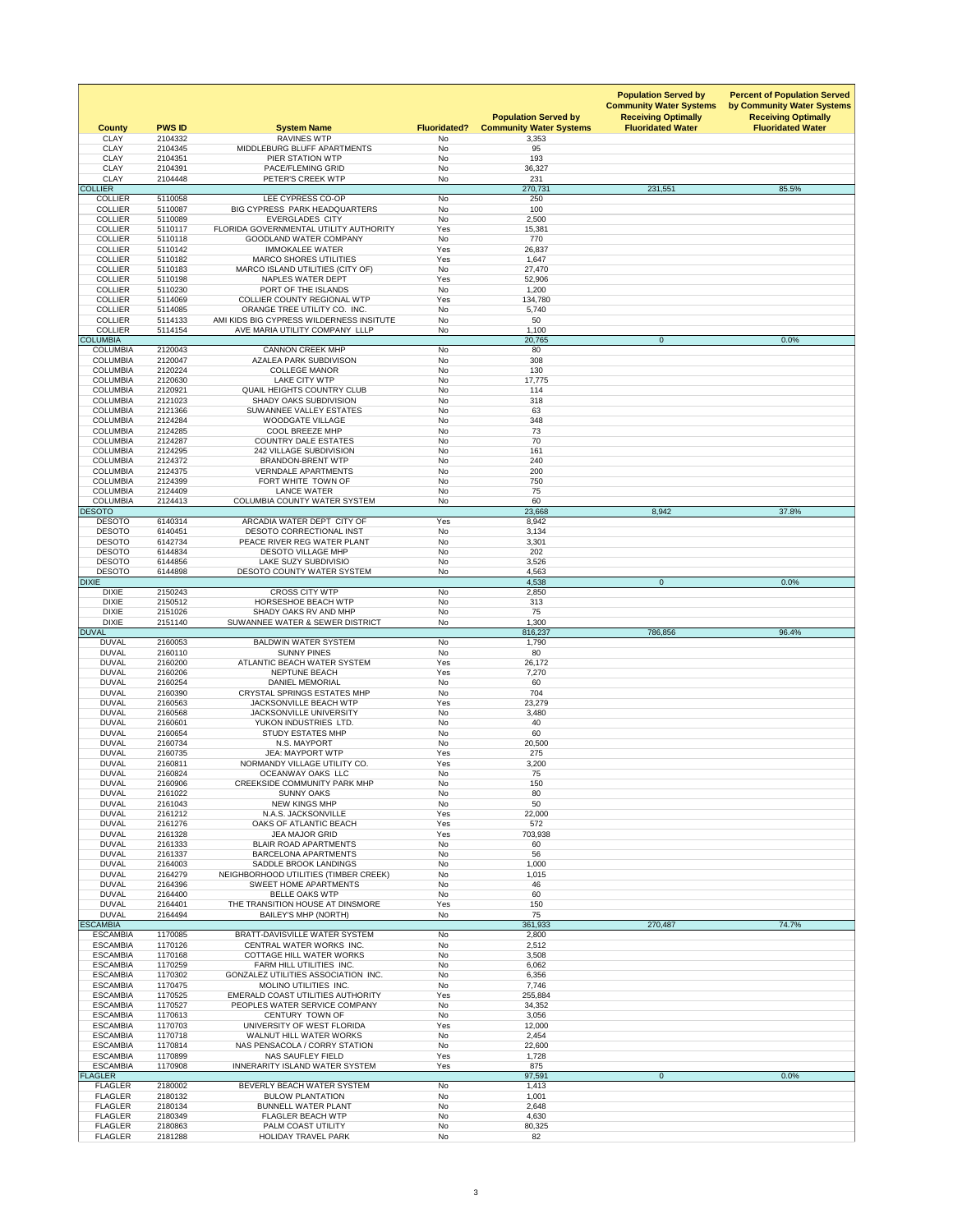| <b>County</b><br><b>FLAGLER</b>      | <b>PWS ID</b><br>2184251 | <b>System Name</b><br>PLANTATION BAY WTP                                       | <b>Fluoridated?</b><br><b>No</b> | <b>Population Served by</b><br><b>Community Water Systems</b><br>3,000 | <b>Population Served by</b><br><b>Community Water Systems</b><br><b>Receiving Optimally</b><br><b>Fluoridated Water</b> | <b>Percent of Population Served</b><br>by Community Water Systems<br><b>Receiving Optimally</b><br><b>Fluoridated Water</b> |
|--------------------------------------|--------------------------|--------------------------------------------------------------------------------|----------------------------------|------------------------------------------------------------------------|-------------------------------------------------------------------------------------------------------------------------|-----------------------------------------------------------------------------------------------------------------------------|
| <b>FLAGLER</b>                       | 2184259                  | DUNES COMMUNITY DEVELOPMENT DISTRICT                                           | <b>No</b>                        | 4,392                                                                  |                                                                                                                         |                                                                                                                             |
| <b>FLAGLER</b><br><b>FRANKLIN</b>    | 2184278                  | DAYTONA NORTH WATER SYSTEM                                                     | <b>No</b>                        | 100<br>16,551                                                          | 4,710                                                                                                                   | 28.5%                                                                                                                       |
| <b>FRANKLIN</b><br><b>FRANKLIN</b>   | 1190013                  | ALLIGATOR POINT WATER RESOURCE DISTRICT                                        | <b>No</b><br><b>No</b>           | 671                                                                    |                                                                                                                         |                                                                                                                             |
| <b>FRANKLIN</b>                      | 1190118<br>1190150       | CARRABELLE CITY OF WATER SYS.<br>APALACHICOLA CITY OF                          | Yes                              | 2,500<br>4,710                                                         |                                                                                                                         |                                                                                                                             |
| <b>FRANKLIN</b>                      | 1190236                  | <b>EASTPOINT WATER &amp; SEWER DIST.</b>                                       | <b>No</b>                        | 2,452                                                                  |                                                                                                                         |                                                                                                                             |
| <b>FRANKLIN</b><br><b>FRANKLIN</b>   | 1190414<br>1190789       | LANARK VILLAGE (CITY OF CARRABELLE)<br>WATER MGMT SERVICES (ST. GEORGE ISLAND) | <b>No</b><br>No                  | 1,625<br>4,593                                                         |                                                                                                                         |                                                                                                                             |
| <b>GADSDEN</b>                       |                          |                                                                                |                                  | 38,734                                                                 | 10,112                                                                                                                  | 26.1%                                                                                                                       |
| <b>GADSDEN</b><br><b>GADSDEN</b>     | 1200134<br>1200275       | CHATTAHOOCHEE CITY OF<br><b>FLORIDA STATE HOSPITAL</b>                         | No<br><b>No</b>                  | 3,885<br>4,500                                                         |                                                                                                                         |                                                                                                                             |
| <b>GADSDEN</b>                       | 1200334                  | HAVANA TOWN OF WATER SYSTEM                                                    | <b>No</b>                        | 3,977                                                                  |                                                                                                                         |                                                                                                                             |
| <b>GADSDEN</b><br><b>GADSDEN</b>     | 1200459<br>1200551       | <b>RENTZ'S MOBILE HOME PARK</b><br>QUINCY CITY OF W/S                          | <b>No</b><br>Yes                 | 85<br>10,112                                                           |                                                                                                                         |                                                                                                                             |
| <b>GADSDEN</b>                       | 1200687                  | <b>GREENSBORO TOWN OF WATER SYS.</b>                                           | <b>No</b>                        | 602                                                                    |                                                                                                                         |                                                                                                                             |
| <b>GADSDEN</b><br><b>GADSDEN</b>     | 1200688<br>1200797       | <b>GRETNA CITY OF</b><br><b>GADSDEN CO REGIONAL W/S</b>                        | <b>No</b><br><b>No</b>           | 1,580<br>12,852                                                        |                                                                                                                         |                                                                                                                             |
| <b>GADSDEN</b>                       | 1200885                  | <b>JAMIESON WATER SYSTEM</b>                                                   | <b>No</b>                        | 71                                                                     |                                                                                                                         |                                                                                                                             |
| <b>GADSDEN</b><br><b>GADSDEN</b>     | 1204029<br>1204051       | <b>ST. JAMES COMMUNITY</b><br>JOYLAND WATER SYSTEM                             | <b>No</b><br><b>No</b>           | 98<br>125                                                              |                                                                                                                         |                                                                                                                             |
| <b>GADSDEN</b>                       | 1204063                  | <b>HINSON HEIGHTS</b>                                                          | <b>No</b>                        | 175                                                                    |                                                                                                                         |                                                                                                                             |
| <b>GADSDEN</b><br><b>GADSDEN</b>     | 1204064<br>1204065       | <b>TOBACCO ROAD</b><br><b>HAMMOCK CREEK</b>                                    | <b>No</b><br><b>No</b>           | 151<br>40                                                              |                                                                                                                         |                                                                                                                             |
| <b>GADSDEN</b>                       | 1204067                  | <b>MEADOWS GROCERY</b>                                                         | <b>No</b>                        | 55                                                                     |                                                                                                                         |                                                                                                                             |
| <b>GADSDEN</b><br><b>GILCHRIST</b>   | 1204079                  | ROSEDALE WATER ASSOCIATION                                                     | No                               | 426<br>2,575                                                           | $\overline{0}$                                                                                                          | 0.0%                                                                                                                        |
| <b>GILCHRIST</b>                     | 2210647                  | LANCASTER CORRECTIONAL INSTITUTE                                               | <b>No</b>                        | 1,175                                                                  |                                                                                                                         |                                                                                                                             |
| <b>GILCHRIST</b><br><b>GLADES</b>    | 2211188                  | <b>TRENTON WATER DEPARTMENT</b>                                                | <b>No</b>                        | 1,400<br>6,404                                                         | 1,613                                                                                                                   | 25.2%                                                                                                                       |
| <b>GLADES</b>                        | 5220166                  | LAKEPORT WATER ASSOCIATION                                                     | Yes                              | 1,613                                                                  |                                                                                                                         |                                                                                                                             |
| <b>GLADES</b><br><b>GLADES</b>       | 5220192<br>5220235       | MOORE HAVEN WATER DEPT<br>RIVER OAKS UTILITIES LLC                             | <b>No</b><br><b>No</b>           | 3,735<br>120                                                           |                                                                                                                         |                                                                                                                             |
| <b>GLADES</b>                        | 5224074                  | WHISPER CREEK R.V. PARK                                                        | <b>No</b>                        | 880                                                                    |                                                                                                                         |                                                                                                                             |
| <b>GLADES</b><br><b>GULF</b>         | 5224091                  | <b>MAPLE CORNER</b>                                                            | <b>No</b>                        | 56<br>23,038                                                           | 23,038                                                                                                                  | 100.0%                                                                                                                      |
| <b>GULF</b>                          | 1230545                  | PORT ST. JOE CITY OF                                                           | Yes                              | 12,806                                                                 |                                                                                                                         |                                                                                                                             |
| <b>GULF</b>                          | 1230734                  | WEWAHITCHKA CITY OF                                                            | Yes                              | 1,949                                                                  |                                                                                                                         |                                                                                                                             |
| <b>GULF</b><br><b>GULF</b>           | 1230848<br>1234011       | <b>LIGHTHOUSE UTILITIES</b><br><b>GULF FORESTRY WORK CAMP</b>                  | Yes<br>Yes                       | 4,433<br>350                                                           |                                                                                                                         |                                                                                                                             |
| <b>GULF</b>                          | 1234013                  | <b>GULF CORRECTIONAL INSTITUTION</b>                                           | Yes                              | 3,500                                                                  |                                                                                                                         |                                                                                                                             |
| <b>HAMILTON</b><br><b>HAMILTON</b>   | 2240570                  | <b>JASPER WTP</b>                                                              | <b>No</b>                        | 5,934<br>4,221                                                         | $\overline{0}$                                                                                                          | 0.0%                                                                                                                        |
| <b>HAMILTON</b>                      | 2240579                  | <b>JENNINGS WTP</b>                                                            | <b>No</b>                        | 894                                                                    |                                                                                                                         |                                                                                                                             |
| <b>HAMILTON</b><br><b>HARDEE</b>     | 2241264                  | WHITE SPRINGS WTP                                                              | No                               | 819<br>15,213                                                          | 9,215                                                                                                                   | 60.6%                                                                                                                       |
| <b>HARDEE</b>                        | 6250278                  | <b>CHARLIE CREEK-THE VILLAGE OF</b>                                            | <b>No</b>                        | 175                                                                    |                                                                                                                         |                                                                                                                             |
| <b>HARDEE</b><br><b>HARDEE</b>       | 6250329<br>6250332       | WAUCHULA CITY WATER DEPARTMENT<br><b>ZOLFO SPRINGS CITY OF</b>                 | Yes<br>Yes                       | 5,000<br>1,800                                                         |                                                                                                                         |                                                                                                                             |
| <b>HARDEE</b>                        | 6251954                  | PEACE RIVER HEIGHTS                                                            | <b>No</b>                        | 250                                                                    |                                                                                                                         |                                                                                                                             |
| <b>HARDEE</b><br><b>HARDEE</b>       | 6252022<br>6252030       | <b>BOWLING GREEN CITY OF</b><br><b>RESTHAVEN</b>                               | <b>No</b><br>No                  | 2,940<br>34                                                            |                                                                                                                         |                                                                                                                             |
| <b>HARDEE</b>                        | 6254754                  | HARDEE CORRECTIONAL INSTITUTE                                                  | <b>No</b>                        | 1,900                                                                  |                                                                                                                         |                                                                                                                             |
| <b>HARDEE</b><br><b>HARDEE</b>       | 6254762<br>6254774       | <b>BROOKSIDE BLUFF RV PARK</b><br>F.I.N.R.                                     | <b>No</b><br><b>No</b>           | 300<br>300                                                             |                                                                                                                         |                                                                                                                             |
| <b>HARDEE</b>                        | 6254785                  | <b>TORREY OAKS SUBDIVISION</b>                                                 | <b>No</b>                        | 99                                                                     |                                                                                                                         |                                                                                                                             |
| <b>HARDEE</b><br><b>HENDRY</b>       | 6254799                  | <b>WAUCHULA HILLS (HARDEE COUNTY UTILITIES)</b>                                | Yes                              | 2,415<br>24,784                                                        | 23,918                                                                                                                  | 96.5%                                                                                                                       |
| <b>HENDRY</b>                        | 5260050                  | LABELLE CITY OF                                                                | Yes                              | 4,632                                                                  |                                                                                                                         |                                                                                                                             |
| <b>HENDRY</b><br><b>HENDRY</b>       | 5260053<br>5260226       | <b>CLEWISTON CITY OF</b><br>PORT LABELLE                                       | Yes<br>Yes                       | 10,728<br>3,808                                                        |                                                                                                                         |                                                                                                                             |
| <b>HENDRY</b>                        | 5260262                  | SOUTH SHORE WATER ASSN. INC.                                                   | Yes                              | 4,750                                                                  |                                                                                                                         |                                                                                                                             |
| <b>HENDRY</b><br><b>HENDRY</b>       | 5264050<br>5264054       | PALM AND PINES MOBILE HOME PK<br><b>RIVERBEND ESTATES</b>                      | <b>No</b><br><b>No</b>           | 150<br>120                                                             |                                                                                                                         |                                                                                                                             |
| <b>HENDRY</b>                        | 5264103                  | RIVERBEND MOTORCOACH RESORT                                                    | No                               | 596                                                                    |                                                                                                                         |                                                                                                                             |
| <b>HERNANDO</b><br><b>HERNANDO</b>   | 6270009                  | BIG TREE MOBILE HOME & RV VILLAGE                                              | <b>No</b>                        | 152,872<br>200                                                         | 11,850                                                                                                                  | 7.8%                                                                                                                        |
| <b>HERNANDO</b>                      | 6270246                  | <b>CAMP-A-WYLE LAKE RESORT</b>                                                 | <b>No</b>                        | 400                                                                    |                                                                                                                         |                                                                                                                             |
| <b>HERNANDO</b><br><b>HERNANDO</b>   | 6270269<br>6270468       | HERNANDO CO UTL-CEDAR LN<br>HERNANDO CO UTL-DOGWOOD EST                        | No<br><b>No</b>                  | 363<br>793                                                             |                                                                                                                         |                                                                                                                             |
| <b>HERNANDO</b>                      | 6270851                  | <b>IMPERIAL ESTATES MHP</b>                                                    | <b>No</b>                        | 250                                                                    |                                                                                                                         |                                                                                                                             |
| <b>HERNANDO</b><br><b>HERNANDO</b>   | 6271171<br>6271553       | <b>FRONTIER CAMPGROUND</b><br><b>HERNANDO CO UTL-ROYAL OAKS</b>                | No<br><b>No</b>                  | 225<br>180                                                             |                                                                                                                         |                                                                                                                             |
| <b>HERNANDO</b>                      | 6271934                  | <b>WEEKI WACHEE NORTH TP</b>                                                   | <b>No</b>                        | 150                                                                    |                                                                                                                         |                                                                                                                             |
| <b>HERNANDO</b><br><b>HERNANDO</b>   | 6271942<br>6272180       | <b>WESLEYAN VILLAGE</b><br><b>BROOKSVILLE CITY OF</b>                          | Yes<br>Yes                       | 350<br>11,500                                                          |                                                                                                                         |                                                                                                                             |
| <b>HERNANDO</b>                      | 6272304                  | <b>CAMPER'S HOLIDAY</b>                                                        | <b>No</b>                        | 400                                                                    |                                                                                                                         |                                                                                                                             |
| <b>HERNANDO</b><br><b>HERNANDO</b>   | 6272433<br>6274859       | <b>LAKE LINDSEY WATER</b><br><b>COUNTRYSIDE ESTATES</b>                        | <b>No</b><br><b>No</b>           | 65<br>100                                                              |                                                                                                                         |                                                                                                                             |
| <b>HERNANDO</b>                      | 6277059                  | <b>HERNANDO CO UTL-WEST</b>                                                    | No                               | 130,558                                                                |                                                                                                                         |                                                                                                                             |
| <b>HERNANDO</b><br><b>HERNANDO</b>   | 6277060<br>6277064       | <b>HERNANDO CO UTL-EAST</b><br>SEVILLE WATER SYSTEM                            | <b>No</b><br><b>No</b>           | 7,258<br>80                                                            |                                                                                                                         |                                                                                                                             |
| <b>HIGHLANDS</b>                     |                          |                                                                                |                                  | 92,084                                                                 | 38,761                                                                                                                  | 42.1%                                                                                                                       |
| <b>HIGHLANDS</b><br><b>HIGHLANDS</b> | 5280129<br>5280155       | <b>HIDDEN ACRES ESTATES</b><br>KISSIMMEE RIVER FISHING RESORT                  | <b>No</b><br><b>No</b>           | 146<br>168                                                             |                                                                                                                         |                                                                                                                             |
| <b>HIGHLANDS</b>                     | 5280180                  | <b>MALLARD MOBILE HOME PARK</b>                                                | <b>No</b>                        | 180                                                                    |                                                                                                                         |                                                                                                                             |
| <b>HIGHLANDS</b><br><b>HIGHLANDS</b> | 5280211<br>5280266       | THE PALMS ESTATES WTP<br>SPRING LAKE IMPROVEMENT DIST.                         | <b>No</b><br><b>No</b>           | 200<br>3,370                                                           |                                                                                                                         |                                                                                                                             |
| <b>HIGHLANDS</b>                     | 5284101                  | SILVER LAKE UTILITY- BUCKHORN HOUSING                                          | No                               | 75                                                                     |                                                                                                                         |                                                                                                                             |
| <b>HIGHLANDS</b><br><b>HIGHLANDS</b> | 5284114<br>5284133       | <b>EAGLE'S NEST ESTATES</b><br><b>HIGHWAY PARK WTP</b>                         | No<br>No                         | 50<br>977                                                              |                                                                                                                         |                                                                                                                             |
| <b>HIGHLANDS</b>                     | 6280049                  | AVON PARK CITY OF                                                              | No                               | 21,208                                                                 |                                                                                                                         |                                                                                                                             |
| <b>HIGHLANDS</b><br><b>HIGHLANDS</b> | 6280064<br>6280158       | LEISURE LAKES<br>LAKE BONNET VILLAGE                                           | <b>No</b><br>No                  | 632<br>501                                                             |                                                                                                                         |                                                                                                                             |
| <b>HIGHLANDS</b>                     | 6280162                  | LAKE JOSEPHINE HEIGHTS                                                         | No                               | 1,250                                                                  |                                                                                                                         |                                                                                                                             |
| <b>HIGHLANDS</b><br><b>HIGHLANDS</b> | 6280167<br>6280181       | <b>LAKESIDE VILLAGE MHP</b><br><b>MARANATHA VILLAGE</b>                        | <b>No</b><br>No                  | 325<br>400                                                             |                                                                                                                         |                                                                                                                             |
| <b>HIGHLANDS</b>                     | 6280223                  | PLACID LAKES UTILITY INC                                                       | No                               | 4,100                                                                  |                                                                                                                         |                                                                                                                             |
| <b>HIGHLANDS</b>                     | 6280250                  | SEBRING WATER & SEWER SYSTEM                                                   | Yes                              | 38,761                                                                 |                                                                                                                         |                                                                                                                             |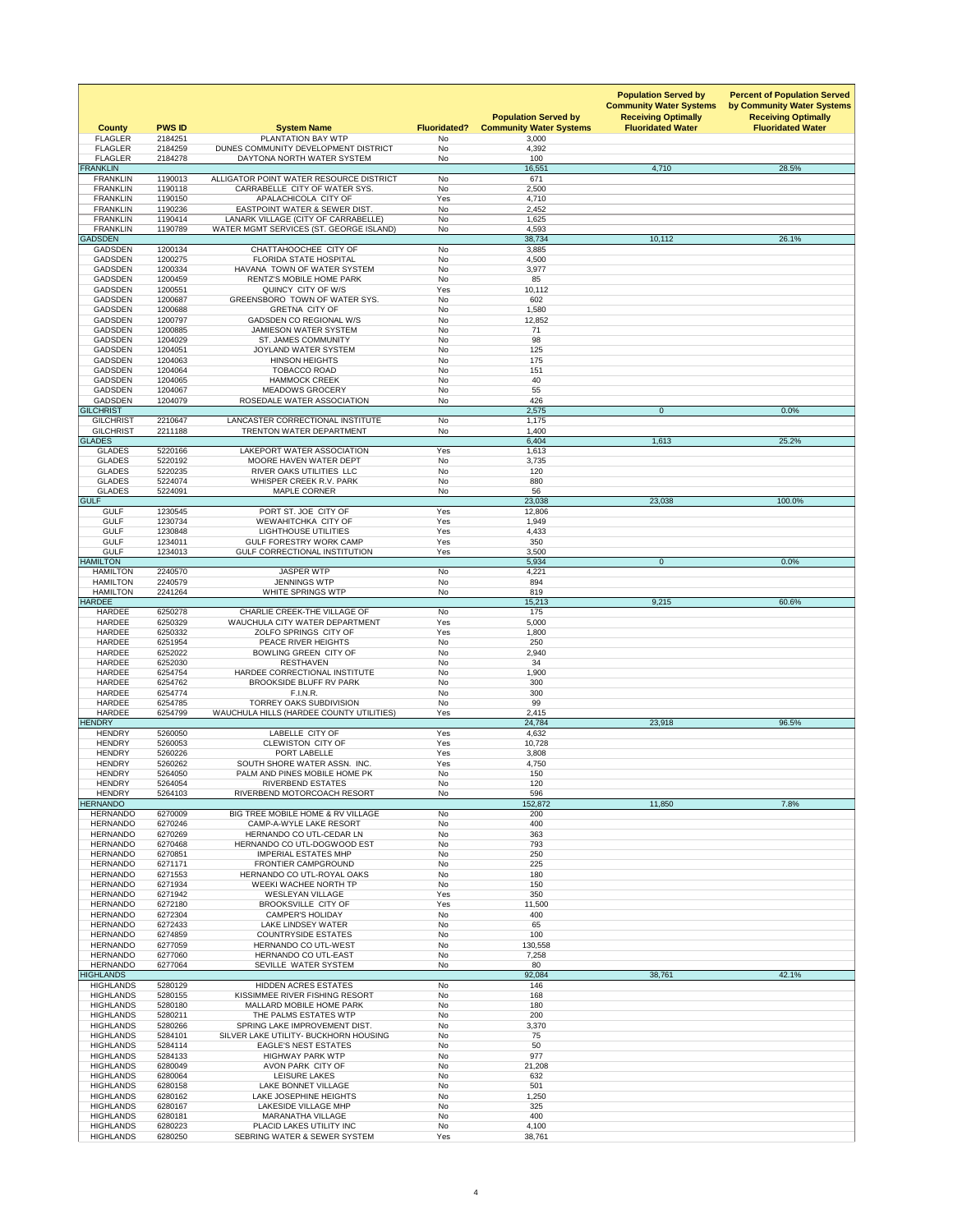| <b>County</b>                              | <b>PWS ID</b>      | <b>System Name</b>                                                    | <b>Fluoridated?</b>    | <b>Population Served by</b><br><b>Community Water Systems</b> | <b>Population Served by</b><br><b>Community Water Systems</b><br><b>Receiving Optimally</b><br><b>Fluoridated Water</b> | <b>Percent of Population Served</b><br>by Community Water Systems<br><b>Receiving Optimally</b><br><b>Fluoridated Water</b> |
|--------------------------------------------|--------------------|-----------------------------------------------------------------------|------------------------|---------------------------------------------------------------|-------------------------------------------------------------------------------------------------------------------------|-----------------------------------------------------------------------------------------------------------------------------|
| <b>HIGHLANDS</b><br><b>HIGHLANDS</b>       | 6280273<br>6280274 | SUN-N-LAKES OF LAKE PLACID<br>SUN N LAKES OF SEBRING WATER            | No<br><b>No</b>        | 378<br>7,710                                                  |                                                                                                                         |                                                                                                                             |
| <b>HIGHLANDS</b>                           | 6280286            | LAKE PLACID TOWN OF                                                   | No                     | 4,369                                                         |                                                                                                                         |                                                                                                                             |
| <b>HIGHLANDS</b>                           | 6280296            | <b>TROPICAL HARBOR ESTATES</b>                                        | No                     | 600                                                           |                                                                                                                         |                                                                                                                             |
| <b>HIGHLANDS</b><br><b>HIGHLANDS</b>       | 6280304<br>6284074 | LP WATER WORKS INC.<br><b>TOMOKA HEIGHTS</b>                          | <b>No</b><br>No        | 800<br>2,553                                                  |                                                                                                                         |                                                                                                                             |
| <b>HIGHLANDS</b>                           | 6284075            | <b>BUTTONWOOD BAY MHP</b>                                             | No                     | 2,000                                                         |                                                                                                                         |                                                                                                                             |
| <b>HIGHLANDS</b>                           | 6284076            | <b>COUNTRY CLUB UTILITIES INC.</b>                                    | No                     | 850                                                           |                                                                                                                         |                                                                                                                             |
| <b>HIGHLANDS</b><br><b>HIGHLANDS</b>       | 6284077<br>6284089 | ORANGE BLOSSOM FELLOWSHIP<br>MEADOWLAKE SUBDIVISION                   | No<br>No               | 100<br>84                                                     |                                                                                                                         |                                                                                                                             |
| <b>HIGHLANDS</b>                           | 6284097            | <b>DEEANN LAKEFRONT ESTATES</b>                                       | No                     | 130                                                           |                                                                                                                         |                                                                                                                             |
| <b>HIGHLANDS</b><br><b>HILLSBOROUGH</b>    | 6284114            | COUNTRY WALK UTILITIES INC.                                           | No                     | 167<br>1,352,171                                              | 1,275,506                                                                                                               | 94.3%                                                                                                                       |
| <b>HILLSBOROUGH</b>                        | 6290017            | THE WOODLANDS ON CLAY                                                 | No                     | 75                                                            |                                                                                                                         |                                                                                                                             |
| <b>HILLSBOROUGH</b>                        | 6290047            | <b>PARKVIEW MHP</b>                                                   | No                     | 60                                                            |                                                                                                                         |                                                                                                                             |
| <b>HILLSBOROUGH</b><br><b>HILLSBOROUGH</b> | 6290072<br>6290112 | ANNA MARY MHP<br><b>VALRICO HILLS TRAILER PARK</b>                    | <b>No</b><br><b>No</b> | 38<br>162                                                     |                                                                                                                         |                                                                                                                             |
| <b>HILLSBOROUGH</b>                        | 6290116            | <b>WINDEMERE UTILITY</b>                                              | No                     | 3,080                                                         |                                                                                                                         |                                                                                                                             |
| <b>HILLSBOROUGH</b><br><b>HILLSBOROUGH</b> | 6290129<br>6290157 | <b>BEARSS PARK INC</b><br>OAKS OF THONOTOSASSA MHP                    | <b>No</b><br><b>No</b> | 200<br>528                                                    |                                                                                                                         |                                                                                                                             |
| <b>HILLSBOROUGH</b>                        | 6290186            | <b>MOUNT CARMEL RIDGE</b>                                             | No                     | 250                                                           |                                                                                                                         |                                                                                                                             |
| <b>HILLSBOROUGH</b>                        | 6290189            | <b>BRIARWOOD MOBILE HOME PARK</b>                                     | <b>No</b>              | 275                                                           |                                                                                                                         |                                                                                                                             |
| <b>HILLSBOROUGH</b><br><b>HILLSBOROUGH</b> | 6290190<br>6290222 | <b>MCN MOBILE HOME PARK</b><br><b>HCPUD/CALM HARBOR SUBDIVISION</b>   | <b>No</b><br>No        | 95<br>55                                                      |                                                                                                                         |                                                                                                                             |
| <b>HILLSBOROUGH</b>                        | 6290227            | <b>CAMELOT MHP</b>                                                    | No                     | 240                                                           |                                                                                                                         |                                                                                                                             |
| <b>HILLSBOROUGH</b>                        | 6290251            | PALMS OF LUTZ                                                         | No                     | 45                                                            |                                                                                                                         |                                                                                                                             |
| <b>HILLSBOROUGH</b><br><b>HILLSBOROUGH</b> | 6290256<br>6290276 | <b>CAROUSEL VILLAGE MHP</b><br><b>CHALET VILLAGE MHP</b>              | No<br>No.              | 82<br>128                                                     |                                                                                                                         |                                                                                                                             |
| <b>HILLSBOROUGH</b>                        | 6290279            | <b>CHARLIES MHP</b>                                                   | No                     | 218                                                           |                                                                                                                         |                                                                                                                             |
| <b>HILLSBOROUGH</b>                        | 6290298            | <b>CHULA VISTA LANDINGS</b><br><b>CITRUS KNOLL MHP</b>                | <b>No</b><br>No        | 380                                                           |                                                                                                                         |                                                                                                                             |
| <b>HILLSBOROUGH</b><br><b>HILLSBOROUGH</b> | 6290309<br>6290323 | CITY OF PLANT CITY UTILITY                                            | Yes                    | 52<br>35,850                                                  |                                                                                                                         |                                                                                                                             |
| <b>HILLSBOROUGH</b>                        | 6290327            | CITY OF TAMPA WATER DEPARTMENT                                        | Yes                    | 603,000                                                       |                                                                                                                         |                                                                                                                             |
| <b>HILLSBOROUGH</b><br><b>HILLSBOROUGH</b> | 6290333<br>6290388 | <b>HCPUD/SEABOARD UTILITIES</b><br><b>HCPUD/NORTHWEST UTILITIES</b>   | Yes<br>Yes             | 10,774<br>197,879                                             |                                                                                                                         |                                                                                                                             |
| <b>HILLSBOROUGH</b>                        | 6290392            | <b>COUNTRYSIDE MHP</b>                                                | No                     | 50                                                            |                                                                                                                         |                                                                                                                             |
| <b>HILLSBOROUGH</b>                        | 6290401            | <b>CRENSHAW LK RD MHP</b>                                             | No                     | 48                                                            |                                                                                                                         |                                                                                                                             |
| <b>HILLSBOROUGH</b><br><b>HILLSBOROUGH</b> | 6290406<br>6290416 | <b>STRAWBERRY FIELDS MHP</b><br><b>HCPUD/CYPRESS COVE SUBDIVISION</b> | No<br><b>No</b>        | 250<br>40                                                     |                                                                                                                         |                                                                                                                             |
| <b>HILLSBOROUGH</b>                        | 6290430            | CASA VERDE MANUFACTURED HOME COMMUNITY                                | No                     | 1,250                                                         |                                                                                                                         |                                                                                                                             |
| <b>HILLSBOROUGH</b><br><b>HILLSBOROUGH</b> | 6290474<br>6290482 | TRIPLE T MHP<br><b>DUFFEY'S TRAILER PARK</b>                          | No<br>No               | 63<br>85                                                      |                                                                                                                         |                                                                                                                             |
| <b>HILLSBOROUGH</b>                        | 6290497            | <b>HCPUD/EASTLAKE</b>                                                 | Yes                    | 2,282                                                         |                                                                                                                         |                                                                                                                             |
| <b>HILLSBOROUGH</b>                        | 6290505            | <b>FAMILY RENTALS OF SEFFNER</b>                                      | <b>No</b>              | 75                                                            |                                                                                                                         |                                                                                                                             |
| <b>HILLSBOROUGH</b><br><b>HILLSBOROUGH</b> | 6290548<br>6290595 | HENRY GEORGE MOBILE HOME PARK<br>FLORIDA LIGHT & LIFE MHP             | <b>No</b><br>No        | 40<br>100                                                     |                                                                                                                         |                                                                                                                             |
| <b>HILLSBOROUGH</b>                        | 6290607            | <b>FLYING CLOUD TP</b>                                                | No                     | 60                                                            |                                                                                                                         |                                                                                                                             |
| <b>HILLSBOROUGH</b><br><b>HILLSBOROUGH</b> | 6290631<br>6290685 | <b>GALAXY MHP</b><br>SUNBURST RV PARK-TAMPA EAST                      | <b>No</b><br><b>No</b> | 80<br>300                                                     |                                                                                                                         |                                                                                                                             |
| <b>HILLSBOROUGH</b>                        | 6290696            | <b>GROVE MHC</b>                                                      | <b>No</b>              | 60                                                            |                                                                                                                         |                                                                                                                             |
| <b>HILLSBOROUGH</b>                        | 6290728            | <b>HAPPY TRAVELER'S RVP</b>                                           | <b>No</b>              | 300                                                           |                                                                                                                         |                                                                                                                             |
| <b>HILLSBOROUGH</b><br><b>HILLSBOROUGH</b> | 6290740<br>6290741 | <b>MAGNOLIA TP</b><br><b>HAWAIIAN ISLES MHP</b>                       | No<br><b>No</b>        | 30<br>365                                                     |                                                                                                                         |                                                                                                                             |
| <b>HILLSBOROUGH</b>                        | 6290758            | HI PINES MOBILE HOME PARK                                             | No                     | 74                                                            |                                                                                                                         |                                                                                                                             |
| <b>HILLSBOROUGH</b><br><b>HILLSBOROUGH</b> | 6290787<br>6290800 | HCPUD/SOUTH-CENTRAL<br><b>HILLTOP MHP</b>                             | Yes<br><b>No</b>       | 373,436<br>82                                                 |                                                                                                                         |                                                                                                                             |
| <b>HILLSBOROUGH</b>                        | 6290937            | KING RICHARD'S COURT MOBILE HOME PARK                                 | No                     | 150                                                           |                                                                                                                         |                                                                                                                             |
| <b>HILLSBOROUGH</b>                        | 6290960            | <b>LAZY ACRES MHP</b>                                                 | No                     | 72                                                            |                                                                                                                         |                                                                                                                             |
| <b>HILLSBOROUGH</b><br><b>HILLSBOROUGH</b> | 6290997<br>6291018 | LAKE ROSE VILLAGE<br><b>CAX-LAKESHORE LLC</b>                         | No<br>No               | 50<br>590                                                     |                                                                                                                         |                                                                                                                             |
| <b>HILLSBOROUGH</b>                        | 6291023            | PINE TREE VILLAGE MHP                                                 | No                     | 50                                                            |                                                                                                                         |                                                                                                                             |
| <b>HILLSBOROUGH</b><br><b>HILLSBOROUGH</b> | 6291037<br>6291087 | MORNINGSTAR MOBILE HOME PARK<br>LITTLE MANATEE ISLES                  | No<br><b>No</b>        | 64<br>140                                                     |                                                                                                                         |                                                                                                                             |
| <b>HILLSBOROUGH</b>                        | 6291088            | LITTLE MANATEE SPRINGS MHP                                            | No                     | 530                                                           |                                                                                                                         |                                                                                                                             |
| <b>HILLSBOROUGH</b>                        | 6291096            | <b>LIVINGSTON MHP</b>                                                 | <b>No</b>              | 130                                                           |                                                                                                                         |                                                                                                                             |
| <b>HILLSBOROUGH</b><br><b>HILLSBOROUGH</b> | 6291104<br>6291139 | <b>STONE LEDGE MANOR</b><br>WILD WOOD ACRES APTS                      | No<br>Yes              | 84<br>1,344                                                   |                                                                                                                         |                                                                                                                             |
| <b>HILLSBOROUGH</b>                        | 6291170            | <b>DUNCAN'S MHP</b>                                                   | <b>No</b>              | 54                                                            |                                                                                                                         |                                                                                                                             |
| <b>HILLSBOROUGH</b>                        | 6291191            | <b>WINDING CREEK MHP</b>                                              | <b>No</b>              | 100                                                           |                                                                                                                         |                                                                                                                             |
| <b>HILLSBOROUGH</b><br><b>HILLSBOROUGH</b> | 6291213<br>6291251 | <b>EZ LIVING MHP</b><br><b>HIDDEN OAKS MHP</b>                        | <b>No</b><br><b>No</b> | 132<br>135                                                    |                                                                                                                         |                                                                                                                             |
| <b>HILLSBOROUGH</b>                        | 6291252            | NEPTUNE VILLAGE MHP                                                   | No                     | 318                                                           |                                                                                                                         |                                                                                                                             |
| <b>HILLSBOROUGH</b><br><b>HILLSBOROUGH</b> | 6291276<br>6291280 | MGM MOBILE HOME COMMUNITY<br>OAK HILL VILLAGE MHP                     | <b>No</b><br>No        | 78<br>285                                                     |                                                                                                                         |                                                                                                                             |
| <b>HILLSBOROUGH</b>                        | 6291288            | <b>HCPUD/OAKVIEW ESTATES</b>                                          | Yes                    | 693                                                           |                                                                                                                         |                                                                                                                             |
| <b>HILLSBOROUGH</b><br><b>HILLSBOROUGH</b> | 6291341<br>6291372 | <b>PARADISE VILLAGE</b><br><b>HCPUD/PEBBLE CREEK SUBDIVISION</b>      | No<br>Yes              | 1,228<br>3,715                                                |                                                                                                                         |                                                                                                                             |
| <b>HILLSBOROUGH</b>                        | 6291445            | <b>BLACK DAIRY ROAD TP</b>                                            | No                     | 80                                                            |                                                                                                                         |                                                                                                                             |
| <b>HILLSBOROUGH</b>                        | 6291481            | <b>RANCH OAKS ESTATES</b>                                             | No                     | 164                                                           |                                                                                                                         |                                                                                                                             |
| <b>HILLSBOROUGH</b><br><b>HILLSBOROUGH</b> | 6291483<br>6291521 | <b>RAY-MAR MHP</b><br>RIVERSIDE MOBILE HOME PARK                      | <b>No</b><br><b>No</b> | 89<br>40                                                      |                                                                                                                         |                                                                                                                             |
| <b>HILLSBOROUGH</b>                        | 6291524            | <b>RIVIERA MHP</b>                                                    | <b>No</b>              | 25                                                            |                                                                                                                         |                                                                                                                             |
| <b>HILLSBOROUGH</b><br><b>HILLSBOROUGH</b> | 6291529<br>6291531 | <b>GUTHRIES SUNSHINE PARK</b><br><b>ROBINSON ORANGE MHP</b>           | No<br>No               | 40<br>75                                                      |                                                                                                                         |                                                                                                                             |
| <b>HILLSBOROUGH</b>                        | 6291541            | <b>FEATHEROCK MHP</b>                                                 | <b>No</b>              | 1,044                                                         |                                                                                                                         |                                                                                                                             |
| <b>HILLSBOROUGH</b>                        | 6291547            | <b>ROSEBROOK MHP</b>                                                  | <b>No</b>              | 130                                                           |                                                                                                                         |                                                                                                                             |
| <b>HILLSBOROUGH</b><br><b>HILLSBOROUGH</b> | 6291575<br>6291581 | <b>SAFFOLD FARMS #1</b><br><b>HCPUD/SAN REMO SUBDIVISION</b>          | No<br><b>No</b>        | 29<br>151                                                     |                                                                                                                         |                                                                                                                             |
| <b>HILLSBOROUGH</b>                        | 6291597            | RIVERSIDE GOLF COURSE COMMUNITY LLC                                   | No                     | 1,106                                                         |                                                                                                                         |                                                                                                                             |
| <b>HILLSBOROUGH</b>                        | 6291610            | <b>SHADY GROVE MHP</b>                                                | No                     | 42                                                            |                                                                                                                         |                                                                                                                             |
| <b>HILLSBOROUGH</b><br><b>HILLSBOROUGH</b> | 6291684<br>6291687 | SPANISH MAIN TRAVEL RESORT<br><b>SPEER MHP</b>                        | No<br>No               | 454<br>270                                                    |                                                                                                                         |                                                                                                                             |
| <b>HILLSBOROUGH</b>                        | 6291761            | <b>SUNRISE MHP</b>                                                    | No                     | 375                                                           |                                                                                                                         |                                                                                                                             |
| <b>HILLSBOROUGH</b><br><b>HILLSBOROUGH</b> | 6291767<br>6291776 | <b>SUNSHINE TP</b><br><b>GARDEN SPRINGS MHP</b>                       | No<br>No               | 25<br>40                                                      |                                                                                                                         |                                                                                                                             |
| <b>HILLSBOROUGH</b>                        | 6291791            | CITY OF TEMPLE TERRACE UTILITY                                        | Yes                    | 31,062                                                        |                                                                                                                         |                                                                                                                             |
| <b>HILLSBOROUGH</b>                        | 6291810            | <b>CRAWFORD 3 B'S MHP</b>                                             | No                     | 70                                                            |                                                                                                                         |                                                                                                                             |
| <b>HILLSBOROUGH</b><br><b>HILLSBOROUGH</b> | 6291840<br>6291847 | <b>TOWN &amp; COUNTRY MHP</b><br>THE PALMS AT PLANT CITY              | No<br>No               | 160<br>90                                                     |                                                                                                                         |                                                                                                                             |
| <b>HILLSBOROUGH</b>                        | 6291870            | <b>TWIN PALMS MHP</b>                                                 | No                     | 136                                                           |                                                                                                                         |                                                                                                                             |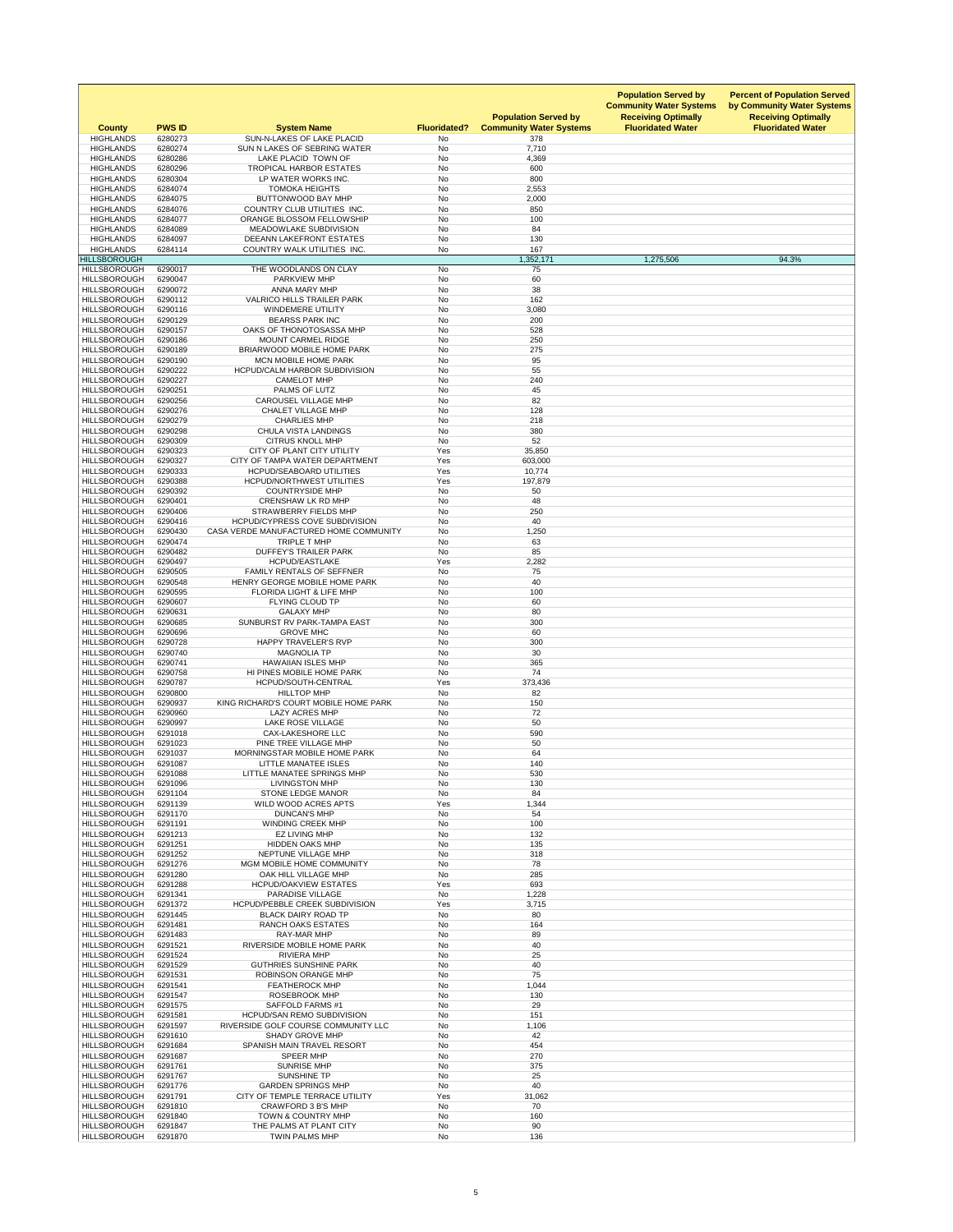| <b>County</b><br><b>HILLSBOROUGH</b>       | <b>PWS ID</b>      | <b>System Name</b><br>UNIVERSITY OF SOUTH FLORIDA                                  | <b>Fluoridated?</b>    | <b>Population Served by</b><br><b>Community Water Systems</b> | <b>Population Served by</b><br><b>Community Water Systems</b><br><b>Receiving Optimally</b><br><b>Fluoridated Water</b> | <b>Percent of Population Served</b><br>by Community Water Systems<br><b>Receiving Optimally</b><br><b>Fluoridated Water</b> |
|--------------------------------------------|--------------------|------------------------------------------------------------------------------------|------------------------|---------------------------------------------------------------|-------------------------------------------------------------------------------------------------------------------------|-----------------------------------------------------------------------------------------------------------------------------|
| <b>HILLSBOROUGH</b>                        | 6291882<br>6291969 | PINE OAKS MHP                                                                      | <b>No</b><br>No        | 46,237<br>312                                                 |                                                                                                                         |                                                                                                                             |
| <b>HILLSBOROUGH</b>                        | 6291984            | SUN CITY MOBILE HOME PARK                                                          | No                     | 94                                                            |                                                                                                                         |                                                                                                                             |
| <b>HILLSBOROUGH</b><br><b>HILLSBOROUGH</b> | 6291988<br>6292076 | WINDWARD KNOLL MHP<br><b>RAINTREE OAKS</b>                                         | No<br>No               | 248<br>35                                                     |                                                                                                                         |                                                                                                                             |
| <b>HILLSBOROUGH</b>                        | 6292080            | <b>42ND STREET APARTMENTS</b>                                                      | <b>No</b>              | 160                                                           |                                                                                                                         |                                                                                                                             |
| <b>HILLSBOROUGH</b>                        | 6292081            | <b>HCPUD/HERSHEL HEIGHTS</b>                                                       | Yes                    | 1,176                                                         |                                                                                                                         |                                                                                                                             |
| <b>HILLSBOROUGH</b><br><b>HILLSBOROUGH</b> | 6292089<br>6292096 | LA CASA MIA<br><b>SPRINGTREE APTS</b>                                              | No<br>No               | 55<br>52                                                      |                                                                                                                         |                                                                                                                             |
| <b>HILLSBOROUGH</b>                        | 6292099            | <b>TERRACE SQUARE APTS</b>                                                         | No                     | 45                                                            |                                                                                                                         |                                                                                                                             |
| <b>HILLSBOROUGH</b>                        | 6292235            | <b>MEGCHAD MHP</b>                                                                 | <b>No</b>              | 75                                                            |                                                                                                                         |                                                                                                                             |
| <b>HILLSBOROUGH</b><br><b>HILLSBOROUGH</b> | 6292453<br>6292643 | OAKWOOD ACRES APARTMENTS<br><b>REGENCY OAKS</b>                                    | <b>No</b><br>No        | 80<br>28                                                      |                                                                                                                         |                                                                                                                             |
| <b>HILLSBOROUGH</b>                        | 6292645            | <b>RIVERBREEZE MHP</b>                                                             | No                     | 30                                                            |                                                                                                                         |                                                                                                                             |
| <b>HILLSBOROUGH</b>                        | 6292647            | <b>WHISPERING PINES PARK</b>                                                       | No                     | 50                                                            |                                                                                                                         |                                                                                                                             |
| <b>HILLSBOROUGH</b><br><b>HILLSBOROUGH</b> | 6292653<br>6292654 | <b>LARRET MHP</b><br>OAKBROOK MOBILE HOME PARK                                     | No<br><b>No</b>        | 50<br>400                                                     |                                                                                                                         |                                                                                                                             |
| <b>HILLSBOROUGH</b>                        | 6292655            | <b>STRAWBERRY SQUARE MHP</b>                                                       | No                     | 200                                                           |                                                                                                                         |                                                                                                                             |
| <b>HILLSBOROUGH</b><br><b>HILLSBOROUGH</b> | 6292755<br>6292786 | <b>RAINBOW ROCK MHP</b><br>CHURCH OF GOD CAMPGROUND                                | No<br>No               | 75<br>80                                                      |                                                                                                                         |                                                                                                                             |
| <b>HILLSBOROUGH</b>                        | 6292787            | <b>CRYSTAL-KAY MOBILE HOME PARK</b>                                                | No                     | 33                                                            |                                                                                                                         |                                                                                                                             |
| <b>HILLSBOROUGH</b>                        | 6294172            | <b>GREEN OAKS MHP</b>                                                              | No                     | 62                                                            |                                                                                                                         |                                                                                                                             |
| <b>HILLSBOROUGH</b><br><b>HILLSBOROUGH</b> | 6294343<br>6294344 | <b>UNIVERSITY AREA</b><br>UNIVERSITY AREA II                                       | <b>No</b><br><b>No</b> | 40<br>35                                                      |                                                                                                                         |                                                                                                                             |
| <b>HILLSBOROUGH</b>                        | 6294409            | THE OASIS AT GRANDFIELD                                                            | No                     | 48                                                            |                                                                                                                         |                                                                                                                             |
| <b>HILLSBOROUGH</b>                        | 6294552            | <b>CASITA BELLA</b>                                                                | <b>No</b>              | 32                                                            |                                                                                                                         |                                                                                                                             |
| <b>HILLSBOROUGH</b><br><b>HILLSBOROUGH</b> | 6294714<br>6294733 | THE PALMS AT DOVER MHP<br>SILVER DOLLAR GOLF CLUB                                  | No<br>No               | 200<br>660                                                    |                                                                                                                         |                                                                                                                             |
| <b>HILLSBOROUGH</b>                        | 6294775            | <b>MANATEE RVP</b>                                                                 | Yes                    | 66                                                            |                                                                                                                         |                                                                                                                             |
| <b>HILLSBOROUGH</b>                        | 6294792            | SOUTHERN AIRE RVP                                                                  | No                     | 148                                                           |                                                                                                                         |                                                                                                                             |
| <b>HILLSBOROUGH</b><br><b>HILLSBOROUGH</b> | 6294850<br>6294856 | <b>MEADOWS OF COUNTRYWOOD</b><br>EASTFIELD SLOPES CONDO ASSOC                      | No<br>No               | 3,077<br>300                                                  |                                                                                                                         |                                                                                                                             |
| <b>HILLSBOROUGH</b>                        | 6295112            | OAKWOOD CT APTS                                                                    | No                     | 52                                                            |                                                                                                                         |                                                                                                                             |
| <b>HILLSBOROUGH</b>                        | 6295151            | <b>DOWNING LLC</b>                                                                 | <b>No</b>              | 67                                                            |                                                                                                                         |                                                                                                                             |
| <b>HILLSBOROUGH</b><br><b>HILLSBOROUGH</b> | 6295172<br>6295177 | <b>SUNRISE MOBILE HOME PARK</b><br><b>WOODARD MANOR</b>                            | No<br>No               | 45<br>100                                                     |                                                                                                                         |                                                                                                                             |
| <b>HILLSBOROUGH</b>                        | 6295183            | BAY HILLS VILLAGE CONDO ASSOCIATION                                                | No                     | 218                                                           |                                                                                                                         |                                                                                                                             |
| <b>HILLSBOROUGH</b>                        | 6295184            | SHARK TAIL DBA PINE HAVEN MH COMMUNITY                                             | No                     | 71                                                            |                                                                                                                         |                                                                                                                             |
| <b>HILLSBOROUGH</b><br><b>HILLSBOROUGH</b> | 6295191<br>6295240 | PARKWOOD ESTATES<br><b>RIVER RUN MHP</b>                                           | <b>No</b><br>No        | 555<br>55                                                     |                                                                                                                         |                                                                                                                             |
| <b>HILLSBOROUGH</b>                        | 6295265            | <b>COUNTRY OAKS ADULT MHP</b>                                                      | No                     | 36                                                            |                                                                                                                         |                                                                                                                             |
| <b>HILLSBOROUGH</b>                        | 6295275            | <b>CITRUS HILLS RVP</b>                                                            | No                     | 180                                                           |                                                                                                                         |                                                                                                                             |
| <b>HILLSBOROUGH</b><br><b>HILLSBOROUGH</b> | 6295310<br>6295311 | THE PALMS OF PLANT CITY II<br>MAGNOLIA HILL MOBILE HOME PARK                       | No<br>No               | 50<br>90                                                      |                                                                                                                         |                                                                                                                             |
| <b>HILLSBOROUGH</b>                        | 6295355            | HOPE CHILDREN'S HOME                                                               | No                     | 272                                                           |                                                                                                                         |                                                                                                                             |
| <b>HILLSBOROUGH</b>                        | 6295376            | SUNDIAL MHP AND CAMPGROUND                                                         | No                     | 88                                                            |                                                                                                                         |                                                                                                                             |
| <b>HILLSBOROUGH</b><br><b>HILLSBOROUGH</b> | 6295398<br>6295413 | <b>SUNLAND MHP</b><br><b>SUNSET MANOR</b>                                          | No<br><b>No</b>        | 50<br>74                                                      |                                                                                                                         |                                                                                                                             |
| <b>HILLSBOROUGH</b>                        | 6295453            | PARK VILLAGE MHP                                                                   | No                     | 72                                                            |                                                                                                                         |                                                                                                                             |
| <b>HILLSBOROUGH</b><br><b>HILLSBOROUGH</b> | 6295471<br>6295491 | ASHLEY OAKS MOBILE HOME PARK<br>PLEASANT GROVE ASSEMBLY OF GOD                     | No<br>No               | 60<br>100                                                     |                                                                                                                         |                                                                                                                             |
| <b>HILLSBOROUGH</b>                        | 6295507            | <b>DALIA MHP</b>                                                                   | No                     | 75                                                            |                                                                                                                         |                                                                                                                             |
| <b>HILLSBOROUGH</b>                        | 6295523            | HIDE-A-WAY RV RESORT                                                               | No                     | 622                                                           |                                                                                                                         |                                                                                                                             |
| <b>HILLSBOROUGH</b><br><b>HILLSBOROUGH</b> | 6295569<br>6295577 | MOJ REALTY CORP.<br><b>NATURE'S TRAIL MHP</b>                                      | No<br>No               | 60<br>50                                                      |                                                                                                                         |                                                                                                                             |
| <b>HILLSBOROUGH</b>                        | 6295604            | <b>FRESH START MHP</b>                                                             | No                     | 41                                                            |                                                                                                                         |                                                                                                                             |
| <b>HILLSBOROUGH</b>                        | 6295613            | <b>CYPRESS MOBILE HOME PARK</b>                                                    | No                     | 61                                                            |                                                                                                                         |                                                                                                                             |
| <b>HILLSBOROUGH</b><br><b>HILLSBOROUGH</b> | 6295614<br>6295621 | RAINBOW FOREST MHP/ WIG-WAM RV<br>SHERWOOD MHP-EAST                                | No<br><b>No</b>        | 100<br>37                                                     |                                                                                                                         |                                                                                                                             |
| <b>HILLSBOROUGH</b>                        | 6295647            | <b>ORANGE BLOSSOM TRAILER PARK</b>                                                 | <b>No</b>              | 63                                                            |                                                                                                                         |                                                                                                                             |
| <b>HILLSBOROUGH</b>                        | 6295649            | <b>GREEN ACRES</b>                                                                 | No                     | 45                                                            |                                                                                                                         |                                                                                                                             |
| <b>HILLSBOROUGH</b><br><b>HILLSBOROUGH</b> | 6295970<br>6295983 | IRIS COURT APARTMENTS SOUTH<br>HAPPY HOMES MOBILE HOME PARK                        | No<br>No               | 36<br>215                                                     |                                                                                                                         |                                                                                                                             |
| <b>HILLSBOROUGH</b>                        | 6295994            | SILVER DOLLAR SHOOTERS CLUB                                                        | No                     | 175                                                           |                                                                                                                         |                                                                                                                             |
| <b>HILLSBOROUGH</b>                        | 6296005            | <b>EVERYDAY BLESSINGS INC</b>                                                      | No                     | 50                                                            |                                                                                                                         |                                                                                                                             |
| <b>HILLSBOROUGH</b><br><b>HILLSBOROUGH</b> | 6296039<br>6296085 | EAST POINT ASSEMBLY OF GOD<br>THE LAKES OF WELLINGTON                              | No<br><b>No</b>        | 25<br>260                                                     |                                                                                                                         |                                                                                                                             |
| <b>HILLSBOROUGH</b>                        | 6296139            | TAMPA BAY WATER REG. SURFACE WATER PLANT                                           | <b>No</b>              | 25                                                            |                                                                                                                         |                                                                                                                             |
| <b>HILLSBOROUGH</b>                        | 6296143            | <b>JAY MAR VILLAS</b>                                                              | No                     | 543                                                           |                                                                                                                         |                                                                                                                             |
| <b>HILLSBOROUGH</b><br><b>HILLSBOROUGH</b> | 6296145<br>6296153 | <b>HCPUD/FAIRVIEW MHP</b><br><b>TAMPA BAY SEAWATER DESALINATION FACILITY</b>       | Yes<br><b>No</b>       | 98<br>25                                                      |                                                                                                                         |                                                                                                                             |
| <b>HILLSBOROUGH</b>                        | 6296175            | SUNPOINT MOBILE HOME PARK                                                          | No                     | 68                                                            |                                                                                                                         |                                                                                                                             |
| <b>HILLSBOROUGH</b><br><b>HILLSBOROUGH</b> | 6296177<br>6296193 | TAMPA BAY WATER MORRIS BRIDGE PUMP STATI<br><b>MACDILL AIR FORCE BASE</b>          | No<br>Yes              | 25<br>11,965                                                  |                                                                                                                         |                                                                                                                             |
| <b>HILLSBOROUGH</b>                        | 6296194            | <b>BARRINGTON HOA</b>                                                              | No                     | 130                                                           |                                                                                                                         |                                                                                                                             |
| <b>HILLSBOROUGH</b>                        | 6296199            | PROMENADE SUBDIVISION                                                              | Yes                    | 200                                                           |                                                                                                                         |                                                                                                                             |
| <b>HILLSBOROUGH</b><br><b>HILLSBOROUGH</b> | 6296217<br>6296224 | <b>CPM PROPERTIES</b><br><b>SAN JOSE MISSION</b>                                   | No<br>No               | 30<br>375                                                     |                                                                                                                         |                                                                                                                             |
| <b>HILLSBOROUGH</b>                        | 6296243            | <b>FISHHAWK RIDGE ASSOCIATION INC</b>                                              | Yes                    | 1,001                                                         |                                                                                                                         |                                                                                                                             |
| <b>HILLSBOROUGH</b>                        | 6296249            | ON THE PARK TOWNHOMES                                                              | Yes                    | 65                                                            |                                                                                                                         |                                                                                                                             |
| <b>HILLSBOROUGH</b><br><b>HILLSBOROUGH</b> | 6296250<br>6296251 | SOUTH SHORE FALLS NORTH MASTER METER #2<br>SOUTH SHORE FALLS SOUTH MASTER METER #1 | Yes<br>Yes             | 320<br>400                                                    |                                                                                                                         |                                                                                                                             |
| <b>HILLSBOROUGH</b>                        | 6296281            | <b>VILLAGE CENTRE TOWNHOMES</b>                                                    | Yes                    | 180                                                           |                                                                                                                         |                                                                                                                             |
| <b>HILLSBOROUGH</b>                        | 6296317            | <b>SKIPPER MHP</b>                                                                 | No                     | 70                                                            |                                                                                                                         |                                                                                                                             |
| <b>HILLSBOROUGH</b><br><b>HILLSBOROUGH</b> | 6296319<br>6296320 | <b>BUD WELL #7 WTP</b><br><b>BUD WELL #5 WTP</b>                                   | No<br>No               | 25<br>25                                                      |                                                                                                                         |                                                                                                                             |
| <b>HILLSBOROUGH</b>                        | 6296364            | <b>RICHARD HIGGINS MHP</b>                                                         | No                     | 48                                                            |                                                                                                                         |                                                                                                                             |
| <b>HILLSBOROUGH</b>                        | 6296389            | SHERWOOD MHP WEST                                                                  | No                     | 45                                                            |                                                                                                                         |                                                                                                                             |
| <b>HOLMES</b><br><b>HOLMES</b>             | 1300083            | BONIFAY CITY OF WATER DEPT.                                                        | No                     | 6,204<br>4,030                                                | $\overline{0}$                                                                                                          | 0.0%                                                                                                                        |
| <b>HOLMES</b>                              | 1300214            | JOYCE E. SNARE WATER WORKS                                                         | No                     | 319                                                           |                                                                                                                         |                                                                                                                             |
| <b>HOLMES</b><br><b>HOLMES</b>             | 1300247<br>1300498 | ESTO TOWN OF<br><b>NOMA WATER WORKS</b>                                            | No<br>No               | 379<br>276                                                    |                                                                                                                         |                                                                                                                             |
| <b>HOLMES</b>                              | 1302006            | TEEN CHALLENGE WEST FLORIDA                                                        | No                     | 77                                                            |                                                                                                                         |                                                                                                                             |
| <b>HOLMES</b>                              | 1304033            | WESTVILLE TOWN OF                                                                  | No                     | 298                                                           |                                                                                                                         |                                                                                                                             |
| <b>HOLMES</b><br><b>INDIAN RIVER</b>       | 1304034            | PONCE DE LEON TOWN OF                                                              | No                     | 825<br>151,059                                                | 151,059                                                                                                                 | 100.0%                                                                                                                      |
| <b>INDIAN RIVER</b>                        | 3310206            | VERO BEACH CITY OF                                                                 | Yes                    | 37,308                                                        |                                                                                                                         |                                                                                                                             |
| <b>INDIAN RIVER</b>                        | 3314052            | INDIAN RIVER COUNTY UTILITIES (2 WTPS)                                             | Yes                    | 109,286                                                       |                                                                                                                         |                                                                                                                             |
| <b>INDIAN RIVER</b>                        | 3314280            | FELLSMERE CITY OF                                                                  | Yes                    | 4,465                                                         |                                                                                                                         |                                                                                                                             |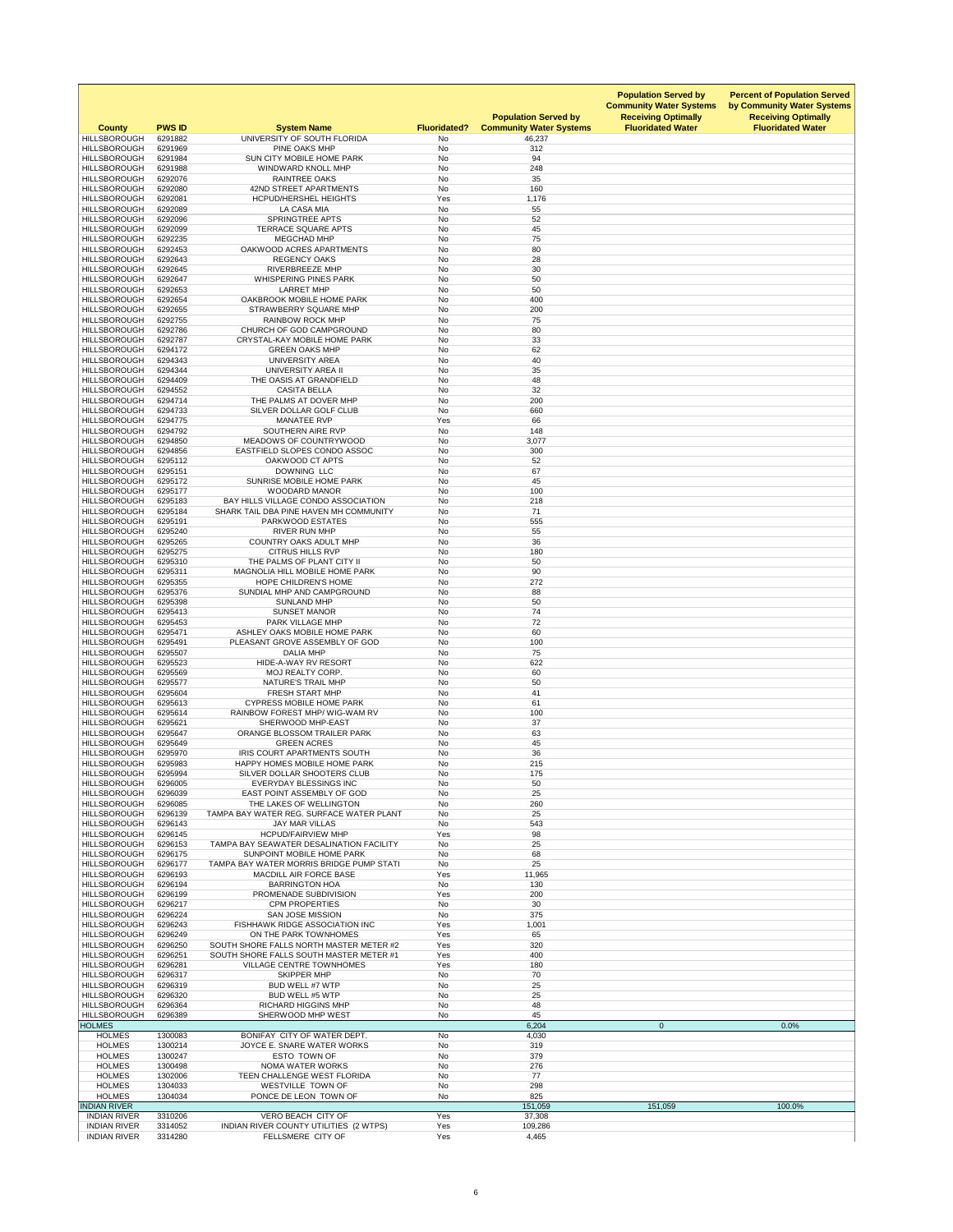| <b>County</b>                        | <b>PWS ID</b>      | <b>System Name</b>                                                           | <b>Fluoridated?</b>    | <b>Population Served by</b><br><b>Community Water Systems</b> | <b>Population Served by</b><br><b>Community Water Systems</b><br><b>Receiving Optimally</b><br><b>Fluoridated Water</b> | <b>Percent of Population Served</b><br>by Community Water Systems<br><b>Receiving Optimally</b><br><b>Fluoridated Water</b> |
|--------------------------------------|--------------------|------------------------------------------------------------------------------|------------------------|---------------------------------------------------------------|-------------------------------------------------------------------------------------------------------------------------|-----------------------------------------------------------------------------------------------------------------------------|
| <b>JACKSON</b><br><b>JACKSON</b>     | 1320011            | ALFORD TOWN OF                                                               | No                     | 26,897<br>497                                                 | $\overline{0}$                                                                                                          | 0.0%                                                                                                                        |
| <b>JACKSON</b>                       | 1320025            | APALACHEE CORRECTIONAL INSTITUTION                                           | <b>No</b>              | 2,100                                                         |                                                                                                                         |                                                                                                                             |
| <b>JACKSON</b><br><b>JACKSON</b>     | 1320111<br>1320143 | <b>CAMPBELLTON WATER DEPARTMENT</b><br><b>COTTONDALE WATER SYSTEM</b>        | <b>No</b><br><b>No</b> | 211<br>950                                                    |                                                                                                                         |                                                                                                                             |
| <b>JACKSON</b>                       | 1320145            | <b>GRACEVILLE CITY OF</b>                                                    | <b>No</b>              | 4,000                                                         |                                                                                                                         |                                                                                                                             |
| <b>JACKSON</b>                       | 1320311            | <b>GREENWOOD WATER SYSTEM</b>                                                | No                     | 890                                                           |                                                                                                                         |                                                                                                                             |
| <b>JACKSON</b><br><b>JACKSON</b>     | 1320440<br>1320449 | MALONE TOWN OF WATER SYSTEM<br>MARIANNA CITY OF                              | <b>No</b><br><b>No</b> | 875<br>6,500                                                  |                                                                                                                         |                                                                                                                             |
| <b>JACKSON</b>                       | 1320646            | <b>SUNLAND TRAINING CENTER</b>                                               | <b>No</b>              | 4,000                                                         |                                                                                                                         |                                                                                                                             |
| <b>JACKSON</b>                       | 1320686            | <b>GRAND RIDGE TOWN OF</b>                                                   | <b>No</b>              | 892                                                           |                                                                                                                         |                                                                                                                             |
| <b>JACKSON</b><br><b>JACKSON</b>     | 1320689<br>1320879 | SNEADS TOWN OF WATER SYSTEM<br><b>QUIET HAVEN TRAILER PARK</b>               | <b>No</b><br><b>No</b> | 2,106<br>66                                                   |                                                                                                                         |                                                                                                                             |
| <b>JACKSON</b>                       | 1324031            | JACOB CITY OF                                                                | <b>No</b>              | 281                                                           |                                                                                                                         |                                                                                                                             |
| <b>JACKSON</b>                       | 1324064            | BLUE SPRINGS MHP (AKA SPRINGSIDE)                                            | <b>No</b>              | 50                                                            |                                                                                                                         |                                                                                                                             |
| <b>JACKSON</b><br><b>JACKSON</b>     | 1324074<br>1324098 | JACKSON CORRECTIONAL INSTITUTION<br>JACKSON COUNTY UTILITIES NO. 1           | <b>No</b><br>No        | 2,032<br>1,447                                                |                                                                                                                         |                                                                                                                             |
| <b>JEFFERSON</b>                     |                    |                                                                              |                        | 7,820                                                         | $\overline{0}$                                                                                                          | 0.0%                                                                                                                        |
| <b>JEFFERSON</b>                     | 1330374            | CROSS LANDINGS HEALTH & REHAB CENTER                                         | <b>No</b>              | 79                                                            |                                                                                                                         |                                                                                                                             |
| <b>JEFFERSON</b><br><b>JEFFERSON</b> | 1330478<br>1330748 | MONTICELLO CITY OF<br>JEFFERSON COMMUNITIES WATER SYSTEM                     | <b>No</b><br><b>No</b> | 3,924<br>2,275                                                |                                                                                                                         |                                                                                                                             |
| <b>JEFFERSON</b>                     | 1330754            | <b>LAMONT WATER SYSTEM</b>                                                   | No                     | 242                                                           |                                                                                                                         |                                                                                                                             |
| <b>JEFFERSON</b>                     | 2331185            | JEFFERSON CORRECTIONAL INSTITUTION                                           | No                     | 1,300                                                         |                                                                                                                         |                                                                                                                             |
| LAFAYETTE<br><b>LAFAYETTE</b>        | 2341181            | <b>MAYO WTP</b>                                                              | No                     | 2,562<br>800                                                  | $\overline{0}$                                                                                                          | 0.0%                                                                                                                        |
| LAFAYETTE                            | 2341182            | MAYO CORRECTIONAL INSTITUTION                                                | <b>No</b>              | 1,762                                                         |                                                                                                                         |                                                                                                                             |
| <b>LAKE</b>                          |                    |                                                                              |                        | 374,537                                                       | 74,983                                                                                                                  | 20.0%                                                                                                                       |
| <b>LAKE</b><br><b>LAKE</b>           | 3350005<br>3350044 | <b>FORTY-EIGHT ESTATES</b><br>ST. JOHN'S RIVER UTILITY INC                   | <b>No</b><br>No        | 87<br>2,498                                                   |                                                                                                                         |                                                                                                                             |
| <b>LAKE</b>                          | 3350062            | <b>CYPRESS COVE MHP</b>                                                      | No                     | 60                                                            |                                                                                                                         |                                                                                                                             |
| LAKE                                 | 3350094            | <b>BLUE PARROT RV PARK</b>                                                   | No                     | 100                                                           |                                                                                                                         |                                                                                                                             |
| LAKE                                 | 3350102            | BONFIRE MOBILE HOME PARK                                                     | No                     | 270                                                           |                                                                                                                         |                                                                                                                             |
| LAKE<br><b>LAKE</b>                  | 3350117<br>3350152 | <b>BRITTANY ESTATES</b><br><b>CARLTON VILLAGE</b>                            | No<br>No               | 383<br>474                                                    |                                                                                                                         |                                                                                                                             |
| <b>LAKE</b>                          | 3350172            | <b>GRAND ISLAND RESORT MHP (2 WPS)</b>                                       | No                     | 680                                                           |                                                                                                                         |                                                                                                                             |
| LAKE                                 | 3350191            | LEISURE MEADOWS MH RANCH                                                     | No                     | 300                                                           |                                                                                                                         |                                                                                                                             |
| <b>LAKE</b><br>LAKE                  | 3350215<br>3350240 | CLERMONT CITY OF (2 WPS)<br><b>CORLEY ISLAND MOBILE MANOR</b>                | <b>No</b><br>No        | 11,628<br>250                                                 |                                                                                                                         |                                                                                                                             |
| LAKE                                 | 3350249            | <b>COUNTRY SQUIRE MOBILE HOME PK</b>                                         | No                     | 240                                                           |                                                                                                                         |                                                                                                                             |
| <b>LAKE</b>                          | 3350319            | <b>EAGLES NEST MOBILE HOME ESTATE</b>                                        | <b>No</b>              | 340                                                           |                                                                                                                         |                                                                                                                             |
| <b>LAKE</b><br><b>LAKE</b>           | 3350322<br>3350346 | <b>EAST LAKE HARRIS ESTATES</b><br>EUSTIS CITY OF (4 WPS)                    | No<br>Yes              | 458<br>35,089                                                 |                                                                                                                         |                                                                                                                             |
| LAKE                                 | 3350370            | FERN TERRACE SUBDIVISION                                                     | No                     | 286                                                           |                                                                                                                         |                                                                                                                             |
| LAKE                                 | 3350417            | <b>FORESTER HAVEN II</b>                                                     | No                     | 38                                                            |                                                                                                                         |                                                                                                                             |
| LAKE                                 | 3350426            | FRIENDLY CENTER SUBDIVISION                                                  | <b>No</b>              | 80                                                            |                                                                                                                         |                                                                                                                             |
| <b>LAKE</b><br>LAKE                  | 3350427<br>3350474 | FRUITLAND PARK CITY OF (3 WPS)<br><b>GRIFFWOOD MOBILE HOME PARK</b>          | <b>No</b><br>No        | 5,127<br>295                                                  |                                                                                                                         |                                                                                                                             |
| LAKE                                 | 3350476            | <b>GROVELAND WATER DEPARTMENT (3 WPS)</b>                                    | <b>No</b>              | 12,243                                                        |                                                                                                                         |                                                                                                                             |
| <b>LAKE</b>                          | 3350481            | HAINES CREEK MOBILE HOME PARK                                                | <b>No</b>              | 220                                                           |                                                                                                                         |                                                                                                                             |
| LAKE<br><b>LAKE</b>                  | 3350495<br>3350506 | HARBOR OAKS MOBILE HOME PARK<br><b>HASELTON VILLAGE</b>                      | No<br><b>No</b>        | 421<br>500                                                    |                                                                                                                         |                                                                                                                             |
| LAKE                                 | 3350507            | <b>HAWTHORNE AT LEESBURG</b>                                                 | No                     | 1,886                                                         |                                                                                                                         |                                                                                                                             |
| <b>LAKE</b>                          | 3350523            | <b>HICKORY HOLLOW ESTATES</b>                                                | No                     | 223                                                           |                                                                                                                         |                                                                                                                             |
| LAKE                                 | 3350536            | <b>HIGHLANDS MOBILE HOME PARK</b>                                            | No                     | 130                                                           |                                                                                                                         |                                                                                                                             |
| LAKE<br><b>LAKE</b>                  | 3350544<br>3350573 | <b>HOBBY HILL SUBDIVISION</b><br>HOWEY IN THE HILLS (2 WPS)                  | No<br>No               | 265<br>1,150                                                  |                                                                                                                         |                                                                                                                             |
| <b>LAKE</b>                          | 3350584            | <b>IMPERIAL TERRACE WEST</b>                                                 | <b>No</b>              | 490                                                           |                                                                                                                         |                                                                                                                             |
| <b>LAKE</b>                          | 3350655            | KING'S COVE SUBDIVISION<br>LADY LAKE MOBILE HOME PARK                        | No<br>No               | 732<br>270                                                    |                                                                                                                         |                                                                                                                             |
| LAKE<br><b>LAKE</b>                  | 3350679<br>3350690 | LAKE CORRECTIONAL INSTITUTION                                                | No.                    | 2,000                                                         |                                                                                                                         |                                                                                                                             |
| <b>LAKE</b>                          | 3350691            | SUNSHINE PARKWAY SYSTEMS                                                     | No                     | 1,368                                                         |                                                                                                                         |                                                                                                                             |
| <b>LAKE</b>                          | 3350730            | LAKEVIEW TERRACE RETIREMENT SERVICES                                         | <b>No</b>              | 324                                                           |                                                                                                                         |                                                                                                                             |
| <b>LAKE</b><br><b>LAKE</b>           | 3350744<br>3350745 | <b>LAKESIDE VILLAGE I</b><br>LEESBURG CITY OF                                | <b>No</b><br><b>No</b> | 280<br>35,466                                                 |                                                                                                                         |                                                                                                                             |
| <b>LAKE</b>                          | 3350760            | LITTLE LAKE HARRIS SHORES ASSOC                                              | No                     | 297                                                           |                                                                                                                         |                                                                                                                             |
| <b>LAKE</b>                          | 3350783            | YOUTH WITH A MISSION (2WPS)                                                  | No                     | 100                                                           |                                                                                                                         |                                                                                                                             |
| LAKE<br><b>LAKE</b>                  | 3350812<br>3350825 | MASCOTTE WATER DEPARTMENT-2WPS<br>MID-FLORIDA LAKES YACHT CLUB               | No<br>No               | 6,426<br>3,065                                                |                                                                                                                         |                                                                                                                             |
| <b>LAKE</b>                          | 3350836            | MINNEOLA WATER DEPARTMENT (2 WPS)                                            | <b>No</b>              | 14,182                                                        |                                                                                                                         |                                                                                                                             |
| LAKE                                 | 3350842            | MOLOKAI MOBILE COMMUNITY                                                     | No                     | 500                                                           |                                                                                                                         |                                                                                                                             |
| LAKE<br>LAKE                         | 3350846<br>3350847 | MONTVERDE MOBILE HOME SD<br>MONTVERDE WATER DEPARTMENT (2WPS)                | <b>No</b><br>No        | 800<br>1,198                                                  |                                                                                                                         |                                                                                                                             |
| <b>LAKE</b>                          | 3350851            | DUKES LANDING (MORGAN'S MHP & FISH CAMP)                                     | No                     | 30                                                            |                                                                                                                         |                                                                                                                             |
| <b>LAKE</b>                          | 3350852            | MORNINGVIEW SUBDIVISION                                                      | <b>No</b>              | 123                                                           |                                                                                                                         |                                                                                                                             |
| LAKE<br><b>LAKE</b>                  | 3350858<br>3350900 | MOUNT DORA CITY OF (2 WPS)<br>OAK LANE TRAILER PARK                          | No<br><b>No</b>        | 33,170<br>89                                                  |                                                                                                                         |                                                                                                                             |
| <b>LAKE</b>                          | 3350907            | OAK SPRINGS MOBILE HOME PARK                                                 | No                     | 993                                                           |                                                                                                                         |                                                                                                                             |
| <b>LAKE</b>                          | 3350942            | VILLAGES OF LAKE-SUMTER - WTPS 1 3 & 5                                       | No                     | 24,583                                                        |                                                                                                                         |                                                                                                                             |
| LAKE<br><b>LAKE</b>                  | 3350977<br>3350980 | LADY LAKE CENTRAL - WPS 1 2 3<br>PALM GARDENS MOBILE HOME PARK               | No<br>No               | 6,218<br>75                                                   |                                                                                                                         |                                                                                                                             |
| <b>LAKE</b>                          | 3350981            | PALMS MOBILE HOME ESTATES                                                    | No                     | 158                                                           |                                                                                                                         |                                                                                                                             |
| LAKE                                 | 3350984            | PALM SHORES RV RESORT                                                        | <b>No</b>              | 80                                                            |                                                                                                                         |                                                                                                                             |
| <b>LAKE</b>                          | 3351009            | PICCIOLA ISLAND SUBDIVISION                                                  | <b>No</b>              | 374                                                           |                                                                                                                         |                                                                                                                             |
| <b>LAKE</b><br><b>LAKE</b>           | 3351021<br>3351022 | PINEY WOODS SUBDIVISION - 2 WTPS<br>FLORIDIAN GARDENS RESORT AND SPA VILLAGE | No<br><b>No</b>        | 437<br>27                                                     |                                                                                                                         |                                                                                                                             |
| <b>LAKE</b>                          | 3351062            | RAVENSWOOD WATER SYSTEM                                                      | No                     | 161                                                           |                                                                                                                         |                                                                                                                             |
| LAKE                                 | 3351115            | SANDPIPER MOBILE HOME MANOR                                                  | <b>No</b>              | 270                                                           |                                                                                                                         |                                                                                                                             |
| <b>LAKE</b><br><b>LAKE</b>           | 3351182<br>3351205 | <b>SILVER LAKE ESTATES</b><br><b>SKYCREST SUBDIVISION</b>                    | No<br>No               | 2,355<br>295                                                  |                                                                                                                         |                                                                                                                             |
| <b>LAKE</b>                          | 3351254            | SPRINGS PARK AREA INC                                                        | No                     | 334                                                           |                                                                                                                         |                                                                                                                             |
| LAKE                                 | 3351331            | <b>TARA VILLAGE</b>                                                          | No                     | 283                                                           |                                                                                                                         |                                                                                                                             |
| LAKE<br>LAKE                         | 3351333<br>3351335 | TAVARES WATER DEPARTMENT (4 WPS)<br>RIDGECREST RESORT COMMUNITY              | Yes<br>No              | 36,000<br>476                                                 |                                                                                                                         |                                                                                                                             |
| LAKE                                 | 3351348            | HILL THE                                                                     | No                     | 90                                                            |                                                                                                                         |                                                                                                                             |
| LAKE                                 | 3351366            | TIMBER VILLAGE MOBILE HOME PK                                                | No                     | 176                                                           |                                                                                                                         |                                                                                                                             |
| <b>LAKE</b><br>LAKE                  | 3351376<br>3351402 | <b>TORCHLIGHT TRAILER PARK</b><br><b>UMATILLA WATER WORKS (2 WPS)</b>        | No<br>Yes              | 50<br>3,894                                                   |                                                                                                                         |                                                                                                                             |
| LAKE                                 | 3351421            | <b>VALENCIA TERRACE SUBDIVISION</b>                                          | No                     | 750                                                           |                                                                                                                         |                                                                                                                             |
| LAKE                                 | 3351426            | <b>VENETIAN VILLAGE</b>                                                      | No                     | 440                                                           |                                                                                                                         |                                                                                                                             |
| LAKE                                 | 3351464            | <b>WESTERN SHORES SUBDIVISION</b>                                            | No                     | 963                                                           |                                                                                                                         |                                                                                                                             |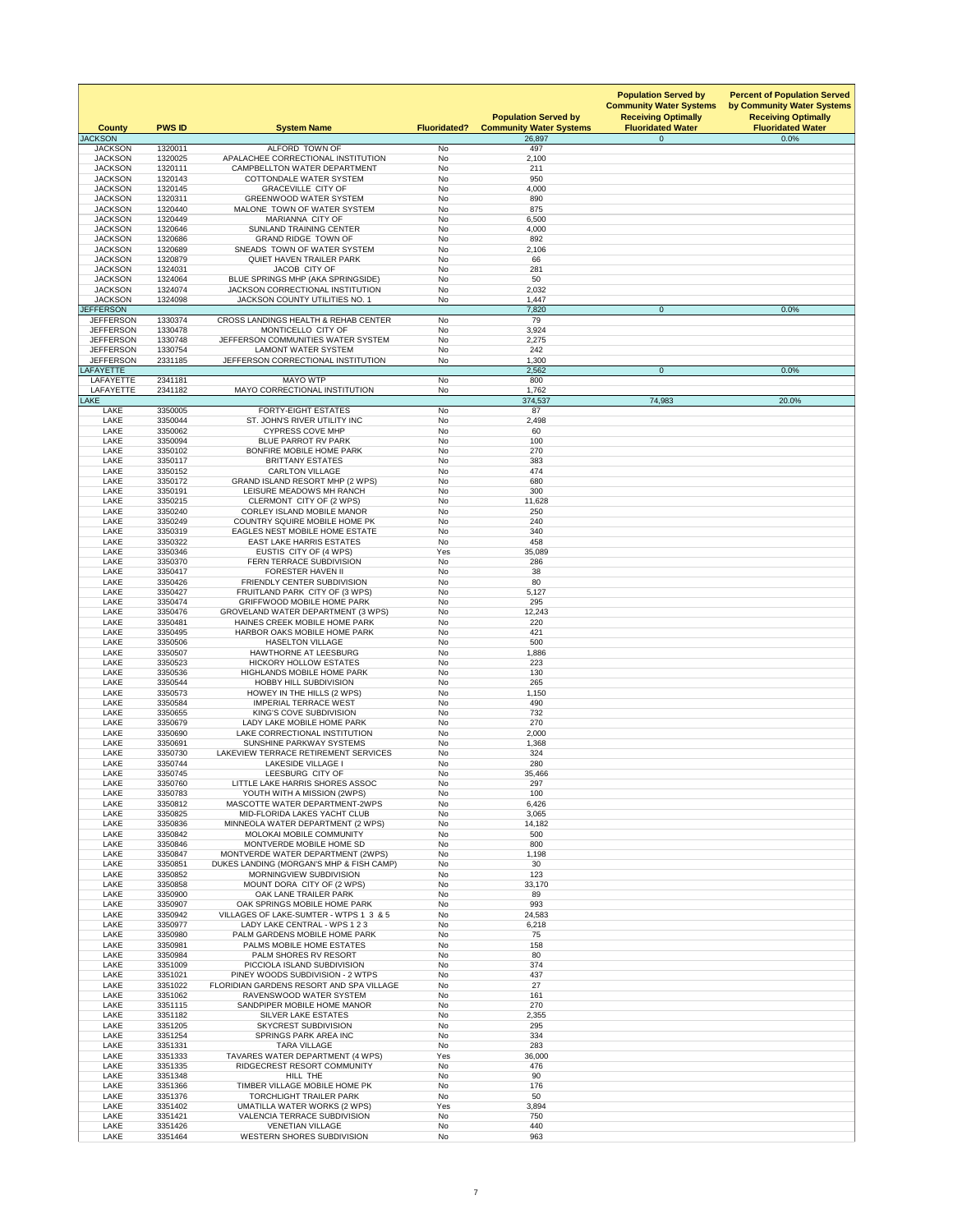| <b>County</b>              | <b>PWS ID</b>      | <b>System Name</b>                                                          | <b>Fluoridated?</b>    | <b>Population Served by</b><br><b>Community Water Systems</b> | <b>Population Served by</b><br><b>Community Water Systems</b><br><b>Receiving Optimally</b><br><b>Fluoridated Water</b> | <b>Percent of Population Served</b><br>by Community Water Systems<br><b>Receiving Optimally</b><br><b>Fluoridated Water</b> |
|----------------------------|--------------------|-----------------------------------------------------------------------------|------------------------|---------------------------------------------------------------|-------------------------------------------------------------------------------------------------------------------------|-----------------------------------------------------------------------------------------------------------------------------|
| <b>LAKE</b><br><b>LAKE</b> | 3351555<br>3351561 | <b>SUNLAKE ESTATES</b><br><b>CYPRESS CREEK</b>                              | No<br><b>No</b>        | 637<br>100                                                    |                                                                                                                         |                                                                                                                             |
| <b>LAKE</b>                | 3351563            | THE WOODLANDS AT CHURCH LAKE                                                | No                     | 286                                                           |                                                                                                                         |                                                                                                                             |
| LAKE                       | 3351564            | CITRUS CIRCLE MOBILE HOME S/D                                               | <b>No</b>              | 88                                                            |                                                                                                                         |                                                                                                                             |
| <b>LAKE</b>                | 3351566            | LEESBURG EAST (2 WPS)                                                       | <b>No</b>              | 8,964                                                         |                                                                                                                         |                                                                                                                             |
| <b>LAKE</b><br>LAKE        | 3351567<br>3354005 | <b>BAYWOOD CONDOMINIUMS</b><br>COVE WATER SYSTEM INC.                       | <b>No</b><br><b>No</b> | 200<br>300                                                    |                                                                                                                         |                                                                                                                             |
| <b>LAKE</b>                | 3354010            | <b>WATER OAK COUNTRY CLUB ESTATES</b>                                       | <b>No</b>              | 1,539                                                         |                                                                                                                         |                                                                                                                             |
| <b>LAKE</b>                | 3354027            | CENTURY ESTATES UTILITIES INC.                                              | No                     | 343                                                           |                                                                                                                         |                                                                                                                             |
| LAKE                       | 3354028            | SHANGRI-LA BY THE LAKE UTILITIES INC.                                       | <b>No</b>              | 328                                                           |                                                                                                                         |                                                                                                                             |
| <b>LAKE</b><br>LAKE        | 3354038<br>3354043 | THE MEADOWS OF ASTATULA<br>BRENDENWOOD WATERWORKS                           | <b>No</b><br>No        | 122<br>130                                                    |                                                                                                                         |                                                                                                                             |
| <b>LAKE</b>                | 3354044            | <b>LAKE JOANNA ESTATES</b>                                                  | <b>No</b>              | 140                                                           |                                                                                                                         |                                                                                                                             |
| <b>LAKE</b>                | 3354053            | <b>CITRUS COVE SUBDIVISION</b>                                              | No                     | 130                                                           |                                                                                                                         |                                                                                                                             |
| <b>LAKE</b>                | 3354054            | LAKE GRIFFIN ISLES MHP (2 WPS)                                              | No                     | 1,212                                                         |                                                                                                                         |                                                                                                                             |
| LAKE                       | 3354055            | WATERWOOD SUBDIVISION                                                       | <b>No</b>              | 295                                                           |                                                                                                                         |                                                                                                                             |
| <b>LAKE</b><br><b>LAKE</b> | 3354104<br>3354106 | CLERBROOK RV RESORTS (2 WPS)<br><b>BEE'S RV RESORT</b>                      | No<br><b>No</b>        | 3,142<br>158                                                  |                                                                                                                         |                                                                                                                             |
| LAKE                       | 3354110            | <b>LAKESIDE VILLAGE II</b>                                                  | <b>No</b>              | 191                                                           |                                                                                                                         |                                                                                                                             |
| <b>LAKE</b>                | 3354112            | <b>SUMMIT CHASE VILLAS</b>                                                  | No                     | 770                                                           |                                                                                                                         |                                                                                                                             |
| <b>LAKE</b>                | 3354142            | <b>COUNTRY LIFE FAMILY PARK</b>                                             | <b>No</b>              | 215                                                           |                                                                                                                         |                                                                                                                             |
| <b>LAKE</b><br><b>LAKE</b> | 3354644<br>3354646 | PINE HARBOUR WATERWORKS INC<br>ORANGE LAKE MH COMMUNITY                     | <b>No</b><br><b>No</b> | 132<br>615                                                    |                                                                                                                         |                                                                                                                             |
| <b>LAKE</b>                | 3354647            | <b>FOUR LAKES</b>                                                           | No                     | 228                                                           |                                                                                                                         |                                                                                                                             |
| <b>LAKE</b>                | 3354650            | LEESBURG/THE PLANTATION                                                     | No                     | 5,141                                                         |                                                                                                                         |                                                                                                                             |
| LAKE                       | 3354651            | <b>HAINES CREEK RV PARK</b>                                                 | <b>No</b>              | 215                                                           |                                                                                                                         |                                                                                                                             |
| LAKE                       | 3354653            | PENNBROOKE                                                                  | No                     | 2,488                                                         |                                                                                                                         |                                                                                                                             |
| <b>LAKE</b><br><b>LAKE</b> | 3354655<br>3354656 | CARLTON PALMS EDUCATIONAL CTR<br>LAKE IDLEWILD UTILITY COMPANY              | <b>No</b><br>No        | 145<br>170                                                    |                                                                                                                         |                                                                                                                             |
| <b>LAKE</b>                | 3354657            | <b>DIAMOND POINT</b>                                                        | <b>No</b>              | 250                                                           |                                                                                                                         |                                                                                                                             |
| <b>LAKE</b>                | 3354660            | SILVER OAKS SUBDIVISION                                                     | <b>No</b>              | 123                                                           |                                                                                                                         |                                                                                                                             |
| LAKE                       | 3354661            | PICCIOLA LANDING                                                            | No                     | 125                                                           |                                                                                                                         |                                                                                                                             |
| LAKE                       | 3354662            | LAKE BEAUCLAIRE S/D                                                         | <b>No</b>              | 98                                                            |                                                                                                                         |                                                                                                                             |
| <b>LAKE</b><br>LAKE        | 3354664<br>3354687 | <b>TREASURE COVE</b><br><b>RAINTREE WATERWORKS</b>                          | No<br>No               | 126<br>265                                                    |                                                                                                                         |                                                                                                                             |
| <b>LAKE</b>                | 3354688            | <b>LAKE YALE ESTATES</b>                                                    | <b>No</b>              | 101                                                           |                                                                                                                         |                                                                                                                             |
| <b>LAKE</b>                | 3354695            | <b>LAKE SAUNDERS</b>                                                        | No                     | 161                                                           |                                                                                                                         |                                                                                                                             |
| <b>LAKE</b>                | 3354697            | <b>GRAND TERRACE SUBDIVISION</b>                                            | No                     | 256                                                           |                                                                                                                         |                                                                                                                             |
| LAKE<br>LAKE               | 3354701<br>3354779 | WEDGEWOOD SUBDIVISION<br><b>CLERMONT EAST WATER SYSTEM (2 WPS)</b>          | <b>No</b><br>No        | 980<br>32,286                                                 |                                                                                                                         |                                                                                                                             |
| <b>LAKE</b>                | 3354781            | <b>HARBOR HILLS - 2 WTPS</b>                                                | No                     | 1,219                                                         |                                                                                                                         |                                                                                                                             |
| LAKE                       | 3354836            | BISHOPS GATE PROPERTY COMPANY LLC                                           | <b>No</b>              | 244                                                           |                                                                                                                         |                                                                                                                             |
| <b>LAKE</b>                | 3354867            | <b>QUAIL RIDGE</b>                                                          | No                     | 231                                                           |                                                                                                                         |                                                                                                                             |
| <b>LAKE</b><br><b>LAKE</b> | 3354869<br>3354877 | LEESBURG/HIGHLAND LAKES<br>PALISADES COUNTRY CLUB                           | No<br>No               | 2,442<br>1,967                                                |                                                                                                                         |                                                                                                                             |
| <b>LAKE</b>                | 3354881            | LAKE UTILITY SERVICES INC SOUTH                                             | No                     | 10,266                                                        |                                                                                                                         |                                                                                                                             |
| <b>LAKE</b>                | 3354883            | LAKE UTILITY SERVICES INC NORTH (8 WPS)                                     | <b>No</b>              | 21,518                                                        |                                                                                                                         |                                                                                                                             |
| <b>LAKE</b>                | 3354886            | <b>HOLIDAY HAVEN (CONSEC.)</b>                                              | No                     | 295                                                           |                                                                                                                         |                                                                                                                             |
| <b>LAKE</b><br>LAKE        | 3354916<br>3354926 | SOUTHLAKE UTILITIES<br>LAKES OF LADY LAKE EXECUTIVE GOLF COURSE             | <b>No</b><br><b>No</b> | 8,300<br>100                                                  |                                                                                                                         |                                                                                                                             |
| <b>LAKE</b>                | 3354929            | LEESBURG/ROYAL HIGHLANDS                                                    | <b>No</b>              | 3,246                                                         |                                                                                                                         |                                                                                                                             |
| <b>LAKE</b>                | 3354935            | THE PARK AT WOLF BRANCH OAKS                                                | No                     | 406                                                           |                                                                                                                         |                                                                                                                             |
| LAKE                       | 3354938            | <b>BLACK BEAR RESERVE</b>                                                   | <b>No</b>              | 625                                                           |                                                                                                                         |                                                                                                                             |
| <b>LAKE</b><br>LAKE        | 3354943<br>3354944 | POMEROSA PARK<br>LAS COLINAS WATER PLANT                                    | <b>No</b><br>No        | 53<br>260                                                     |                                                                                                                         |                                                                                                                             |
| <b>LAKE</b>                | 3354945            | FAIRWAYS AT MOUNT PLYMOUTH                                                  | <b>No</b>              | 843                                                           |                                                                                                                         |                                                                                                                             |
| <b>LAKE</b>                | 3354953            | <b>EUSTIS EASTERN WTP</b>                                                   | No                     | 2,180                                                         |                                                                                                                         |                                                                                                                             |
| <b>LAKE</b>                | 3354954            | <b>HEATHROW COUNTRY ESTATES</b>                                             | No                     | 819                                                           |                                                                                                                         |                                                                                                                             |
| LAKE<br><b>LAKE</b>        | 3354956<br>3354969 | PINE ISLAND<br><b>COLINA BAY</b>                                            | No<br>No               | 40<br>175                                                     |                                                                                                                         |                                                                                                                             |
| <b>LEE</b>                 |                    |                                                                             |                        | 604,711                                                       | 468,542                                                                                                                 | 77.5%                                                                                                                       |
| LEE                        | 5360025            | <b>BONITA SPRINGS UTILITIES</b>                                             | No                     | 69,778                                                        |                                                                                                                         |                                                                                                                             |
| <b>LEE</b>                 | 5360048            | <b>CITRUS PARK RV RESORT</b>                                                | <b>No</b>              | 3,282                                                         |                                                                                                                         |                                                                                                                             |
| LEE<br><b>LEE</b>          | 5360102<br>5360146 | CITY OF FORT MYERS WATER TREATMENT PLANT<br><b>ISLAND WATER ASSOCIATION</b> | Yes<br>No              | 75,136<br>14,594                                              |                                                                                                                         |                                                                                                                             |
| LEE                        | 5360172            | FLORIDA GOVERNMENTAL UTILITY AUTHORITY                                      | No                     | 29,656                                                        |                                                                                                                         |                                                                                                                             |
| LEE                        | 5360204            | OAK PARK MOBILE HOME VILLAGE                                                | <b>No</b>              | 400                                                           |                                                                                                                         |                                                                                                                             |
| LEE                        | 5360299            | <b>USEPPA ISLAND CLUB</b>                                                   | <b>No</b>              | 200                                                           |                                                                                                                         |                                                                                                                             |
| <b>LEE</b><br>LEE          | 5360322            | <b>GREATER PINE ISLAND WATER ASSOCIATION</b><br>CAPE CORAL CITY OF          | No<br>Yes              | 15,378                                                        |                                                                                                                         |                                                                                                                             |
| <b>LEE</b>                 | 5360325<br>5364002 | <b>SUNSET ACRES</b>                                                         | No                     | 134,563<br>69                                                 |                                                                                                                         |                                                                                                                             |
| <b>LEE</b>                 | 5364040            | LAKE FAIRWAYS MOBILE HOME PARK                                              | No                     | 2,000                                                         |                                                                                                                         |                                                                                                                             |
| LEE                        | 5364048            | LEE COUNTY UTILITIES                                                        | Yes                    | 238,949                                                       |                                                                                                                         |                                                                                                                             |
| <b>LEE</b>                 | 5364062            | <b>FOUNTAIN VIEW RV PARK</b><br><b>CHARLESTON PARK</b>                      | <b>No</b>              | 500                                                           |                                                                                                                         |                                                                                                                             |
| <b>LEE</b><br>LEE          | 5364068<br>5364143 | <b>GATEWAY SERVICES DISTRICT</b>                                            | No<br>Yes              | 312<br>9,092                                                  |                                                                                                                         |                                                                                                                             |
| <b>LEE</b>                 | 5364145            | TOWN OF FORT MYERS BEACH (BEACH WATER)                                      | Yes                    | 6,900                                                         |                                                                                                                         |                                                                                                                             |
| LEE                        | 5364149            | OLD BRIDGE VILLAGE MOBILE HOME PARK                                         | Yes                    | 1,000                                                         |                                                                                                                         |                                                                                                                             |
| LEE                        | 5364150            | PINE LAKES MOBILE HOME PARK                                                 | Yes                    | 1,220                                                         |                                                                                                                         |                                                                                                                             |
| LEE<br>LEE                 | 5364151<br>5364152 | TAMIAMI VILLAGE MOBILE HOME PARK<br>MOBILE MANOR MOBILE HOME PARK           | Yes<br>Yes             | 1,200<br>482                                                  |                                                                                                                         |                                                                                                                             |
| <b>LEON</b>                |                    |                                                                             |                        | 224,047                                                       | 202,460                                                                                                                 | 90.4%                                                                                                                       |
| <b>LEON</b>                | 1370023            | ANNAWOOD SUBDIVISION                                                        | No                     | 115                                                           |                                                                                                                         |                                                                                                                             |
| <b>LEON</b>                | 1370077            | <b>BLOUNT'S LANDING WATER SYSTEM</b>                                        | <b>No</b>              | 291                                                           |                                                                                                                         |                                                                                                                             |
| <b>LEON</b><br><b>LEON</b> | 1370096<br>1370288 | <b>BURGESS CIRCLE SUBDIVISION</b><br>TWIN LAKES MOBILE HOME PARK            | <b>No</b><br>No        | 70<br>174                                                     |                                                                                                                         |                                                                                                                             |
| <b>LEON</b>                | 1370353            | LEON CO. REGIONAL SYSTEM EAST                                               | No                     | 1,654                                                         |                                                                                                                         |                                                                                                                             |
| <b>LEON</b>                | 1370393            | <b>BRADFORDVILLE REGIONAL W/S</b>                                           | No                     | 10,641                                                        |                                                                                                                         |                                                                                                                             |
| <b>LEON</b>                | 1370403            | LAKE TALQUIN WATER COMPANY                                                  | No                     | 165                                                           |                                                                                                                         |                                                                                                                             |
| <b>LEON</b><br><b>LEON</b> | 1370419<br>1370461 | <b>EAGLE'S NEST MHP</b><br>MEADOW HILLS S/D WATER SYSTEM                    | <b>No</b><br>No        | 32<br>263                                                     |                                                                                                                         |                                                                                                                             |
| <b>LEON</b>                | 1370463            | MERIDIAN HILLS WATER SYSTEM                                                 | No                     | 234                                                           |                                                                                                                         |                                                                                                                             |
| <b>LEON</b>                | 1370598            | SEDGEFIELD SUBDIVISION                                                      | No                     | 263                                                           |                                                                                                                         |                                                                                                                             |
| <b>LEON</b>                | 1370616            | <b>GRAND VILLAGE MHP WEST</b>                                               | No                     | 126                                                           |                                                                                                                         |                                                                                                                             |
| <b>LEON</b><br><b>LEON</b> | 1370617<br>1370640 | LEON CO. REGIONAL SYSTEM SOUTH<br>STONEGATE SUBDIVISION                     | No<br>No               | 763<br>70                                                     |                                                                                                                         |                                                                                                                             |
| <b>LEON</b>                | 1370655            | TALLAHASSEE CITY OF                                                         | Yes                    | 193,927                                                       |                                                                                                                         |                                                                                                                             |
| <b>LEON</b>                | 1370669            | MEADOWS-AT-WOODRUN                                                          | No                     | 3,749                                                         |                                                                                                                         |                                                                                                                             |
| <b>LEON</b>                | 1370745            | LEON CO. REGIONAL SYSTEM WEST                                               | No                     | 2,026                                                         |                                                                                                                         |                                                                                                                             |
| <b>LEON</b>                | 1370791            | LAKE BRADFORD ESTATES MHP                                                   | No                     | 167                                                           |                                                                                                                         |                                                                                                                             |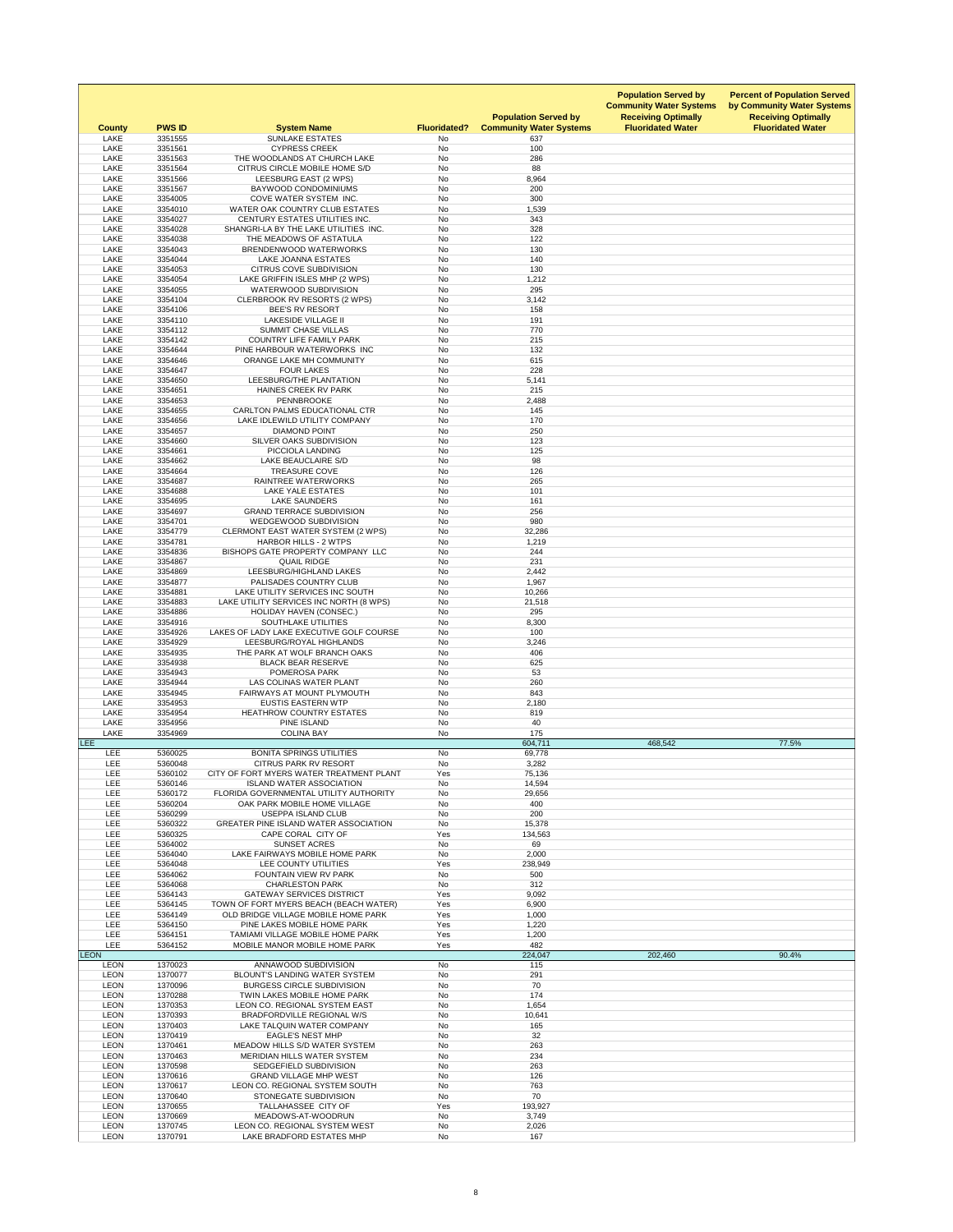| <b>County</b>                    | <b>PWS ID</b>      | <b>System Name</b>                                                     | <b>Fluoridated?</b>    | <b>Population Served by</b><br><b>Community Water Systems</b> | <b>Population Served by</b><br><b>Community Water Systems</b><br><b>Receiving Optimally</b><br><b>Fluoridated Water</b> | <b>Percent of Population Served</b><br>by Community Water Systems<br><b>Receiving Optimally</b><br><b>Fluoridated Water</b> |
|----------------------------------|--------------------|------------------------------------------------------------------------|------------------------|---------------------------------------------------------------|-------------------------------------------------------------------------------------------------------------------------|-----------------------------------------------------------------------------------------------------------------------------|
| <b>LEON</b><br><b>LEON</b>       | 1370888<br>1370898 | LAKE JACKSON AREA WATER SYSTEM<br><b>BREWSTER SUBDIVISION</b>          | Yes<br>Yes             | 8,169<br>364                                                  |                                                                                                                         |                                                                                                                             |
| <b>LEON</b>                      | 1374008            | <b>BUCK LAKE ESTATES WATER SYSTEM</b>                                  | <b>No</b>              | 157                                                           |                                                                                                                         |                                                                                                                             |
| <b>LEON</b><br><b>LEON</b>       | 1374049<br>1374054 | NORTH LAKE MEADOW WATER SYSTEM<br><b>PLANTATION ESTATES</b>            | No<br><b>No</b>        | 200<br>369                                                    |                                                                                                                         |                                                                                                                             |
| <b>LEON</b>                      | 1374072            | DOGWOOD MHP                                                            | <b>No</b>              | 30                                                            |                                                                                                                         |                                                                                                                             |
| <b>LEON</b><br><b>LEVY</b>       | 1374104            | <b>GRAND VILLAGE MHP-EAST</b>                                          | No                     | 28<br>10,536                                                  | $\overline{0}$                                                                                                          | 0.0%                                                                                                                        |
| <b>LEVY</b>                      | 2380178            | <b>CEDAR KEY WTP</b>                                                   | No                     | 1,500                                                         |                                                                                                                         |                                                                                                                             |
| <b>LEVY</b><br><b>LEVY</b>       | 2380188<br>2380189 | <b>MANATEE UTILITIES</b><br><b>CHIEFLAND WTP</b>                       | <b>No</b><br><b>No</b> | 290<br>2,031                                                  |                                                                                                                         |                                                                                                                             |
| <b>LEVY</b>                      | 2380387            | <b>FOWLERS BLUFF WTP</b>                                               | <b>No</b>              | 300                                                           |                                                                                                                         |                                                                                                                             |
| <b>LEVY</b>                      | 2380854            | <b>OTTER CREEK</b>                                                     | <b>No</b>              | 135                                                           |                                                                                                                         |                                                                                                                             |
| <b>LEVY</b><br><b>LEVY</b>       | 2381178<br>2381208 | <b>BRONSON WTP</b><br>UNIVERSITY OAKS MHP                              | No<br>No               | 1,125<br>369                                                  |                                                                                                                         |                                                                                                                             |
| <b>LEVY</b>                      | 2381409            | FIMC HIDEAWAY INC                                                      | <b>No</b>              | 275                                                           |                                                                                                                         |                                                                                                                             |
| LEVY<br><b>LEVY</b>              | 2381411<br>6382055 | <b>FANNING SPRINGS WS</b><br><b>WILLISTON WTP</b>                      | <b>No</b><br><b>No</b> | 900<br>1,250                                                  |                                                                                                                         |                                                                                                                             |
| <b>LEVY</b>                      | 6382056            | <b>INGLIS WATER DEPT.</b>                                              | <b>No</b>              | 1,500                                                         |                                                                                                                         |                                                                                                                             |
| <b>LEVY</b>                      | 6382108            | INGLEWOOD ESTATES MH S/D                                               | <b>No</b>              | 150                                                           |                                                                                                                         |                                                                                                                             |
| <b>LEVY</b><br><b>LIBERTY</b>    | 6382116            | YANKEETOWN WTP                                                         | No                     | 711<br>5,848                                                  | $\overline{0}$                                                                                                          | 0.0%                                                                                                                        |
| <b>LIBERTY</b>                   | 1390087            | BRISTOL CITY OF WATER SYSTEM                                           | <b>No</b>              | 1,954                                                         |                                                                                                                         |                                                                                                                             |
| <b>LIBERTY</b><br><b>LIBERTY</b> | 1390651            | SWEETWATER WATER SYSTEM<br>HOSFORD TOWN OF WATER SYSTEM                | No<br><b>No</b>        | 65                                                            |                                                                                                                         |                                                                                                                             |
| <b>LIBERTY</b>                   | 1390901<br>1394001 | LIBERTY CORRECTIONAL INSTITUTION                                       | No                     | 1,290<br>1,615                                                |                                                                                                                         |                                                                                                                             |
| <b>LIBERTY</b>                   | 1394003            | SUMATRA WATER SYSTEM                                                   | No                     | 163                                                           |                                                                                                                         |                                                                                                                             |
| <b>LIBERTY</b><br><b>LIBERTY</b> | 1394006<br>1394009 | ESTIFFANULGA WATER SYSTEM<br>LAKE MYSTIC WATER SYSTEM                  | No<br>No               | 281<br>314                                                    |                                                                                                                         |                                                                                                                             |
| <b>LIBERTY</b>                   | 1394012            | ROCK BLUFF WATER SYSTEM                                                | No                     | 166                                                           |                                                                                                                         |                                                                                                                             |
| <b>MADISON</b>                   |                    |                                                                        |                        | 9,317                                                         | 7,350                                                                                                                   | 78.9%                                                                                                                       |
| <b>MADISON</b><br><b>MADISON</b> | 2400185<br>2400205 | <b>CHERRY LAKE UTILITIES</b><br><b>MADISON WATER DEPARTMENT</b>        | No<br>Yes              | 750<br>7,350                                                  |                                                                                                                         |                                                                                                                             |
| <b>MADISON</b>                   | 2400440            | <b>GREENVILLE WTP</b>                                                  | <b>No</b>              | 800                                                           |                                                                                                                         |                                                                                                                             |
| <b>MADISON</b><br><b>MADISON</b> | 2401296<br>2401312 | LEE WTP<br>FUMCH-MADISON YOUTH RANCH                                   | No<br><b>No</b>        | 387<br>30                                                     |                                                                                                                         |                                                                                                                             |
| <b>MANATEE</b>                   |                    |                                                                        |                        | 523,400                                                       | 523,150                                                                                                                 | 100.0%                                                                                                                      |
| <b>MANATEE</b>                   | 6410182            | <b>BRADENTON CITY OF</b>                                               | Yes                    | 54,409                                                        |                                                                                                                         |                                                                                                                             |
| <b>MANATEE</b><br><b>MANATEE</b> | 6410322<br>6411078 | PALMETTO WATER DEPT<br>LINGER LODGE TR TRAILER PARK                    | Yes<br>No              | 12,606<br>250                                                 |                                                                                                                         |                                                                                                                             |
| <b>MANATEE</b>                   | 6411098            | TOWN OF LONGBOAT KEY                                                   | Yes                    | 7,603                                                         |                                                                                                                         |                                                                                                                             |
| <b>MANATEE</b><br><b>MANATEE</b> | 6411132<br>6412418 | MANATEE COUNTY UTILITIES DEPT<br>SUNNY SHORE WATER COMPANY             | Yes<br>Yes             | 447,382<br>450                                                |                                                                                                                         |                                                                                                                             |
| <b>MANATEE</b>                   | 6412533            | <b>HEATHER HILLS ESTATES</b>                                           | Yes                    | 700                                                           |                                                                                                                         |                                                                                                                             |
| <b>MARION</b>                    |                    |                                                                        |                        | 208,015                                                       | 52,124                                                                                                                  | 25.1%                                                                                                                       |
| <b>MARION</b><br><b>MARION</b>   | 3420074<br>3420095 | BELLEVIEW CITY OF (2 WPS)<br><b>BLUE SKIES ESTATES</b>                 | No<br>No               | 8,433<br>195                                                  |                                                                                                                         |                                                                                                                             |
| <b>MARION</b>                    | 3420124            | <b>BUCKSKIN LAKE MANOR</b>                                             | <b>No</b>              | 203                                                           |                                                                                                                         |                                                                                                                             |
| <b>MARION</b><br><b>MARION</b>   | 3420162<br>3420216 | <b>CEDAR HILLS</b><br><b>CLIFTWOOD MOBILE HOME PARK</b>                | No<br>No               | 1,404<br>54                                                   |                                                                                                                         |                                                                                                                             |
| <b>MARION</b>                    | 3420340            | <b>EMIL-MAR SUBDIVISION</b>                                            | No                     | 270                                                           |                                                                                                                         |                                                                                                                             |
| <b>MARION</b>                    | 3420386            | LOWELL CORRECTIONAL INSTITUTION ANNEX                                  | No                     | 2,800                                                         |                                                                                                                         |                                                                                                                             |
| <b>MARION</b><br><b>MARION</b>   | 3420387<br>3420408 | <b>MARION CORRECTIONAL INSTITUTION</b><br><b>SALT SPRINGS VILLAGE</b>  | <b>No</b><br><b>No</b> | 1,500<br>342                                                  |                                                                                                                         |                                                                                                                             |
| <b>MARION</b>                    | 3420411            | <b>FLOYD CLARK SUBDIVISION</b>                                         | No                     | 224                                                           |                                                                                                                         |                                                                                                                             |
| <b>MARION</b><br><b>MARION</b>   | 3420419<br>3420456 | FORT KING FOREST<br><b>GOLDEN HOLIDAY MHP (2 WPS)</b>                  | No<br><b>No</b>        | 323<br>609                                                    |                                                                                                                         |                                                                                                                             |
| <b>MARION</b>                    | 3420484            | MILL DAM MHP LLC                                                       | No                     | 155                                                           |                                                                                                                         |                                                                                                                             |
| <b>MARION</b><br><b>MARION</b>   | 3420509<br>3420531 | HAZEL GARDENS MOBILE HOME PARK<br>WANDERING OAKS RV RESORT (2WPS/1POE) | No<br>No               | 66<br>122                                                     |                                                                                                                         |                                                                                                                             |
| <b>MARION</b>                    | 3420533            | HI-CLIFF ESTATES/SLEEPY HOLLOW                                         | No                     | 1,016                                                         |                                                                                                                         |                                                                                                                             |
| <b>MARION</b>                    | 3420608            | <b>FORE ACRES</b>                                                      | No                     | 1,678                                                         |                                                                                                                         |                                                                                                                             |
| <b>MARION</b><br><b>MARION</b>   | 3420761<br>3420763 | LITTLE LAKE WEIR SUBDIVISION<br>LIVE OAKS MOBILE HOME PARK             | <b>No</b><br>No        | 963<br>217                                                    |                                                                                                                         |                                                                                                                             |
| <b>MARION</b>                    | 3420781            | <b>EDGEWOOD MHP</b>                                                    | No                     | 42                                                            |                                                                                                                         |                                                                                                                             |
| <b>MARION</b><br><b>MARION</b>   | 3420805<br>3420870 | <b>MARIE'S MHP</b><br><b>NELSON'S FISH CAMP</b>                        | <b>No</b><br>No        | 88<br>210                                                     |                                                                                                                         |                                                                                                                             |
| <b>MARION</b>                    | 3420904            | <b>OAK PARK VILLAGE</b>                                                | <b>No</b>              | 95                                                            |                                                                                                                         |                                                                                                                             |
| <b>MARION</b>                    | 3420916            | OAKWOOD MOBILE MANOR                                                   | No                     | 220                                                           |                                                                                                                         |                                                                                                                             |
| <b>MARION</b><br><b>MARION</b>   | 3420922<br>3420924 | OCALA CITY OF (2 WTPS)<br><b>OCALA EAST VILLAS</b>                     | Yes<br>No              | 50,924<br>608                                                 |                                                                                                                         |                                                                                                                             |
| <b>MARION</b>                    | 3420939            | OCKLAWAHA WATER WORKS (2 WTPS)                                         | No                     | 816                                                           |                                                                                                                         |                                                                                                                             |
| <b>MARION</b><br><b>MARION</b>   | 3421018<br>3421098 | PINE RIDGE ESTATES<br><b>ROLLING GREENS</b>                            | No<br><b>No</b>        | 750<br>2,498                                                  |                                                                                                                         |                                                                                                                             |
| <b>MARION</b>                    | 3421118            | <b>SANDY ACRES</b>                                                     | No                     | 570                                                           |                                                                                                                         |                                                                                                                             |
| <b>MARION</b>                    | 3421159            | SHARPES FERRY MANUFACTURED HOME CMNTY                                  | No<br>No               | 207                                                           |                                                                                                                         |                                                                                                                             |
| <b>MARION</b><br><b>MARION</b>   | 3421197<br>3421201 | SILVER SPRINGS SHORES (5 WPS)<br><b>OAKCREST VILLAS</b>                | No                     | 19,569<br>112                                                 |                                                                                                                         |                                                                                                                             |
| <b>MARION</b>                    | 3421283            | STONE OAKS MOBILE HOME PARK                                            | No                     | 299                                                           |                                                                                                                         |                                                                                                                             |
| <b>MARION</b><br><b>MARION</b>   | 3421314<br>3421379 | <b>SUN RAY ESTATES</b><br>MCINTOSH TOWN OF                             | <b>No</b><br>No        | 2,050<br>484                                                  |                                                                                                                         |                                                                                                                             |
| <b>MARION</b>                    | 3421467            | <b>WHISPERING OAKS MHP</b>                                             | No                     | 160                                                           |                                                                                                                         |                                                                                                                             |
| <b>MARION</b><br><b>MARION</b>   | 3421490<br>3421495 | WOODS AND LAKES SUBDIVISION<br><b>COUNTRY OAKS MHP</b>                 | No<br>No               | 275<br>95                                                     |                                                                                                                         |                                                                                                                             |
| <b>MARION</b>                    | 3421520            | SUNLIGHT ACRES SUBDIVISION                                             | <b>No</b>              | 198                                                           |                                                                                                                         |                                                                                                                             |
| <b>MARION</b>                    | 3421528            | TALL TIMBER TRAVEL TRAILER PARK                                        | No                     | 95                                                            |                                                                                                                         |                                                                                                                             |
| <b>MARION</b><br><b>MARION</b>   | 3421554<br>3421559 | <b>OCALA GARDEN APARTMENTS</b><br>VICTORY MOBILE HOME PARK LLC         | No<br><b>No</b>        | 48<br>248                                                     |                                                                                                                         |                                                                                                                             |
| <b>MARION</b>                    | 3421560            | <b>OCALA OAKS SUBDIVISION (2 WPS)</b>                                  | No                     | 2,202                                                         |                                                                                                                         |                                                                                                                             |
| <b>MARION</b>                    | 3421573            | <b>GOLDEN POND VILLAGE MHP</b>                                         | No<br><b>No</b>        | 135                                                           |                                                                                                                         |                                                                                                                             |
| <b>MARION</b><br><b>MARION</b>   | 3421574<br>3421576 | SERENITY OAKS MHP<br><b>WINDGATE ESTATES</b>                           | No                     | 135<br>504                                                    |                                                                                                                         |                                                                                                                             |
| <b>MARION</b>                    | 3424000            | <b>BELLEAIR SUBDIVISION (CONSEC)</b>                                   | No                     | 763                                                           |                                                                                                                         |                                                                                                                             |
| <b>MARION</b><br><b>MARION</b>   | 3424001<br>3424009 | <b>MARION HILLS</b><br>WHISPERING SANDS S/D                            | <b>No</b><br>No        | 102<br>406                                                    |                                                                                                                         |                                                                                                                             |
| <b>MARION</b>                    | 3424029            | <b>CHAPPELL HILLS</b>                                                  | No                     | 144                                                           |                                                                                                                         |                                                                                                                             |
| <b>MARION</b><br><b>MARION</b>   | 3424030<br>3424031 | BELLEVIEW HILLS SUBDIVISION (CONSEC)<br><b>FLORIDA HEIGHTS S/D</b>     | No<br>No               | 378<br>347                                                    |                                                                                                                         |                                                                                                                             |
| <b>MARION</b>                    | 3424032            | OAKHURST SUBDIVISION                                                   | No                     | 299                                                           |                                                                                                                         |                                                                                                                             |
| <b>MARION</b>                    | 3424034            | <b>VILLAGES OF OCALA</b>                                               | No                     | 130                                                           |                                                                                                                         |                                                                                                                             |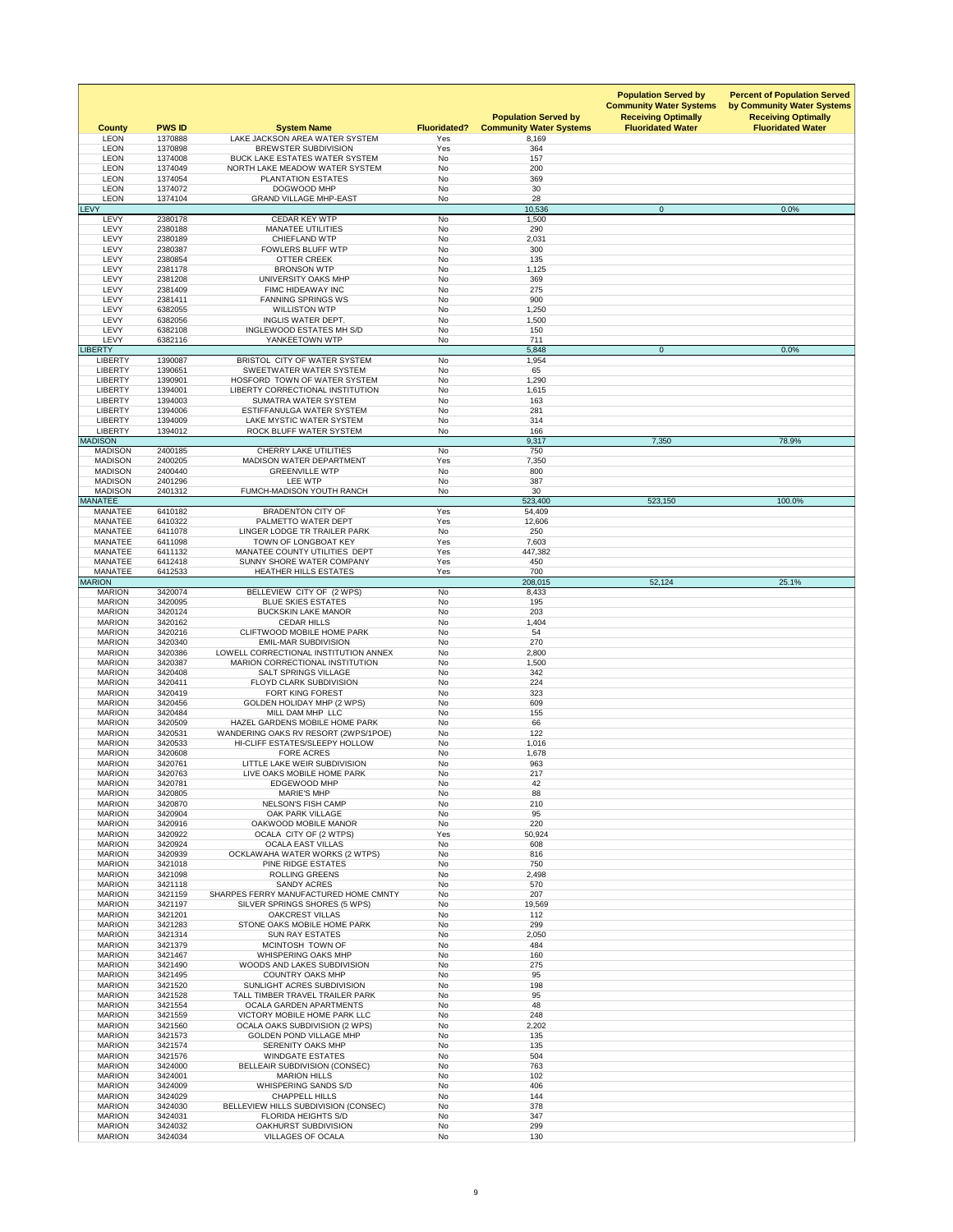| <b>County</b>                  | <b>PWS ID</b>      | <b>System Name</b>                                                  | <b>Fluoridated?</b>    | <b>Population Served by</b><br><b>Community Water Systems</b> | <b>Population Served by</b><br><b>Community Water Systems</b><br><b>Receiving Optimally</b><br><b>Fluoridated Water</b> | <b>Percent of Population Served</b><br>by Community Water Systems<br><b>Receiving Optimally</b><br><b>Fluoridated Water</b> |
|--------------------------------|--------------------|---------------------------------------------------------------------|------------------------|---------------------------------------------------------------|-------------------------------------------------------------------------------------------------------------------------|-----------------------------------------------------------------------------------------------------------------------------|
| <b>MARION</b><br><b>MARION</b> | 3424036<br>3424042 | <b>WESTVIEW SUBDIVISION</b><br><b>FAIRFAX HILLS SUBDIVISION</b>     | No<br><b>No</b>        | 102<br>287                                                    |                                                                                                                         |                                                                                                                             |
| <b>MARION</b>                  | 3424046            | <b>QUAIL RUN SUBDIVISION</b>                                        | No                     | 230                                                           |                                                                                                                         |                                                                                                                             |
| <b>MARION</b>                  | 3424061            | <b>PARADISE MHP</b>                                                 | <b>No</b>              | 95                                                            |                                                                                                                         |                                                                                                                             |
| <b>MARION</b><br><b>MARION</b> | 3424062<br>3424087 | PONDEROSA PINES (2 WPS)<br>OAK BEND MHP                             | <b>No</b><br>No        | 465<br>410                                                    |                                                                                                                         |                                                                                                                             |
| <b>MARION</b>                  | 3424099            | ELEVEN OAKS SUBDIVISION                                             | No                     | 126                                                           |                                                                                                                         |                                                                                                                             |
| <b>MARION</b>                  | 3424106            | OAK HAVEN QUADRUPLEXES                                              | <b>No</b>              | 103                                                           |                                                                                                                         |                                                                                                                             |
| <b>MARION</b><br><b>MARION</b> | 3424620<br>3424621 | <b>TRADEWINDS VILLAGE</b><br><b>BELLEVIEW OAKS ESTATES</b>          | No<br><b>No</b>        | 1,313<br>294                                                  |                                                                                                                         |                                                                                                                             |
| <b>MARION</b>                  | 3424622            | <b>SPRINGLAKE VILLAGE</b>                                           | No                     | 162                                                           |                                                                                                                         |                                                                                                                             |
| <b>MARION</b>                  | 3424625            | RESIDENTIAL WATER SYSTEMS INC                                       | <b>No</b>              | 1,796                                                         |                                                                                                                         |                                                                                                                             |
| <b>MARION</b><br><b>MARION</b> | 3424628<br>3424637 | SMITH LAKE SHORES VILLAGE<br>SHERI OAKS SUBDIVISION                 | <b>No</b><br>No        | 368<br>70                                                     |                                                                                                                         |                                                                                                                             |
| <b>MARION</b>                  | 3424638            | <b>OAK CREEK CAVERNS</b>                                            | No                     | 147                                                           |                                                                                                                         |                                                                                                                             |
| <b>MARION</b>                  | 3424643            | <b>MCATEER ACRES</b>                                                | <b>No</b>              | 234                                                           |                                                                                                                         |                                                                                                                             |
| <b>MARION</b><br><b>MARION</b> | 3424644<br>3424645 | <b>FORE OAKS ESTATES</b><br>WINDSTREAM & CARRIAGE HILL SUBDIVISIONS | <b>No</b><br>No        | 462<br>301                                                    |                                                                                                                         |                                                                                                                             |
| <b>MARION</b>                  | 3424646            | WOODBERRY FOREST SUBDIVISION (CONSEC)                               | No                     | 193                                                           |                                                                                                                         |                                                                                                                             |
| <b>MARION</b>                  | 3424648            | HILLTOP ESTATES MHP S/D                                             | No                     | 230                                                           |                                                                                                                         |                                                                                                                             |
| <b>MARION</b><br><b>MARION</b> | 3424649<br>3424651 | <b>SUMMERFIELD PINES</b><br><b>OCALA HEIGHTS S/D</b>                | No<br><b>No</b>        | 55<br>1,019                                                   |                                                                                                                         |                                                                                                                             |
| <b>MARION</b>                  | 3424652            | SHADY ROAD VILLAS TRAILER PARK                                      | <b>No</b>              | 183                                                           |                                                                                                                         |                                                                                                                             |
| <b>MARION</b>                  | 3424654            | <b>WILDERNESS RV PARK ESTATES</b>                                   | No                     | 60                                                            |                                                                                                                         |                                                                                                                             |
| <b>MARION</b><br><b>MARION</b> | 3424655<br>3424657 | HIGH HOPES MOBILE HOME PARK<br><b>COUNTRY WALK</b>                  | <b>No</b><br>No        | 68<br>189                                                     |                                                                                                                         |                                                                                                                             |
| <b>MARION</b>                  | 3424658            | PADDOCK PARK SOUTH MHP                                              | No                     | 386                                                           |                                                                                                                         |                                                                                                                             |
| <b>MARION</b>                  | 3424659            | <b>TROPICANA VILLAGE SUBDIVISION</b>                                | <b>No</b>              | 115                                                           |                                                                                                                         |                                                                                                                             |
| <b>MARION</b><br><b>MARION</b> | 3424662            | <b>HILLTOP AT LAKE WEIR</b>                                         | No<br><b>No</b>        | 448                                                           |                                                                                                                         |                                                                                                                             |
| <b>MARION</b>                  | 3424664<br>3424685 | JACK MOBILE HOME PARK<br><b>HAWKS POINT SUBDIVISION</b>             | <b>No</b>              | 50<br>462                                                     |                                                                                                                         |                                                                                                                             |
| <b>MARION</b>                  | 3424689            | SILVER SPRINGS WOODS/VILLAGE                                        | No                     | 1,141                                                         |                                                                                                                         |                                                                                                                             |
| <b>MARION</b>                  | 3424690            | <b>LANDFAIR SUBDIVISION</b>                                         | <b>No</b>              | 580                                                           |                                                                                                                         |                                                                                                                             |
| <b>MARION</b><br><b>MARION</b> | 3424691<br>3424789 | <b>WINDING WATERS</b><br>LAKEVIEW WOODS/TRAILS EAST S/D             | No<br>No               | 473<br>224                                                    |                                                                                                                         |                                                                                                                             |
| <b>MARION</b>                  | 3424808            | PONDEROSA M.H./SUBDIVISION                                          | No                     | 67                                                            |                                                                                                                         |                                                                                                                             |
| <b>MARION</b>                  | 3424827            | <b>CITRA HIGHLANDS</b>                                              | No                     | 88                                                            |                                                                                                                         |                                                                                                                             |
| <b>MARION</b><br><b>MARION</b> | 3424839<br>3424841 | BELLEVIEW HILLS ESTATES<br>TURNING POINTE ESTATES                   | No<br>No               | 758<br>282                                                    |                                                                                                                         |                                                                                                                             |
| <b>MARION</b>                  | 3424857            | <b>VETERANS OF FOREIGN WARS</b>                                     | No                     | 45                                                            |                                                                                                                         |                                                                                                                             |
| <b>MARION</b>                  | 3424897            | STONECREST SUBDIVISION (4WPS)                                       | No                     | 8,128                                                         |                                                                                                                         |                                                                                                                             |
| <b>MARION</b><br><b>MARION</b> | 3424962<br>3425006 | <b>ASHLEY HEIGHTS S/D</b><br><b>GREENFIELDS/INDIAN PINES</b>        | No<br>No               | 175<br>1,618                                                  |                                                                                                                         |                                                                                                                             |
| <b>MARION</b>                  | 3425020            | SPRUCE CREEK GOLF AND COUNTRY CLUB (2WP)                            | No                     | 6,745                                                         |                                                                                                                         |                                                                                                                             |
| <b>MARION</b>                  | 3425029            | <b>FOREST GREEN SUBDIVISION</b>                                     | No                     | 270                                                           |                                                                                                                         |                                                                                                                             |
| <b>MARION</b><br><b>MARION</b> | 3425039<br>3425108 | PLANTATION LANDING MHP<br>LEIGHTON ESTATES WATER SYSTEM             | No<br>No               | 36<br>104                                                     |                                                                                                                         |                                                                                                                             |
| <b>MARION</b>                  | 3425111            | SUNSET HARBOR WATER SYSTEM                                          | <b>No</b>              | 25                                                            |                                                                                                                         |                                                                                                                             |
| <b>MARION</b>                  | 3425127            | <b>ASHLEY FARMS (2 WPS)</b>                                         | No                     | 1,102                                                         |                                                                                                                         |                                                                                                                             |
| <b>MARION</b><br><b>MARION</b> | 6420103<br>6420467 | <b>BAHIA OAKS (CONSEC.)</b><br><b>DOGWOOD ACRES</b>                 | Yes<br>No              | 1,200<br>181                                                  |                                                                                                                         |                                                                                                                             |
| <b>MARION</b>                  | 6420619            | <b>FOXWOOD FARMS</b>                                                | No                     | 332                                                           |                                                                                                                         |                                                                                                                             |
| <b>MARION</b><br><b>MARION</b> | 6421041            | PALM LAKE APTS                                                      | <b>No</b><br><b>No</b> | 60                                                            |                                                                                                                         |                                                                                                                             |
| <b>MARION</b>                  | 6421144<br>6421512 | <b>MARION OAKS SUBDIVISION (5 WTPS)</b><br>RIO VISTA (2 WPS)        | No                     | 19,401<br>400                                                 |                                                                                                                         |                                                                                                                             |
| <b>MARION</b>                  | 6421952            | <b>WESTWOOD MOBILE HOME PARK</b>                                    | No                     | 150                                                           |                                                                                                                         |                                                                                                                             |
| <b>MARION</b><br><b>MARION</b> | 6422359<br>6422362 | OAK TREE VILLAGE APTS & CAMPGROUND<br>ARROWHEAD CAMPSITES           | No<br>No               | 412<br>99                                                     |                                                                                                                         |                                                                                                                             |
| <b>MARION</b>                  | 6424073            | DUNNELLON CITY OF (2 WPS)                                           | No                     | 1,922                                                         |                                                                                                                         |                                                                                                                             |
| <b>MARION</b>                  | 6424076            | <b>GOLDEN HILLS GOLF &amp; TURF WTP</b>                             | No                     | 1,859                                                         |                                                                                                                         |                                                                                                                             |
| <b>MARION</b><br><b>MARION</b> | 6424083<br>6424352 | <b>RAINBOW LAKES ESTATES</b><br><b>COUNTRY OAKS</b>                 | No<br>No               | 1,810<br>92                                                   |                                                                                                                         |                                                                                                                             |
| <b>MARION</b>                  | 6424371            | <b>SATEKE VILLAGE</b>                                               | <b>No</b>              | 86                                                            |                                                                                                                         |                                                                                                                             |
| <b>MARION</b>                  | 6424589            | <b>INTERNATIONAL VILLAS</b>                                         | No                     | 95                                                            |                                                                                                                         |                                                                                                                             |
| <b>MARION</b>                  | 6424590            | <b>LIBRA OAKS</b>                                                   | <b>No</b>              | 320                                                           |                                                                                                                         |                                                                                                                             |
| <b>MARION</b><br><b>MARION</b> | 6424591<br>6424618 | <b>RIDGE MEADOWS</b><br>PADDOCK DOWNS                               | No<br><b>No</b>        | 228<br>385                                                    |                                                                                                                         |                                                                                                                             |
| <b>MARION</b>                  | 6424619            | ON TOP OF THE WORLD (2 WPS)                                         | <b>No</b>              | 10,195                                                        |                                                                                                                         |                                                                                                                             |
| <b>MARION</b>                  | 6424620            | SADDLE OAK CLUB MHP                                                 | No                     | 650                                                           |                                                                                                                         |                                                                                                                             |
| <b>MARION</b><br><b>MARION</b> | 6424621<br>6424623 | OCALA JOCKEY CLUB S/D<br><b>GOLDEN HILLS MHP</b>                    | <b>No</b><br><b>No</b> | 100<br>323                                                    |                                                                                                                         |                                                                                                                             |
| <b>MARION</b>                  | 6424627            | <b>MARION LANDING</b>                                               | No                     | 1,000                                                         |                                                                                                                         |                                                                                                                             |
| <b>MARION</b>                  | 6424629            | THE FALLS OF OCALA                                                  | <b>No</b>              | 120                                                           |                                                                                                                         |                                                                                                                             |
| <b>MARION</b><br><b>MARION</b> | 6424630<br>6424632 | OAK RUN ESTATES (6 WTPS)<br><b>WOODS AND MEADOWS</b>                | <b>No</b><br>No        | 11,788<br>1,747                                               |                                                                                                                         |                                                                                                                             |
| <b>MARION</b>                  | 6424652            | SPRUCE CREEK UTILITY CO INC.                                        | <b>No</b>              | 7,732                                                         |                                                                                                                         |                                                                                                                             |
| <b>MARION</b>                  | 6424653            | DEER CREEK MOBILE HOME S/D                                          | No                     | 165                                                           |                                                                                                                         |                                                                                                                             |
| <b>MARION</b><br><b>MARION</b> | 6424673<br>6424678 | THE CENTERS<br><b>MAJESTIC OAKS - PIGEON PARK</b>                   | No<br>No               | 100<br>1,445                                                  |                                                                                                                         |                                                                                                                             |
| <b>MARION</b>                  | 6424689            | <b>SWEETWATER OAKS</b>                                              | No                     | 240                                                           |                                                                                                                         |                                                                                                                             |
| <b>MARION</b>                  | 6424704            | <b>FAIRFIELD VILLAGE</b>                                            | No                     | 500                                                           |                                                                                                                         |                                                                                                                             |
| <b>MARION</b><br><b>MARION</b> | 6424706<br>6424741 | THE HAVEN HOUSE AT OCALA<br>THE HARBOR HOUSE AT OCALA               | No<br><b>No</b>        | 50<br>75                                                      |                                                                                                                         |                                                                                                                             |
| <b>MARION</b>                  | 6424749            | SPRUCE CREEK PRESERVE                                               | No                     | 1,456                                                         |                                                                                                                         |                                                                                                                             |
| <b>MARION</b>                  | 6424768            | <b>GOLDEN OCALA</b>                                                 | No                     | 182                                                           |                                                                                                                         |                                                                                                                             |
| <b>MARION</b><br><b>MARION</b> | 6424785<br>6424804 | <b>OCALA PALMS (CONSEC.)</b><br><b>JULIETTE FALLS</b>               | <b>No</b><br>No        | 2,015<br>36                                                   |                                                                                                                         |                                                                                                                             |
| <b>MARTIN</b>                  |                    |                                                                     |                        | 145,277                                                       | 19,000                                                                                                                  | 13.1%                                                                                                                       |
| <b>MARTIN</b><br><b>MARTIN</b> | 4430259<br>4430484 | STUART CITY OF - WATER PLANT<br>SOUTH FORK HOMEOWNER UTIL CORP      | Yes<br>No              | 19,000<br>200                                                 |                                                                                                                         |                                                                                                                             |
| <b>MARTIN</b>                  | 4430624            | SOUTH MARTIN REGIONAL UTILITIES                                     | No                     | 27,000                                                        |                                                                                                                         |                                                                                                                             |
| <b>MARTIN</b>                  | 4430667            | <b>INDIANTOWN COMPANY</b>                                           | No                     | 5,000                                                         |                                                                                                                         |                                                                                                                             |
| <b>MARTIN</b><br><b>MARTIN</b> | 4430774<br>4430956 | <b>LAKESIDE VILLAGE MHP</b><br>NATALIE ESTATES MOBILE HOME PK #200  | No<br>No               | 220<br>250                                                    |                                                                                                                         |                                                                                                                             |
| <b>MARTIN</b>                  | 4431050            | PALM CIRCLE COTTAGES AND MHP                                        | No                     | 99                                                            |                                                                                                                         |                                                                                                                             |
| <b>MARTIN</b><br><b>MARTIN</b> | 4431235<br>4431379 | <b>RONNY'S MOBILE RANCH</b><br><b>ST. LUCIE MOBILE VILLAGE</b>      | No<br>No               | 90<br>750                                                     |                                                                                                                         |                                                                                                                             |
| <b>MARTIN</b>                  | 4431456            | SOUNDINGS YACHT & TENNIS CLUB                                       | No                     | 450                                                           |                                                                                                                         |                                                                                                                             |
| <b>MARTIN</b>                  | 4431582            | <b>WOODBRIDGE MOBILE VILLAGE</b>                                    | No                     | 189                                                           |                                                                                                                         |                                                                                                                             |
| <b>MARTIN</b>                  | 4431870            | <b>J &amp; S FISH CAMP</b>                                          | No                     | 40                                                            |                                                                                                                         |                                                                                                                             |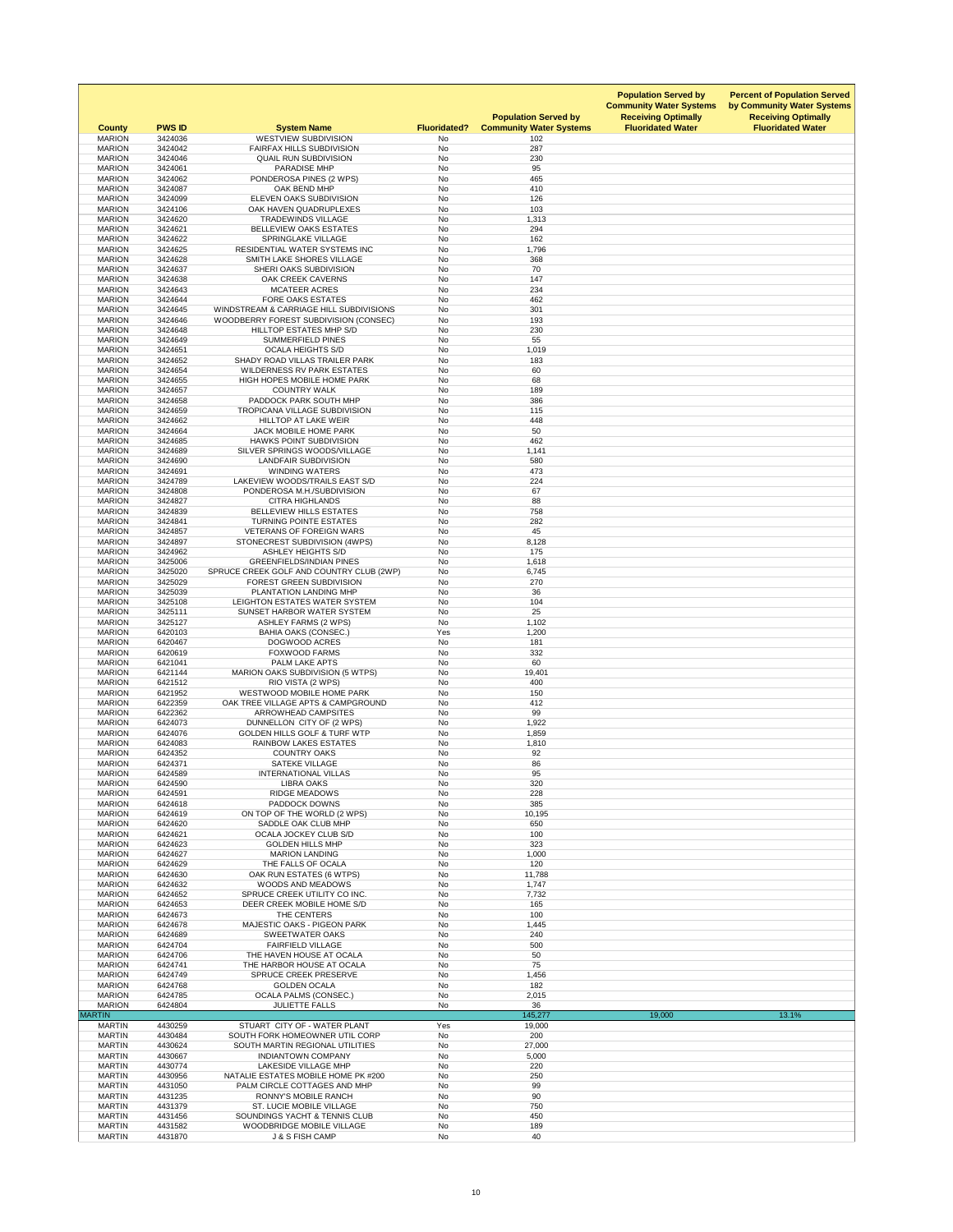| <b>County</b>                          | <b>PWS ID</b>      | <b>System Name</b>                                                      | <b>Fluoridated?</b>    | <b>Population Served by</b><br><b>Community Water Systems</b> | <b>Population Served by</b><br><b>Community Water Systems</b><br><b>Receiving Optimally</b><br><b>Fluoridated Water</b> | <b>Percent of Population Served</b><br>by Community Water Systems<br><b>Receiving Optimally</b><br><b>Fluoridated Water</b> |
|----------------------------------------|--------------------|-------------------------------------------------------------------------|------------------------|---------------------------------------------------------------|-------------------------------------------------------------------------------------------------------------------------|-----------------------------------------------------------------------------------------------------------------------------|
| <b>MARTIN</b><br><b>MARTIN</b>         | 4431883<br>4431891 | <b>CORA-WIN COVE</b><br><b>MARTIN CO UTILITIES</b>                      | No<br><b>No</b>        | 165<br>90,180                                                 |                                                                                                                         |                                                                                                                             |
| <b>MARTIN</b>                          | 4434000            | <b>SAILFISH POINT</b>                                                   | <b>No</b>              | 1,145                                                         |                                                                                                                         |                                                                                                                             |
| <b>MARTIN</b><br>MIAMI-DADE            | 4434014            | ST. LUCIE FALLS                                                         | No                     | 499<br>3,044,004                                              | 2,984,722                                                                                                               | 98.1%                                                                                                                       |
| MIAMI-DADE                             | 4130077            | <b>BAL HARBOUR VILLAGE</b>                                              | Yes                    | 2,613                                                         |                                                                                                                         |                                                                                                                             |
| MIAMI-DADE<br><b>MIAMI-DADE</b>        | 4130089<br>4130255 | BAY HARBOR ISLANDS TOWN OF<br><b>FLORIDA CITY</b>                       | Yes<br><b>No</b>       | 5,854                                                         |                                                                                                                         |                                                                                                                             |
| MIAMI-DADE                             | 4130588            | REDLANDS MOBILE HOME PARK                                               | No                     | 11,977<br>160                                                 |                                                                                                                         |                                                                                                                             |
| <b>MIAMI-DADE</b>                      | 4130604            | <b>HIALEAH CITY OF</b>                                                  | Yes                    | 229,900                                                       |                                                                                                                         |                                                                                                                             |
| MIAMI-DADE<br>MIAMI-DADE               | 4130645<br>4130662 | HOMESTEAD CITY OF<br><b>INDIAN CREEK VILLAGE</b>                        | Yes<br>Yes             | 39,000<br>90                                                  |                                                                                                                         |                                                                                                                             |
| MIAMI-DADE                             | 4130833            | <b>JONES' TRAILER PARK</b>                                              | No                     | 120                                                           |                                                                                                                         |                                                                                                                             |
| MIAMI-DADE                             | 4130871            | <b>MDWASA - MAIN SYSTEM</b>                                             | Yes                    | 2,300,000                                                     |                                                                                                                         |                                                                                                                             |
| MIAMI-DADE<br>MIAMI-DADE               | 4130901<br>4130970 | MIAMI BEACH CITY OF<br>NORTH BAY VILLAGE CITY OF                        | Yes<br>Yes             | 95,000<br>7,400                                               |                                                                                                                         |                                                                                                                             |
| MIAMI-DADE                             | 4130977            | NORTH MIAMI CITY OF                                                     | Yes                    | 80,000                                                        |                                                                                                                         |                                                                                                                             |
| <b>MIAMI-DADE</b><br>MIAMI-DADE        | 4131001<br>4131202 | OPA LOCKA CITY OF<br><b>MDWASA/REX UTILITIES</b>                        | Yes<br><b>No</b>       | 15,700<br>45,200                                              |                                                                                                                         |                                                                                                                             |
| MIAMI-DADE                             | 4131206            | <b>REX UTILITIES INC/REDAVO</b>                                         | Yes                    | 350                                                           |                                                                                                                         |                                                                                                                             |
| MIAMI-DADE                             | 4131312            | SILVER PALM MOBILE HOMES                                                | <b>No</b>              | 250                                                           |                                                                                                                         |                                                                                                                             |
| MIAMI-DADE<br>MIAMI-DADE               | 4131403<br>4131424 | AMERICANA VILLAGE<br>SURFSIDE TOWN OF                                   | <b>No</b><br>Yes       | 1,500<br>6,000                                                |                                                                                                                         |                                                                                                                             |
| MIAMI-DADE                             | 4131474            | MEDLEY WATER DEPARTMENT                                                 | Yes                    | 840                                                           |                                                                                                                         |                                                                                                                             |
| MIAMI-DADE<br><b>MIAMI-DADE</b>        | 4131531<br>4131558 | <b>VIRGINIA GARDENS VILLAGE OF</b><br><b>WEST MIAMI CITY OF</b>         | Yes<br>Yes             | 2,375<br>7,000                                                |                                                                                                                         |                                                                                                                             |
| MIAMI-DADE                             | 4131618            | NORTH MIAMI BEACH                                                       | Yes                    | 170,000                                                       |                                                                                                                         |                                                                                                                             |
| MIAMI-DADE                             | 4134358            | DADE JUVENILE RESIDENTIAL CENTER                                        | <b>No</b>              | 75                                                            |                                                                                                                         |                                                                                                                             |
| <b>MIAMI-DADE</b><br><b>MONROE</b>     | 4134365            | <b>HIALEAH GARDENS</b>                                                  | Yes                    | 22,600<br>73,090                                              | 73,090                                                                                                                  | 100.0%                                                                                                                      |
| <b>MONROE</b>                          | 4134357            | FKAA J. ROBERT DEAN W.T.P.                                              | Yes                    | 73,090                                                        |                                                                                                                         |                                                                                                                             |
| <b>NASSAU</b>                          |                    |                                                                         |                        | 42,716                                                        | 37,092                                                                                                                  | 86.8%                                                                                                                       |
| <b>NASSAU</b><br><b>NASSAU</b>         | 2450022<br>2450146 | NASSAU-AMELIA UTILITIES<br><b>CALLAHAN WTP</b>                          | Yes<br><b>No</b>       | 9,242<br>1,480                                                |                                                                                                                         |                                                                                                                             |
| <b>NASSAU</b>                          | 2450364            | <b>FERNANDINA BEACH WTP</b>                                             | Yes                    | 16,000                                                        |                                                                                                                         |                                                                                                                             |
| <b>NASSAU</b><br><b>NASSAU</b>         | 2450431<br>2451002 | DUCK POND MHP<br>SANDPIPER MOBILE HOME PARK                             | <b>No</b><br><b>No</b> | 60<br>30                                                      |                                                                                                                         |                                                                                                                             |
| <b>NASSAU</b>                          | 2451147            | <b>TEAKWOOD MHP</b>                                                     | <b>No</b>              | 80                                                            |                                                                                                                         |                                                                                                                             |
| <b>NASSAU</b>                          | 2451179            | <b>HILLIARD WTP</b>                                                     | <b>No</b>              | 3,000                                                         |                                                                                                                         |                                                                                                                             |
| <b>NASSAU</b><br><b>NASSAU</b>         | 2451322<br>2451323 | <b>MARSH COVE CONDOS</b><br><b>NASSAU ACRES MHP</b>                     | No<br>No               | 415<br>40                                                     |                                                                                                                         |                                                                                                                             |
| <b>NASSAU</b>                          | 2454138            | DAYSPRING VILLAGE                                                       | <b>No</b>              | 116                                                           |                                                                                                                         |                                                                                                                             |
| <b>NASSAU</b>                          | 2454282            | YULEE VILLAS APARTMENTS                                                 | No                     | 171                                                           |                                                                                                                         |                                                                                                                             |
| <b>NASSAU</b><br><b>NASSAU</b>         | 2454300<br>2454338 | <b>GREEN ACRES OF YULEE</b><br><b>LOFTON OAKS GRID</b>                  | No<br>Yes              | 168<br>11,850                                                 |                                                                                                                         |                                                                                                                             |
| <b>NASSAU</b>                          | 2454378            | DAYSPRING HEALTH PWS                                                    | No                     | 64                                                            |                                                                                                                         |                                                                                                                             |
| <b>OKALOOSA</b><br><b>OKALOOSA</b>     | 1460035            | <b>AUBURN WATER SYSTEM</b>                                              | <b>No</b>              | 301,748<br>22,015                                             | 180,870                                                                                                                 | 59.9%                                                                                                                       |
| <b>OKALOOSA</b>                        | 1460043            | BAKER WATER SYSTEM INC.                                                 | <b>No</b>              | 3,258                                                         |                                                                                                                         |                                                                                                                             |
| <b>OKALOOSA</b>                        | 1460144            | FORT WALTON BEACH CITY OF                                               | Yes                    | 24,113                                                        |                                                                                                                         |                                                                                                                             |
| <b>OKALOOSA</b><br><b>OKALOOSA</b>     | 1460147<br>1460149 | NICEVILLE CITY OF<br><b>VALPARAISO CITY OF</b>                          | Yes<br><b>No</b>       | 19,320<br>4,441                                               |                                                                                                                         |                                                                                                                             |
| <b>OKALOOSA</b>                        | 1460182            | CRESTVIEW CITY OF WATER DEPT.                                           | <b>No</b>              | 32,309                                                        |                                                                                                                         |                                                                                                                             |
| <b>OKALOOSA</b><br><b>OKALOOSA</b>     | 1460202<br>1460352 | <b>DESTIN WATER USERS INC.</b><br><b>HOLT WATER WORKS INC.</b>          | Yes<br><b>No</b>       | 29,799<br>3,045                                               |                                                                                                                         |                                                                                                                             |
| <b>OKALOOSA</b>                        | 1460416            | LAUREL HILL CITY OF                                                     | <b>No</b>              | 1,978                                                         |                                                                                                                         |                                                                                                                             |
| <b>OKALOOSA</b>                        | 1460455            | MARY ESTHER CITY OF                                                     | Yes                    | 3,950                                                         |                                                                                                                         |                                                                                                                             |
| <b>OKALOOSA</b><br><b>OKALOOSA</b>     | 1460472<br>1460506 | MILLIGAN WATER SYSTEM INC.<br>OKALOOSA CO.WTR.& SWR.SYSTEM              | <b>No</b><br>Yes       | 2,285<br>103,688                                              |                                                                                                                         |                                                                                                                             |
| <b>OKALOOSA</b>                        | 1460775            | OKALOOSA COUNTY BLUEWATER BAY-RAINTREE                                  | <b>No</b>              | 19,264                                                        |                                                                                                                         |                                                                                                                             |
| <b>OKALOOSA</b><br><b>OKALOOSA</b>     | 1460782<br>1460826 | <b>HURLBURT FIELD AFB WATER SYSTEM</b><br><b>EGLIN MAIN</b>             | <b>No</b><br><b>No</b> | 10,608<br>4,169                                               |                                                                                                                         |                                                                                                                             |
| <b>OKALOOSA</b>                        | 1460828            | <b>EGLIN WEST/HOUSING</b>                                               | <b>No</b>              | 3,500                                                         |                                                                                                                         |                                                                                                                             |
| <b>OKALOOSA</b>                        | 1460830            | EGLIN AUX. 6 RANGER CAMP                                                | No                     | 125                                                           |                                                                                                                         |                                                                                                                             |
| <b>OKALOOSA</b><br><b>OKALOOSA</b>     | 1464034<br>1464044 | OKALOOSA CORRECTIONAL INST.<br>OKALOOSA COUNTY M SYSTEM (CRESTVIEW)     | <b>No</b><br><b>No</b> | 1,800<br>9,608                                                |                                                                                                                         |                                                                                                                             |
| <b>OKALOOSA</b>                        | 1464067            | <b>EGLIN 7TH SPECIAL FORCES GROUP</b>                                   | No                     | 1,500                                                         |                                                                                                                         |                                                                                                                             |
| <b>OKALOOSA</b><br><b>OKEECHOBEE</b>   | 1464068            | <b>BLACKMAN COMMUNITY</b>                                               | <b>No</b>              | 973<br>23,645                                                 | $\overline{0}$                                                                                                          | 0.0%                                                                                                                        |
| <b>OKEECHOBEE</b>                      | 4470257            | OKEECHOBEE UTILITY AUTHORITY                                            | No                     | 20,000                                                        |                                                                                                                         |                                                                                                                             |
| <b>OKEECHOBEE</b>                      | 4470472            | OKEECHOBEE YOUTH DEVELOPMENT                                            | <b>No</b>              | 350                                                           |                                                                                                                         |                                                                                                                             |
| <b>OKEECHOBEE</b><br><b>OKEECHOBEE</b> | 4471736<br>4474396 | <b>VILLA MARGARET</b><br>ANCIENT OAKS RV RESORT                         | <b>No</b><br><b>No</b> | 132<br>745                                                    |                                                                                                                         |                                                                                                                             |
| <b>OKEECHOBEE</b>                      | 4474453            | <b>BLUE CYPRESS GOLF &amp; RV PARK</b>                                  | <b>No</b>              | 418                                                           |                                                                                                                         |                                                                                                                             |
| <b>OKEECHOBEE</b><br><b>OKEECHOBEE</b> | 4474462<br>4474467 | <b>MCARTHUR/LINE 1/NE</b><br><b>OAK PARK</b>                            | No<br><b>No</b>        | 56<br>100                                                     |                                                                                                                         |                                                                                                                             |
| <b>OKEECHOBEE</b>                      | 4474474            | MCARTHUR/LINE 7/SW                                                      | <b>No</b>              | 144                                                           |                                                                                                                         |                                                                                                                             |
| <b>OKEECHOBEE</b><br><b>ORANGE</b>     | 4474497            | OKEECHOBEE CORRECTIONAL INST                                            | <b>No</b>              | 1,700                                                         |                                                                                                                         |                                                                                                                             |
| <b>ORANGE</b>                          | 3480114            | <b>BRIGHTWOOD MANOR MHP</b>                                             | No                     | 1,457,093<br>420                                              | 1,105,236                                                                                                               | 75.9%                                                                                                                       |
| <b>ORANGE</b>                          | 3480149            | PLURIS-WEDGEFIELD INC                                                   | <b>No</b>              | 5,722                                                         |                                                                                                                         |                                                                                                                             |
| <b>ORANGE</b><br><b>ORANGE</b>         | 3480200<br>3480203 | APOPKA CITY OF (5 WTPS)<br>MAITLAND CITY OF (3 WPS)                     | <b>No</b><br>Yes       | 59,931<br>13,268                                              |                                                                                                                         |                                                                                                                             |
| <b>ORANGE</b>                          | 3480204            | OCOEE CITY OF (2 WPS)                                                   | Yes                    | 39,239                                                        |                                                                                                                         |                                                                                                                             |
| <b>ORANGE</b><br><b>ORANGE</b>         | 3480226<br>3480255 | <b>COLLEGE MOBILE HOME PARK</b><br><b>CRESCENT HEIGHTS S/D(CONSEC)</b>  | <b>No</b><br>Yes       | 90<br>969                                                     |                                                                                                                         |                                                                                                                             |
| <b>ORANGE</b>                          | 3480265            | <b>OCUD/DAETWYLER SHORES (CONSEC)</b>                                   | Yes                    | 189                                                           |                                                                                                                         |                                                                                                                             |
| <b>ORANGE</b>                          | 3480272            | DAVIS SHORES (CONSEC)                                                   | Yes                    | 143                                                           |                                                                                                                         |                                                                                                                             |
| <b>ORANGE</b><br><b>ORANGE</b>         | 3480289<br>3480327 | DE NEEF VILLAGE<br><b>TOWN OF EATONVILLE</b>                            | <b>No</b><br><b>No</b> | 150<br>2,727                                                  |                                                                                                                         |                                                                                                                             |
| ORANGE                                 | 3480409            | UNIVERSITY OF CENTRAL FLORIDA                                           | <b>No</b>              | 57,500                                                        |                                                                                                                         |                                                                                                                             |
| <b>ORANGE</b>                          | 3480502            | VALLEY MHP THE                                                          | No                     | 239                                                           |                                                                                                                         |                                                                                                                             |
| <b>ORANGE</b><br><b>ORANGE</b>         | 3480555<br>3480681 | <b>HOLIDAY ACRES MOBILE HOME PARK</b><br><b>HARRISON'S TRAILER PARK</b> | <b>No</b><br><b>No</b> | 78<br>70                                                      |                                                                                                                         |                                                                                                                             |
| <b>ORANGE</b>                          | 3480695            | LAKE DOWNEY MOBILE HOME PARK                                            | No                     | 200                                                           |                                                                                                                         |                                                                                                                             |
| <b>ORANGE</b><br><b>ORANGE</b>         | 3480700<br>3480792 | OCUD/LAKE JOHN SHORES WTR SYS<br>OCUD/MAGNOLIA WOODS CONSEC.WTR SYSTEM  | No<br><b>No</b>        | 67<br>347                                                     |                                                                                                                         |                                                                                                                             |
| <b>ORANGE</b>                          | 3480913            | OAKLAND TOWN OF                                                         | No                     | 2,828                                                         |                                                                                                                         |                                                                                                                             |
| <b>ORANGE</b>                          | 3480940            | OLA BEACH IMPROVEMENT ASSN                                              | No                     | 145                                                           |                                                                                                                         |                                                                                                                             |
| <b>ORANGE</b>                          | 3480962            | <b>ORLANDO UTILITIES COMMISSION (7 WPS)</b>                             | Yes                    | 428,761                                                       |                                                                                                                         |                                                                                                                             |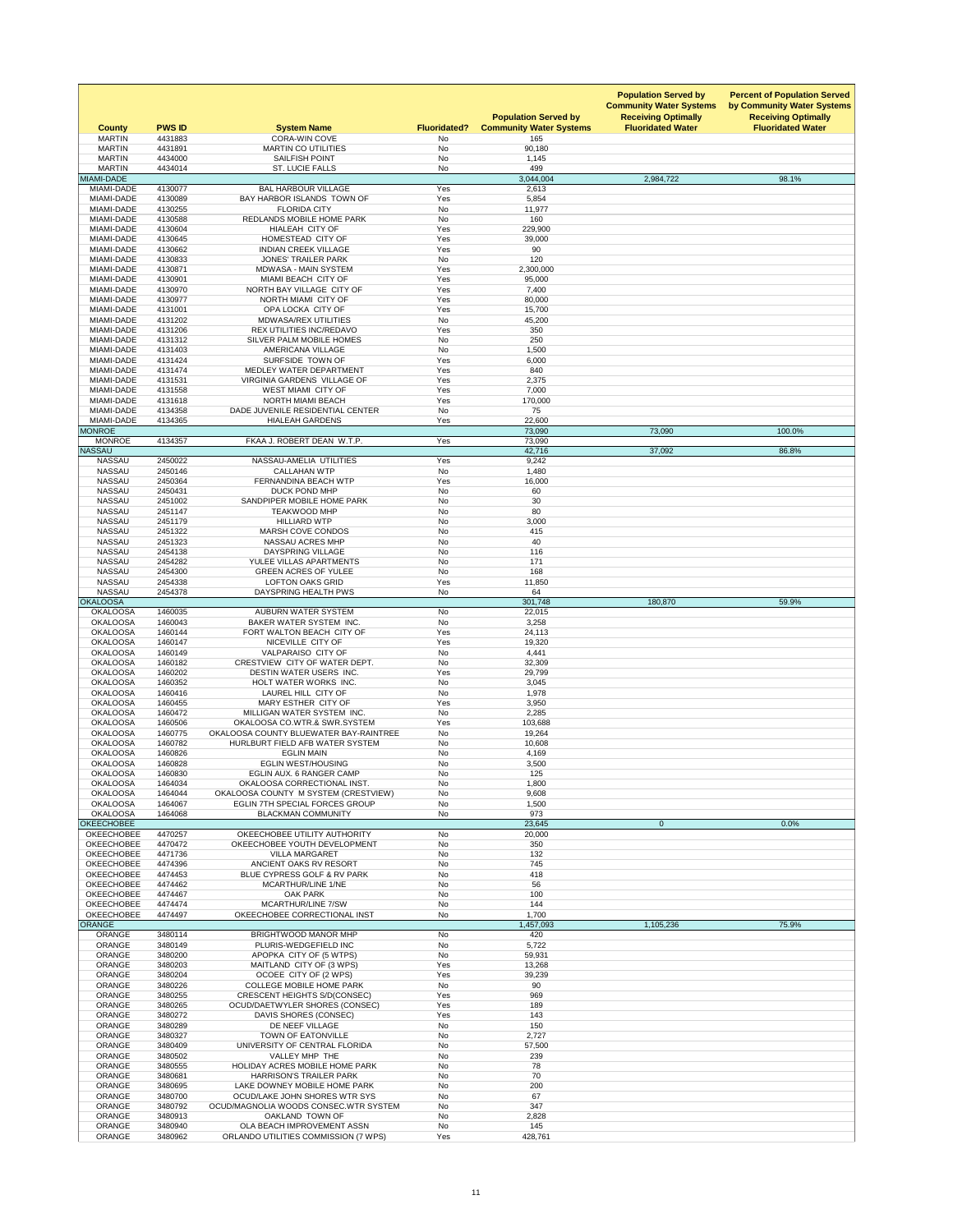| <b>County</b>                          | <b>PWS ID</b>      | <b>System Name</b>                                                      | <b>Fluoridated?</b>    | <b>Population Served by</b><br><b>Community Water Systems</b> | <b>Population Served by</b><br><b>Community Water Systems</b><br><b>Receiving Optimally</b><br><b>Fluoridated Water</b> | <b>Percent of Population Served</b><br>by Community Water Systems<br><b>Receiving Optimally</b><br><b>Fluoridated Water</b> |
|----------------------------------------|--------------------|-------------------------------------------------------------------------|------------------------|---------------------------------------------------------------|-------------------------------------------------------------------------------------------------------------------------|-----------------------------------------------------------------------------------------------------------------------------|
| <b>ORANGE</b><br><b>ORANGE</b>         | 3481016<br>3481093 | PINE ISLE MOBILE VILLA<br><b>ROCK SPRINGS MHP</b>                       | <b>No</b><br><b>No</b> | 127<br>1,338                                                  |                                                                                                                         |                                                                                                                             |
| <b>ORANGE</b>                          | 3481155            | <b>SHADY OAKS TRAILER PARK</b>                                          | <b>No</b>              | 38                                                            |                                                                                                                         |                                                                                                                             |
| <b>ORANGE</b>                          | 3481199            | SILVER STAR VILLAGE (2 WPS)                                             | <b>No</b>              | 639                                                           |                                                                                                                         |                                                                                                                             |
| <b>ORANGE</b>                          | 3481270            | STARLIGHT RANCH MOBILE HOME ESTATES                                     | <b>No</b>              | 1,221                                                         |                                                                                                                         |                                                                                                                             |
| <b>ORANGE</b><br><b>ORANGE</b>         | 3481326<br>3481329 | TAFT WATER ASSOCIATION<br><b>TANGERINE PARK</b>                         | <b>No</b><br><b>No</b> | 4,232<br>851                                                  |                                                                                                                         |                                                                                                                             |
| <b>ORANGE</b>                          | 3481420            | <b>VALENCIA ESTATES MHP</b>                                             | <b>No</b>              | 305                                                           |                                                                                                                         |                                                                                                                             |
| <b>ORANGE</b>                          | 3481481            | WINTER GARDEN WATER DEPT (3 WPS)                                        | <b>No</b>              | 69,738                                                        |                                                                                                                         |                                                                                                                             |
| <b>ORANGE</b>                          | 3481482            | WINTER PARK CITY OF (3 WPS)                                             | Yes                    | 82,984                                                        |                                                                                                                         |                                                                                                                             |
| <b>ORANGE</b><br><b>ORANGE</b>         | 3481501<br>3481506 | <b>CLARCONA RESORTS</b><br>ZELLWOOD STATION (CONSEC)                    | <b>No</b><br><b>No</b> | 1,268<br>2,571                                                |                                                                                                                         |                                                                                                                             |
| <b>ORANGE</b>                          | 3481507            | ZELLWOOD WATER USERS INC. (2 WPS)                                       | <b>No</b>              | 1,257                                                         |                                                                                                                         |                                                                                                                             |
| <b>ORANGE</b>                          | 3481518            | HIDDEN VALLEY MOBILE HOME PARK                                          | <b>No</b>              | 907                                                           |                                                                                                                         |                                                                                                                             |
| <b>ORANGE</b>                          | 3481546            | OCUD/WESTERN REGIONAL WTR SYS (4 WPS)                                   | Yes                    | 157,609                                                       |                                                                                                                         |                                                                                                                             |
| <b>ORANGE</b><br><b>ORANGE</b>         | 3481547<br>3481551 | <b>OCUD/PARTLOW ACRES(CONSEC.)</b><br><b>CONESTOGA MOBILE HOME PARK</b> | <b>No</b><br><b>No</b> | 102<br>62                                                     |                                                                                                                         |                                                                                                                             |
| <b>ORANGE</b>                          | 3481571            | <b>BIG OAKS MOBILE HOME PARK</b>                                        | <b>No</b>              | 125                                                           |                                                                                                                         |                                                                                                                             |
| <b>ORANGE</b>                          | 3484093            | <b>RCID CENTRAL (4 WPS)</b>                                             | <b>No</b>              | 136,500                                                       |                                                                                                                         |                                                                                                                             |
| <b>ORANGE</b>                          | 3484119            | <b>OCUD/SOUTHERN WATER SYS (5 WPS)</b>                                  | Yes                    | 91,196                                                        |                                                                                                                         |                                                                                                                             |
| <b>ORANGE</b><br><b>ORANGE</b>         | 3484132<br>3484175 | OCUD/EASTERN WATER SYSTEM (1 WP)<br><b>J&amp;C MHP</b>                  | Yes<br><b>No</b>       | 290,878<br>62                                                 |                                                                                                                         |                                                                                                                             |
| <b>OSCEOLA</b>                         |                    |                                                                         |                        | 306,540                                                       | 229,179                                                                                                                 | 74.8%                                                                                                                       |
| <b>OSCEOLA</b>                         | 3490090            | <b>BAY LAKE ESTATES</b>                                                 | <b>No</b>              | 229                                                           |                                                                                                                         |                                                                                                                             |
| <b>OSCEOLA</b>                         | 3490184            | <b>BUENAVENTURA LAKES</b>                                               | Yes                    | 16,569                                                        |                                                                                                                         |                                                                                                                             |
| <b>OSCEOLA</b><br><b>OSCEOLA</b>       | 3490265<br>3490293 | <b>COLONIAL MOBILE HOME PARK</b><br>MILL CREEK RV RESORT                | <b>No</b><br>No        | 115<br>120                                                    |                                                                                                                         |                                                                                                                             |
| <b>OSCEOLA</b>                         | 3490314            | <b>CYPRESS COVE</b>                                                     | No                     | 289                                                           |                                                                                                                         |                                                                                                                             |
| <b>OSCEOLA</b>                         | 3490751            | TOHO WATER AUTHORITY EASTERN                                            | Yes                    | 110,102                                                       |                                                                                                                         |                                                                                                                             |
| <b>OSCEOLA</b>                         | 3490770            | LAKE RUNNYMEDE MOBILE HOME PARK                                         | <b>No</b>              | 222                                                           |                                                                                                                         |                                                                                                                             |
| <b>OSCEOLA</b><br><b>OSCEOLA</b>       | 3490816<br>3490986 | <b>GREAT OAK R.V. RESORT</b><br>PLEASANT HILL VILLAGE                   | <b>No</b><br>No        | 35<br>165                                                     |                                                                                                                         |                                                                                                                             |
| <b>OSCEOLA</b>                         | 3491002            | <b>KISSIMMEE RV PARK</b>                                                | <b>No</b>              | 43                                                            |                                                                                                                         |                                                                                                                             |
| <b>OSCEOLA</b>                         | 3491011            | TOHO WATER AUTHORITY WESTERN                                            | Yes                    | 40,330                                                        |                                                                                                                         |                                                                                                                             |
| <b>OSCEOLA</b>                         | 3491077            | BOGGY CREEK RESORT AND RV PARK                                          | <b>No</b>              | 94                                                            |                                                                                                                         |                                                                                                                             |
| <b>OSCEOLA</b><br><b>OSCEOLA</b>       | 3491298<br>3491373 | SHELTER COVE RESORT                                                     | <b>No</b><br>Yes       | 187                                                           |                                                                                                                         |                                                                                                                             |
| <b>OSCEOLA</b>                         | 3491576            | ST. CLOUD CITY OF (3 WPS)<br>WINDSOR PROPERTIES OF KISSIMMEE            | No                     | 53,792<br>135                                                 |                                                                                                                         |                                                                                                                             |
| <b>OSCEOLA</b>                         | 3491702            | <b>FLORIDIAN RV RESORT</b>                                              | <b>No</b>              | 450                                                           |                                                                                                                         |                                                                                                                             |
| <b>OSCEOLA</b>                         | 3491726            | <b>SHARP'S MOBILE HOME PARK</b>                                         | No                     | 179                                                           |                                                                                                                         |                                                                                                                             |
| <b>OSCEOLA</b>                         | 3491904            | <b>KING'S MOBILE HOME PARK</b>                                          | No                     | 43                                                            |                                                                                                                         |                                                                                                                             |
| <b>OSCEOLA</b><br><b>OSCEOLA</b>       | 3491956<br>3494313 | LAKE AJAY VILLAGE S/D (CONSEC.)<br><b>WHISPERING PINES MHP</b>          | Yes<br>No              | 220<br>465                                                    |                                                                                                                         |                                                                                                                             |
| <b>OSCEOLA</b>                         | 3494316            | BERMUDA MOBILE HOME PARK                                                | <b>No</b>              | 48                                                            |                                                                                                                         |                                                                                                                             |
| <b>OSCEOLA</b>                         | 3494318            | <b>LAKE MARIAN SHORES</b>                                               | No                     | 130                                                           |                                                                                                                         |                                                                                                                             |
| <b>OSCEOLA</b>                         | 3494359            | <b>HYATT FARMS</b>                                                      | No                     | 40                                                            |                                                                                                                         |                                                                                                                             |
| <b>OSCEOLA</b><br><b>OSCEOLA</b>       | 3494399<br>3494400 | <b>DEER PARK</b><br>HAMMOCK POINTE UTILITY ASSOCIATION INC              | <b>No</b><br>No        | 85<br>515                                                     |                                                                                                                         |                                                                                                                             |
| <b>OSCEOLA</b>                         | 3494416            | <b>HIDDEN GLEN</b>                                                      | <b>No</b>              | 70                                                            |                                                                                                                         |                                                                                                                             |
| <b>OSCEOLA</b>                         | 3494418            | SPRINGLAKE VILLAGE WTP                                                  | <b>No</b>              | 3,070                                                         |                                                                                                                         |                                                                                                                             |
| <b>OSCEOLA</b>                         | 3494427            | <b>HARMONY CDD</b>                                                      | <b>No</b>              | 1,185                                                         |                                                                                                                         |                                                                                                                             |
| <b>OSCEOLA</b><br><b>OSCEOLA</b>       | 3494428<br>3494429 | ENTERPRISE CDD (CONSECUTIVE)<br>TOHO WATER AUTHORITY-POINCIANA SYSTEM   | Yes<br>No              | 8,166<br>69,447                                               |                                                                                                                         |                                                                                                                             |
| <b>PALM BEACH</b>                      |                    |                                                                         |                        | 1,348,211                                                     | 891,171                                                                                                                 | 66.1%                                                                                                                       |
| PALM BEACH                             | 4500014            | <b>WELLINGTON WTP</b>                                                   | Yes                    | 58,265                                                        |                                                                                                                         |                                                                                                                             |
| <b>PALM BEACH</b><br><b>PALM BEACH</b> | 4500062<br>4500068 | MARALAGO CAY MHP<br>ATLANTIS CITY OF                                    | No<br>Yes              | 1,200<br>3,000                                                |                                                                                                                         |                                                                                                                             |
| PALM BEACH                             | 4500130            | <b>BOCA RATON WTP</b>                                                   | No                     | 130,001                                                       |                                                                                                                         |                                                                                                                             |
| <b>PALM BEACH</b>                      | 4500145            | <b>BOYNTON BEACH PWS</b>                                                | Yes                    | 102,512                                                       |                                                                                                                         |                                                                                                                             |
| <b>PALM BEACH</b>                      | 4500264            | <b>COLONIAL ESTATES MHP</b>                                             | No                     | 450                                                           |                                                                                                                         |                                                                                                                             |
| PALM BEACH<br><b>PALM BEACH</b>        | 4500351<br>4500455 | DELRAY BEACH PUBLIC WATER SYSTEM<br>SEMINOLE MANOR SUBDIVISION          | Yes<br>Yes             | 60,200<br>3,276                                               |                                                                                                                         |                                                                                                                             |
| <b>PALM BEACH</b>                      | 4500466            | <b>LAKE CLARKE SHORES</b>                                               | <b>No</b>              | 2,510                                                         |                                                                                                                         |                                                                                                                             |
| <b>PALM BEACH</b>                      | 4500565            | <b>GULFSTREAM TOWN OF</b>                                               | Yes                    | 746                                                           |                                                                                                                         |                                                                                                                             |
| <b>PALM BEACH</b>                      | 4500609            | <b>HIGHLAND BEACH WATER PLANT</b>                                       | <b>No</b>              | 4,100                                                         |                                                                                                                         |                                                                                                                             |
| <b>PALM BEACH</b><br><b>PALM BEACH</b> | 4500634<br>4500768 | PALM LAKES ESTATES NORTH<br><b>LAKE OSBORNE</b>                         | <b>No</b><br>No        | 480<br>1,225                                                  |                                                                                                                         |                                                                                                                             |
| PALM BEACH                             | 4500773            | <b>LAKE WORTH UTILITIES</b>                                             | No                     | 40,000                                                        |                                                                                                                         |                                                                                                                             |
| <b>PALM BEACH</b>                      | 4500784            | LANTANA WATER TREATMENT PLANT                                           | No                     | 9,432                                                         |                                                                                                                         |                                                                                                                             |
| <b>PALM BEACH</b>                      | 4500840            | MANALAPAN WTP (LEROY C.PASLAY)                                          | <b>No</b>              | 2,630                                                         |                                                                                                                         |                                                                                                                             |
| <b>PALM BEACH</b><br><b>PALM BEACH</b> | 4500841<br>4500981 | <b>MANGONIA PARK TOWN OF</b><br>TROPICAL BREEZE ESTATES INC             | <b>No</b><br>No        | 2,388<br>600                                                  |                                                                                                                         |                                                                                                                             |
| <b>PALM BEACH</b>                      | 4501039            | <b>FAITH FARMS MINISTRIES</b>                                           | <b>No</b>              | 200                                                           |                                                                                                                         |                                                                                                                             |
| <b>PALM BEACH</b>                      | 4501058            | PALM SPRINGS VILLAGE OF                                                 | <b>No</b>              | 32,467                                                        |                                                                                                                         |                                                                                                                             |
| <b>PALM BEACH</b>                      | 4501075            | PARRY TRAILER VILLAGE                                                   | No                     | 114                                                           |                                                                                                                         |                                                                                                                             |
| <b>PALM BEACH</b><br><b>PALM BEACH</b> | 4501104<br>4501124 | PINE GROVE VILLAGE<br>SEACOAST UTILITIES AUTHORITY                      | <b>No</b><br><b>No</b> | 160<br>90,612                                                 |                                                                                                                         |                                                                                                                             |
| <b>PALM BEACH</b>                      | 4501229            | RIVIERA BEACH UTILITY DISTRICT CITY OF                                  | No                     | 31,500                                                        |                                                                                                                         |                                                                                                                             |
| <b>PALM BEACH</b>                      | 4501438            | <b>TEQUESTA WTP</b>                                                     | <b>No</b>              | 15,500                                                        |                                                                                                                         |                                                                                                                             |
| <b>PALM BEACH</b>                      | 4501491            | JUPITER WATER SYSTEM TOWN OF                                            | No                     | 85,199                                                        |                                                                                                                         |                                                                                                                             |
| <b>PALM BEACH</b><br><b>PALM BEACH</b> | 4501528<br>4501559 | <b>VILLAGE OF GOLF</b><br><b>WEST PALM BEACH WTP</b>                    | No<br>Yes              | 3,505<br>102,000                                              |                                                                                                                         |                                                                                                                             |
| <b>PALM BEACH</b>                      | 4504285            | <b>SUNSHINE MEADOWS</b>                                                 | <b>No</b>              | 75                                                            |                                                                                                                         |                                                                                                                             |
| <b>PALM BEACH</b>                      | 4504287            | PALM LAKES ESTATES SOUTH                                                | No                     | 700                                                           |                                                                                                                         |                                                                                                                             |
| <b>PALM BEACH</b><br><b>PALM BEACH</b> | 4504393<br>4504396 | PALM BEACH COUNTY WATER UTILITIES<br><b>WHISPERING PINES MHP</b>        | Yes<br>Yes             | 529,876<br>760                                                |                                                                                                                         |                                                                                                                             |
| <b>PALM BEACH</b>                      | 4504998            | <b>HYPOLUXO VILLAGE</b>                                                 | No                     | 1,770                                                         |                                                                                                                         |                                                                                                                             |
| <b>PALM BEACH</b>                      | 4505002            | PELICAN LAKE WATER PLANT                                                | <b>No</b>              | 222                                                           |                                                                                                                         |                                                                                                                             |
| <b>PALM BEACH</b>                      | 4505005            | PBCWUD - LAKE REGION WTP - SYSTEM 11                                    | Yes                    | 30,536                                                        |                                                                                                                         |                                                                                                                             |
| <b>PASCO</b><br><b>PASCO</b>           | 6510050            | ALOHA GARDENS UTILITIES                                                 | No                     | 400,270<br>8,136                                              | 39,005                                                                                                                  | 9.7%                                                                                                                        |
| <b>PASCO</b>                           | 6510165            | <b>BLUE JAY MHP</b>                                                     | No                     | 420                                                           |                                                                                                                         |                                                                                                                             |
| <b>PASCO</b>                           | 6510216            | PCUD-CRYSTAL SPRINGS WATER SYSTEM                                       | <b>No</b>              | 1,004                                                         |                                                                                                                         |                                                                                                                             |
| <b>PASCO</b>                           | 6510324            | PORT RICHEY WATER DEPT-CITY OF                                          | Yes                    | 8,568                                                         |                                                                                                                         |                                                                                                                             |
| <b>PASCO</b><br><b>PASCO</b>           | 6510325<br>6510355 | SAN ANTONIO WATER DEPT-CITY OF<br><b>COLONIAL MANOR WATER SYSTEM</b>    | No<br>No               | 1,138<br>1,780                                                |                                                                                                                         |                                                                                                                             |
| <b>PASCO</b>                           | 6510378            | COUNTRY AIRE EST. SERVICE CORP                                          | No                     | 80                                                            |                                                                                                                         |                                                                                                                             |
| <b>PASCO</b>                           | 6510379            | <b>COUNTRY AIRE VILLAGE MHP</b>                                         | No                     | 650                                                           |                                                                                                                         |                                                                                                                             |
| <b>PASCO</b><br><b>PASCO</b>           | 6510389<br>6510403 | <b>COUNTRY VILLAGE MHP</b><br><b>CRESTRIDGE GARDENS UTILITIES</b>       | No<br>No               | 81<br>1,209                                                   |                                                                                                                         |                                                                                                                             |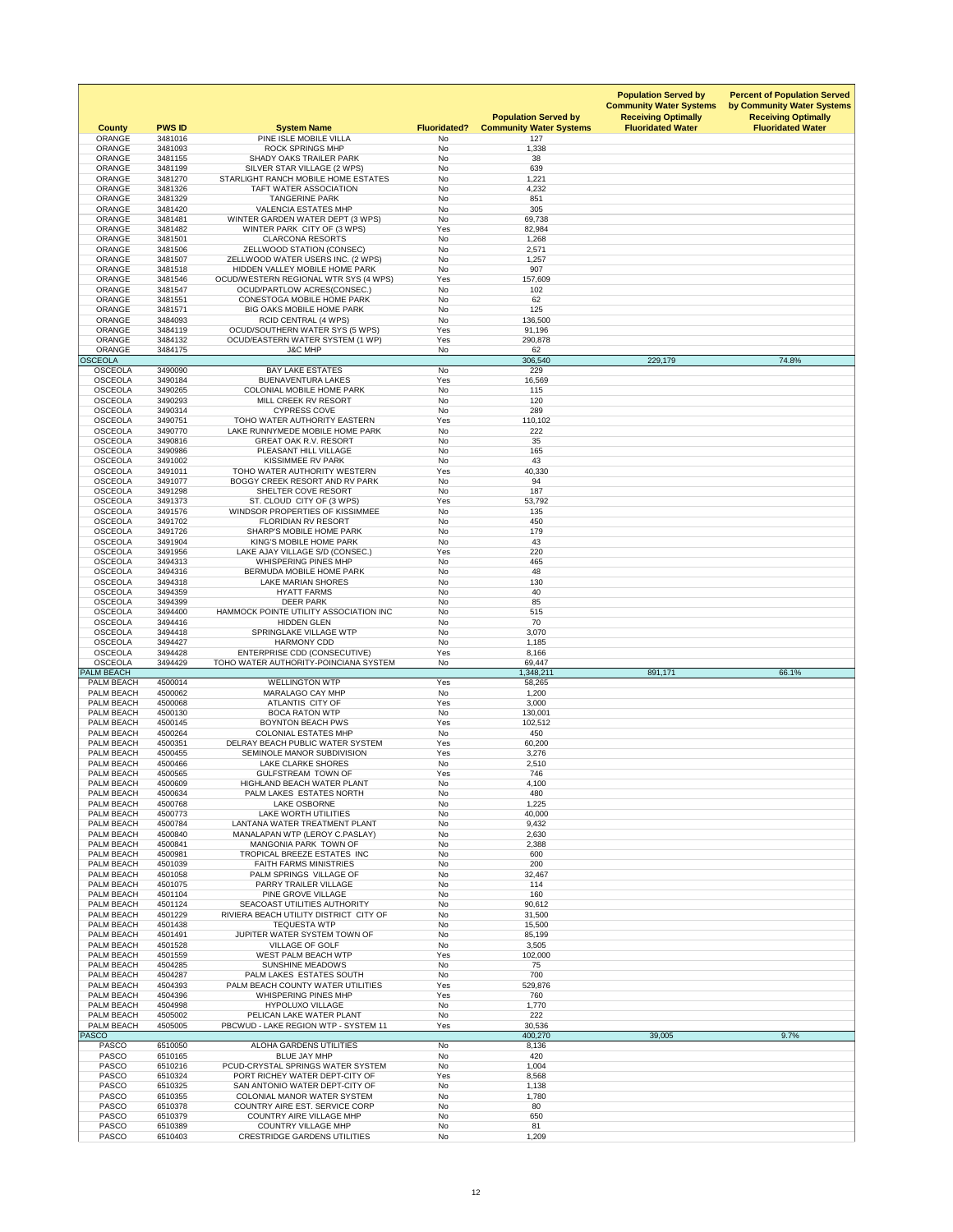| <b>County</b>                      | <b>PWS ID</b>      | <b>System Name</b>                                                       | <b>Fluoridated?</b>    | <b>Population Served by</b><br><b>Community Water Systems</b> | <b>Population Served by</b><br><b>Community Water Systems</b><br><b>Receiving Optimally</b><br><b>Fluoridated Water</b> | <b>Percent of Population Served</b><br>by Community Water Systems<br><b>Receiving Optimally</b><br><b>Fluoridated Water</b> |
|------------------------------------|--------------------|--------------------------------------------------------------------------|------------------------|---------------------------------------------------------------|-------------------------------------------------------------------------------------------------------------------------|-----------------------------------------------------------------------------------------------------------------------------|
| <b>PASCO</b><br><b>PASCO</b>       | 6510424<br>6510461 | DADE CITY WATER DEPT<br><b>DIXIE GROVES ESTATES</b>                      | No<br><b>No</b>        | 12,714<br>880                                                 |                                                                                                                         |                                                                                                                             |
| <b>PASCO</b>                       | 6510603            | PCUD-FLORIDA ESTATES (EAST PASCO)                                        | No                     | 575                                                           |                                                                                                                         |                                                                                                                             |
| <b>PASCO</b>                       | 6510620            | <b>CYPRESS COVE - FOXWOOD</b>                                            | <b>No</b>              | 1,588                                                         |                                                                                                                         |                                                                                                                             |
| <b>PASCO</b>                       | 6510650            | <b>GEM ESTATES MH VILLAGE</b>                                            | <b>No</b>              | 423                                                           |                                                                                                                         |                                                                                                                             |
| <b>PASCO</b>                       | 6510678            | <b>TROPIC BREEZE</b>                                                     | <b>No</b>              | 125                                                           |                                                                                                                         |                                                                                                                             |
| <b>PASCO</b><br><b>PASCO</b>       | 6510689<br>6510709 | <b>GREENHILLS ESTATES</b><br><b>HACIENDA VILLAGE MHP</b>                 | <b>No</b><br>No        | 240<br>960                                                    |                                                                                                                         |                                                                                                                             |
| <b>PASCO</b>                       | 6510760            | PCUD-HICKORY HILL (EAST PASCO)                                           | No                     | 374                                                           |                                                                                                                         |                                                                                                                             |
| <b>PASCO</b>                       | 6510778            | HILLCREST ESTATES INC.                                                   | <b>No</b>              | 136                                                           |                                                                                                                         |                                                                                                                             |
| <b>PASCO</b>                       | 6510807            | <b>HOLIDAY GARDENS UTIL INC</b>                                          | <b>No</b>              | 886                                                           |                                                                                                                         |                                                                                                                             |
| <b>PASCO</b><br><b>PASCO</b>       | 6511034<br>6511076 | <b>LAKEWOOD VILLAS INC</b><br><b>LINDA LAKE GROVES</b>                   | <b>No</b><br><b>No</b> | 688<br>283                                                    |                                                                                                                         |                                                                                                                             |
| <b>PASCO</b>                       | 6511077            | <b>GULF HARBORS</b>                                                      | <b>No</b>              | 9,110                                                         |                                                                                                                         |                                                                                                                             |
| <b>PASCO</b>                       | 6511255            | NEW PORT RICHEY WATER DEPT                                               | Yes                    | 29,000                                                        |                                                                                                                         |                                                                                                                             |
| <b>PASCO</b>                       | 6511307            | ORANGELAND SUBDIVISION                                                   | <b>No</b>              | 186                                                           |                                                                                                                         |                                                                                                                             |
| <b>PASCO</b>                       | 6511311            | ORANGEWOOD WATER SYSTEM                                                  | <b>No</b>              | 5,937                                                         |                                                                                                                         |                                                                                                                             |
| <b>PASCO</b><br><b>PASCO</b>       | 6511315<br>6511331 | OSCEOLA MOBILE HOME PARK<br>PALM TERRACE GARDENS                         | <b>No</b><br><b>No</b> | 128<br>2,543                                                  |                                                                                                                         |                                                                                                                             |
| <b>PASCO</b>                       | 6511332            | PALM TREE ACRES MHP                                                      | No                     | 500                                                           |                                                                                                                         |                                                                                                                             |
| <b>PASCO</b>                       | 6511348            | PARKVIEW ACRES                                                           | <b>No</b>              | 190                                                           |                                                                                                                         |                                                                                                                             |
| <b>PASCO</b>                       | 6511360            | <b>ANGUS VALLEY</b>                                                      | <b>No</b>              | 1,797                                                         |                                                                                                                         |                                                                                                                             |
| <b>PASCO</b><br><b>PASCO</b>       | 6511361<br>6511388 | PCUD-PASCO COUNTY REGIONAL PWS                                           | <b>No</b><br><b>No</b> | 214,409<br>161                                                |                                                                                                                         |                                                                                                                             |
| <b>PASCO</b>                       | 6511423            | PCUD-PINE BREEZE (EAST PASCO)<br><b>SUMMERTREE</b>                       | No                     | 2,850                                                         |                                                                                                                         |                                                                                                                             |
| <b>PASCO</b>                       | 6511569            | SOUTH PRETTY POND MHP                                                    | <b>No</b>              | 80                                                            |                                                                                                                         |                                                                                                                             |
| <b>PASCO</b>                       | 6511710            | ST. LEO ABBEY WATER DEPT                                                 | No                     | 250                                                           |                                                                                                                         |                                                                                                                             |
| <b>PASCO</b>                       | 6511745            | PCUD-SUNBURST HILL                                                       | No                     | 489                                                           |                                                                                                                         |                                                                                                                             |
| <b>PASCO</b><br><b>PASCO</b>       | 6511824<br>6511850 | TIPPECANOE VILLAGE HOMEOWN ASSOC.<br>TRAVELERS REST RESORT INC           | No<br>No               | 480<br>1,100                                                  |                                                                                                                         |                                                                                                                             |
| <b>PASCO</b>                       | 6511859            | <b>TROPICAL TRAILER PARK</b>                                             | <b>No</b>              | 250                                                           |                                                                                                                         |                                                                                                                             |
| <b>PASCO</b>                       | 6511907            | <b>VIRGINIA CITY</b>                                                     | No                     | 787                                                           |                                                                                                                         |                                                                                                                             |
| <b>PASCO</b>                       | 6511953            | WESTWOOD S/D                                                             | <b>No</b>              | 344                                                           |                                                                                                                         |                                                                                                                             |
| <b>PASCO</b>                       | 6512004            | WOODDALE MHP                                                             | <b>No</b>              | 266                                                           |                                                                                                                         |                                                                                                                             |
| <b>PASCO</b><br><b>PASCO</b>       | 6512018<br>6512020 | ZEPHYR SHORES MOBILE HOME EST<br>ZEPHYRHILLS CITY OF                     | No<br><b>No</b>        | 978                                                           |                                                                                                                         |                                                                                                                             |
| <b>PASCO</b>                       | 6512033            | PCUD-BLANTON LAKE PARK                                                   | <b>No</b>              | 21,823<br>120                                                 |                                                                                                                         |                                                                                                                             |
| <b>PASCO</b>                       | 6512064            | <b>TURTLE LAKES</b>                                                      | No                     | 7,021                                                         |                                                                                                                         |                                                                                                                             |
| <b>PASCO</b>                       | 6512069            | ORANGEWOOD LAKES MHP                                                     | <b>No</b>              | 452                                                           |                                                                                                                         |                                                                                                                             |
| <b>PASCO</b>                       | 6512070            | <b>JASMINE LAKES UTL</b>                                                 | No                     | 3,311                                                         |                                                                                                                         |                                                                                                                             |
| <b>PASCO</b><br><b>PASCO</b>       | 6512177<br>6512182 | <b>ANCLOTE VILLAGE</b><br><b>CARIBBEAN MOBILE HOME ESTATES</b>           | Yes<br><b>No</b>       | 1,257<br>124                                                  |                                                                                                                         |                                                                                                                             |
| <b>PASCO</b>                       | 6512198            | LAKE BAMBI MH RANCH                                                      | No                     | 100                                                           |                                                                                                                         |                                                                                                                             |
| <b>PASCO</b>                       | 6512200            | PCUD-NORTHEAST                                                           | <b>No</b>              | 1,885                                                         |                                                                                                                         |                                                                                                                             |
| <b>PASCO</b>                       | 6512205            | PCUD-PASADENA SHORES (EAST PASCO)                                        | <b>No</b>              | 107                                                           |                                                                                                                         |                                                                                                                             |
| <b>PASCO</b>                       | 6512214            | <b>SEVEN SPRINGS</b>                                                     | No                     | 32,834                                                        |                                                                                                                         |                                                                                                                             |
| <b>PASCO</b>                       | 6512226            | <b>HUDSON WATER WORKS</b>                                                | <b>No</b>              | 7,312                                                         |                                                                                                                         |                                                                                                                             |
| <b>PASCO</b><br><b>PASCO</b>       | 6512230<br>6512309 | <b>TAMPA BAY WATER - CYPRESS CREEK</b><br><b>HOLIDAY OAKS CONDO ASSN</b> | <b>No</b><br><b>No</b> | 25<br>50                                                      |                                                                                                                         |                                                                                                                             |
| <b>PASCO</b>                       | 6512537            | LAKESIDE OAKS MHP                                                        | <b>No</b>              | 60                                                            |                                                                                                                         |                                                                                                                             |
| <b>PASCO</b>                       | 6514120            | PCUD-SOUTHEAST #2                                                        | <b>No</b>              | 551                                                           |                                                                                                                         |                                                                                                                             |
| <b>PASCO</b>                       | 6514545            | <b>PARADISE LAKES</b>                                                    | No                     | 1,173                                                         |                                                                                                                         |                                                                                                                             |
| <b>PASCO</b><br><b>PASCO</b>       | 6514837<br>6514838 | <b>TIMBER LAKE ESTATES</b><br>RAMBLEWOOD MHP                             | <b>No</b><br><b>No</b> | 1,225<br>401                                                  |                                                                                                                         |                                                                                                                             |
| <b>PASCO</b>                       | 6514841            | <b>FOREST GREEN MHP</b>                                                  | No                     | 283                                                           |                                                                                                                         |                                                                                                                             |
| <b>PASCO</b>                       | 6514842            | UTILITIES INC. OF FLORIDA LABRADOR                                       | <b>No</b>              | 2,356                                                         |                                                                                                                         |                                                                                                                             |
| <b>PASCO</b>                       | 6514852            | <b>CHELSEA MEADOWS / WATERS EDGE</b>                                     | <b>No</b>              | 120                                                           |                                                                                                                         |                                                                                                                             |
| <b>PASCO</b><br><b>PASCO</b>       | 6514862            | <b>HUDSON HOUSE ALF</b><br><b>GLENDALE VILLAS / LOL VILLAGE APTS</b>     | No<br>No               | 45                                                            |                                                                                                                         |                                                                                                                             |
| <b>PASCO</b>                       | 6514873<br>6515161 | <b>ST. LEO UNIVERSITY</b>                                                | No                     | 298<br>300                                                    |                                                                                                                         |                                                                                                                             |
| <b>PASCO</b>                       | 6515179            | <b>SOUTH FORK MHP</b>                                                    | No                     | 240                                                           |                                                                                                                         |                                                                                                                             |
| <b>PASCO</b>                       | 6515208            | <b>KEENE'S ADULT MHP</b>                                                 | No                     | 130                                                           |                                                                                                                         |                                                                                                                             |
| <b>PASCO</b>                       | 6515227            | <b>BARBARA ANN ACRES</b>                                                 | Yes                    | 60                                                            |                                                                                                                         |                                                                                                                             |
| <b>PASCO</b><br><b>PASCO</b>       | 6515228<br>6515234 | <b>SILVER OAKS</b><br>TAMPA BAY WATER/LAKE BRIDGE                        | Yes<br><b>No</b>       | 120<br>25                                                     |                                                                                                                         |                                                                                                                             |
| <b>PASCO</b>                       | 6515250            | PCUD-LAKE JOVITA GOLF AND C.C.                                           | No                     | 1,664                                                         |                                                                                                                         |                                                                                                                             |
| <b>PASCO</b>                       | 6515275            | TBW/S. PASCO WELLFIELD CHEMICAL FEED SYS                                 | No                     | 25                                                            |                                                                                                                         |                                                                                                                             |
| <b>PINELLAS</b>                    |                    |                                                                          |                        | 1,008,555                                                     | 1,008,555                                                                                                               | 100.0%                                                                                                                      |
| <b>PINELLAS</b><br><b>PINELLAS</b> | 6520135<br>6520336 | <b>BELLEAIR WATER PLANT</b><br><b>CLEARWATER WATER SYSTEM</b>            | Yes<br>Yes             | 5,299<br>110,000                                              |                                                                                                                         |                                                                                                                             |
| <b>PINELLAS</b>                    | 6520486            | <b>DUNEDIN WATER SYSTEM</b>                                              | Yes                    | 40,093                                                        |                                                                                                                         |                                                                                                                             |
| <b>PINELLAS</b>                    | 6520705            | <b>GULFPORT WATER SYSTEM</b>                                             | Yes                    | 12,600                                                        |                                                                                                                         |                                                                                                                             |
| <b>PINELLAS</b>                    | 6521000            | LAKE TARPON MOBILE HOME VILLAG                                           | Yes                    | 1,285                                                         |                                                                                                                         |                                                                                                                             |
| <b>PINELLAS</b>                    | 6521405            | PINELLAS COUNTY UTILITIES                                                | Yes                    | 426,877                                                       |                                                                                                                         |                                                                                                                             |
| <b>PINELLAS</b><br><b>PINELLAS</b> | 6521406<br>6521417 | PINELLAS PARK WATER DEPT<br><b>OLDSMAR WATER SYSTEM</b>                  | Yes<br>Yes             | 48,939<br>14,731                                              |                                                                                                                         |                                                                                                                             |
| <b>PINELLAS</b>                    | 6521576            | SAFETY HARBOR WATER DEPT                                                 | Yes                    | 16,473                                                        |                                                                                                                         |                                                                                                                             |
| <b>PINELLAS</b>                    | 6521680            | SOUTHERN COMFORT MHP                                                     | Yes                    | 368                                                           |                                                                                                                         |                                                                                                                             |
| <b>PINELLAS</b>                    | 6521715            | ST PETERSBURG CITY OF                                                    | Yes                    | 300,075                                                       |                                                                                                                         |                                                                                                                             |
| <b>PINELLAS</b>                    | 6521784            | <b>TARPON SPRINGS WATER SYSTEM</b>                                       | Yes                    | 30,415                                                        |                                                                                                                         |                                                                                                                             |
| <b>PINELLAS</b><br><b>POLK</b>     | 6524777            | INNISBROOK RESORT AND GOLF CLUB                                          | Yes                    | 1,400<br>603,018                                              | 378,403                                                                                                                 | 62.8%                                                                                                                       |
| <b>POLK</b>                        | 3530240            | <b>CAMP ROSALIE</b>                                                      | No                     | 59                                                            |                                                                                                                         |                                                                                                                             |
| <b>POLK</b>                        | 3530592            | <b>FLORIDA CAMP INN</b>                                                  | No                     | 1,150                                                         |                                                                                                                         |                                                                                                                             |
| <b>POLK</b>                        | 3530683            | <b>GRAPE HAMMOCK</b>                                                     | <b>No</b>              | 120                                                           |                                                                                                                         |                                                                                                                             |
| <b>POLK</b><br><b>POLK</b>         | 3530711<br>3530736 | HAINES CITY MOBILE HOME PARK<br>HARBOR CAMPGROUND THE                    | No<br><b>No</b>        | 200<br>211                                                    |                                                                                                                         |                                                                                                                             |
| <b>POLK</b>                        | 3530814            | <b>HOLIDAY MANOR</b>                                                     | <b>No</b>              | 78                                                            |                                                                                                                         |                                                                                                                             |
| <b>POLK</b>                        | 3530854            | <b>ILE UTILITIES</b>                                                     | No                     | 678                                                           |                                                                                                                         |                                                                                                                             |
| <b>POLK</b>                        | 3530946            | KISSIMMEE RIVER PARK AND MARINA                                          | <b>No</b>              | 425                                                           |                                                                                                                         |                                                                                                                             |
| <b>POLK</b>                        | 3531008            | <b>GOLD COAST UTILITY</b>                                                | No                     | 2,500                                                         |                                                                                                                         |                                                                                                                             |
| <b>POLK</b><br><b>POLK</b>         | 3531009<br>3531198 | WALK-IN-THE-WATER LAKE ESTATES<br><b>MINERVA MHP</b>                     | No<br><b>No</b>        | 502<br>45                                                     |                                                                                                                         |                                                                                                                             |
| <b>POLK</b>                        | 3531275            | OAK HARBOUR CAMPGROUND                                                   | No                     | 75                                                            |                                                                                                                         |                                                                                                                             |
| <b>POLK</b>                        | 3531318            | <b>OUTDOOR RESORTS</b>                                                   | <b>No</b>              | 1,500                                                         |                                                                                                                         |                                                                                                                             |
| <b>POLK</b>                        | 3531517            | NEW RIVER RANCH & RV RESORT                                              | <b>No</b>              | 2,100                                                         |                                                                                                                         |                                                                                                                             |
| <b>POLK</b>                        | 3531546            | ROSALIE OAKS                                                             | <b>No</b>              | 192                                                           |                                                                                                                         |                                                                                                                             |
| <b>POLK</b><br><b>POLK</b>         | 3531744<br>3532183 | <b>EAST</b><br>AVON PARK CORRECTIONAL INSTITUTION                        | No<br>No               | 5,052<br>3,000                                                |                                                                                                                         |                                                                                                                             |
| <b>POLK</b>                        | 3532355            | BREEZE HILL MOBILE HOME PARK                                             | No                     | 279                                                           |                                                                                                                         |                                                                                                                             |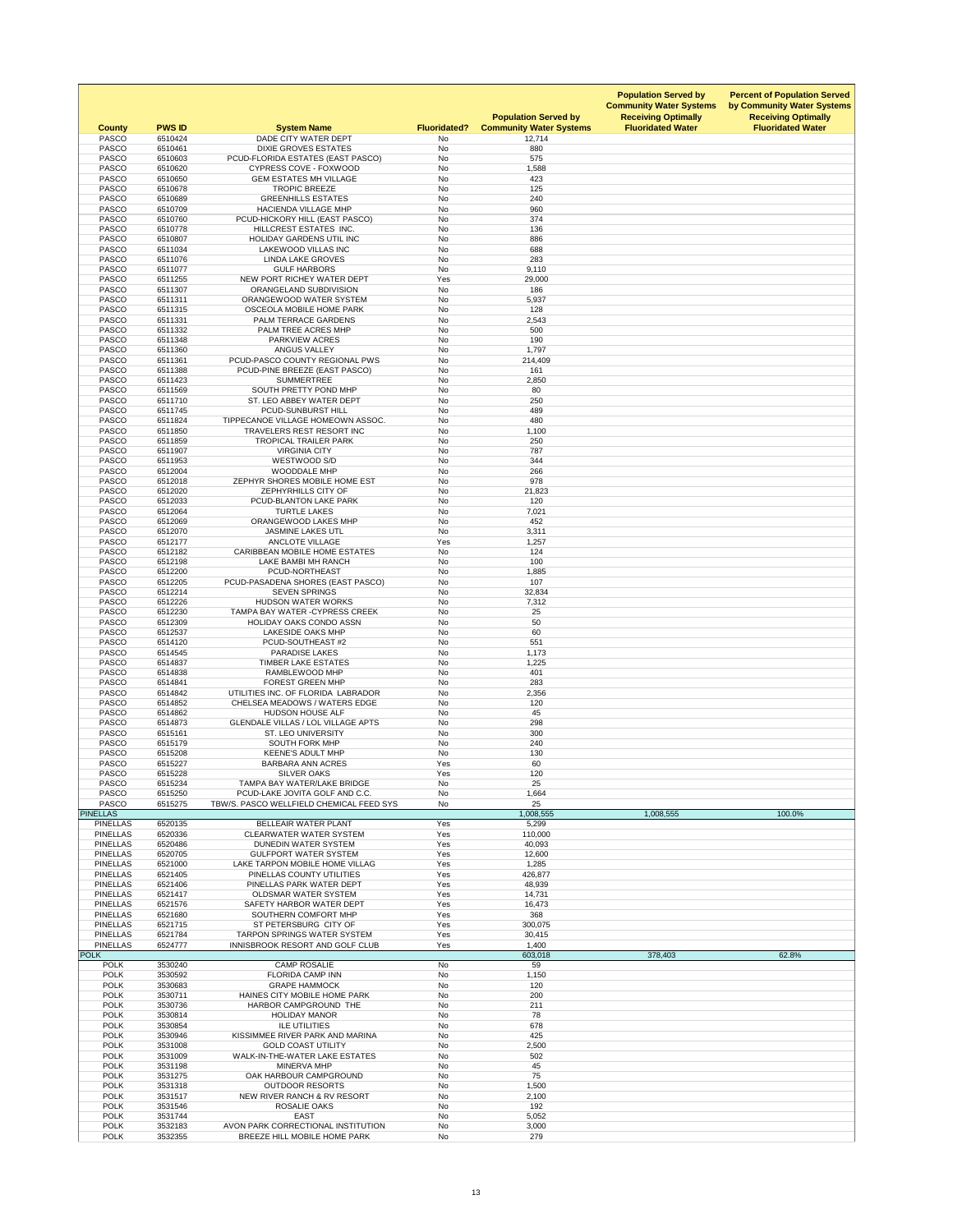| <b>County</b>              | <b>PWS ID</b>      | <b>System Name</b>                                                 | <b>Fluoridated?</b> | <b>Population Served by</b><br><b>Community Water Systems</b> | <b>Population Served by</b><br><b>Community Water Systems</b><br><b>Receiving Optimally</b><br><b>Fluoridated Water</b> | <b>Percent of Population Served</b><br>by Community Water Systems<br><b>Receiving Optimally</b><br><b>Fluoridated Water</b> |
|----------------------------|--------------------|--------------------------------------------------------------------|---------------------|---------------------------------------------------------------|-------------------------------------------------------------------------------------------------------------------------|-----------------------------------------------------------------------------------------------------------------------------|
| <b>POLK</b><br><b>POLK</b> | 3532582<br>3535116 | <b>EMERALD LAKE MHP</b><br>LAKE KISSIMMEE MOBILE HOME PK           | No<br><b>No</b>     | 250<br>35                                                     |                                                                                                                         |                                                                                                                             |
| <b>POLK</b>                | 6530057            | <b>ALTURAS UTILITIES</b>                                           | No                  | 300                                                           |                                                                                                                         |                                                                                                                             |
| <b>POLK</b>                | 6530079            | GIBSONIA ESTATES WATER SYSTEM                                      | <b>No</b>           | 414                                                           |                                                                                                                         |                                                                                                                             |
| <b>POLK</b>                | 6530090            | AUBURNDALE CITY OF                                                 | Yes                 | 30,761                                                        |                                                                                                                         |                                                                                                                             |
| <b>POLK</b><br><b>POLK</b> | 6530091<br>6530098 | <b>G &amp; H MOBILE HOME PARK INC</b><br><b>BABSON PARK</b>        | No<br><b>No</b>     | 80<br>2,161                                                   |                                                                                                                         |                                                                                                                             |
| <b>POLK</b>                | 6530170            | <b>BOB'S LANDING MOBILE HOME PARK</b>                              | <b>No</b>           | 100                                                           |                                                                                                                         |                                                                                                                             |
| <b>POLK</b>                | 6530261            | <b>CHRISTMAS TREE TP</b>                                           | No                  | 60                                                            |                                                                                                                         |                                                                                                                             |
| <b>POLK</b>                | 6530262            | LA CASA CONDOMINIUM                                                | <b>No</b>           | 143                                                           |                                                                                                                         |                                                                                                                             |
| <b>POLK</b><br><b>POLK</b> | 6530315<br>6530320 | <b>BARTOW CITY OF</b><br><b>CITY OF FORT MEADE</b>                 | Yes<br>No           | 21,501<br>5,455                                               |                                                                                                                         |                                                                                                                             |
| <b>POLK</b>                | 6530321            | LAKE ALFRED CITY OF                                                | Yes                 | 5,584                                                         |                                                                                                                         |                                                                                                                             |
| <b>POLK</b>                | 6530399            | MOUSE MOUNTAIN RV RESORT/MHP                                       | No                  | 600                                                           |                                                                                                                         |                                                                                                                             |
| <b>POLK</b>                | 6530407            | <b>CROFT'S MOBILE HOME PARK</b>                                    | No                  | 40                                                            |                                                                                                                         |                                                                                                                             |
| <b>POLK</b><br><b>POLK</b> | 6530408<br>6530418 | PARK WATER COMPANY<br><b>CYPRESS GARDENS M.H. &amp; R.V. PARK</b>  | <b>No</b><br>No     | 1,948<br>250                                                  |                                                                                                                         |                                                                                                                             |
| <b>POLK</b>                | 6530431            | DAVENPORT CITY OF                                                  | No                  | 5,733                                                         |                                                                                                                         |                                                                                                                             |
| <b>POLK</b>                | 6530485            | DUNDEE TOWN OF                                                     | <b>No</b>           | 3,824                                                         |                                                                                                                         |                                                                                                                             |
| <b>POLK</b>                | 6530492            | EAGLE LAKE CITY OF                                                 | No                  | 2,600                                                         |                                                                                                                         |                                                                                                                             |
| <b>POLK</b>                | 6530521            | PRIME INCOME PROPERTIES - ELM LLC                                  | No                  | 77                                                            |                                                                                                                         |                                                                                                                             |
| <b>POLK</b><br><b>POLK</b> | 6530573<br>6530617 | FISH HAVEN LLC<br><b>NORTHEAST</b>                                 | <b>No</b><br>No     | 66<br>59,183                                                  |                                                                                                                         |                                                                                                                             |
| <b>POLK</b>                | 6530623            | TWIN FOUNTAIN MOBILE HOME PARK                                     | No                  | 375                                                           |                                                                                                                         |                                                                                                                             |
| <b>POLK</b>                | 6530627            | FROSTPROOF CITY OF                                                 | No                  | 3,550                                                         |                                                                                                                         |                                                                                                                             |
| <b>POLK</b>                | 6530677            | <b>CYPRESS ACRES MOBILE HOME PARK</b>                              | No                  | 78                                                            |                                                                                                                         |                                                                                                                             |
| <b>POLK</b><br><b>POLK</b> | 6530686<br>6530692 | <b>GREEN ACRES S/D</b><br><b>GRENELEFE RESORT UTILITY INC</b>      | No                  | 750                                                           |                                                                                                                         |                                                                                                                             |
| <b>POLK</b>                | 6530698            | GROVE SHORES MOBILE HOME COMMUNITY                                 | No<br>No            | 2,114<br>100                                                  |                                                                                                                         |                                                                                                                             |
| <b>POLK</b>                | 6530717            | HAMMOCK LAKE MOBILE HOME PARK                                      | No                  | 100                                                           |                                                                                                                         |                                                                                                                             |
| <b>POLK</b>                | 6530718            | <b>HAMMONDELL CAMPSITES</b>                                        | <b>No</b>           | 275                                                           |                                                                                                                         |                                                                                                                             |
| <b>POLK</b>                | 6530723            | HAPPY DAY TR. PK.                                                  | No                  | 122                                                           |                                                                                                                         |                                                                                                                             |
| <b>POLK</b><br><b>POLK</b> | 6530746<br>6530772 | SHADY OAKS MHP WATER SYSTEM<br><b>HIGHLAND PARK</b>                | No<br>No            | 80<br>246                                                     |                                                                                                                         |                                                                                                                             |
| <b>POLK</b>                | 6530840            | LAND SOUTH OAKS MEADOW                                             | No                  | 200                                                           |                                                                                                                         |                                                                                                                             |
| <b>POLK</b>                | 6530852            | SOUTHWEST/POLK COUNTY UTILITY                                      | Yes                 | 39,209                                                        |                                                                                                                         |                                                                                                                             |
| <b>POLK</b>                | 6530870            | <b>KATHLEEN OAKS MHP</b>                                           | No                  | 35                                                            |                                                                                                                         |                                                                                                                             |
| <b>POLK</b>                | 6530915            | <b>BRIARWOOD ESTATES</b>                                           | No                  | 80                                                            |                                                                                                                         |                                                                                                                             |
| <b>POLK</b><br><b>POLK</b> | 6530956<br>6530973 | <b>CAMP INN RESORTS</b><br>LAKEFRONT TRAILER PARK                  | No<br>No            | 1,500<br>70                                                   |                                                                                                                         |                                                                                                                             |
| <b>POLK</b>                | 6530977            | LAKE HAMILTON TOWN OF                                              | Yes                 | 2,430                                                         |                                                                                                                         |                                                                                                                             |
| <b>POLK</b>                | 6530995            | LAKE REGION MOBILE HOME VILLAGE                                    | No                  | 930                                                           |                                                                                                                         |                                                                                                                             |
| <b>POLK</b>                | 6531000            | <b>GCP PLANTATION LANDING LLC</b>                                  | No                  | 600                                                           |                                                                                                                         |                                                                                                                             |
| <b>POLK</b><br><b>POLK</b> | 6531014<br>6531021 | LAKELAND CITY OF<br>LAKESIDE RANCH INVESTMENT CORP                 | Yes<br>No           | 174,172<br>325                                                |                                                                                                                         |                                                                                                                             |
| <b>POLK</b>                | 6531024            | SNELL ISLE REALTY LLC                                              | No                  | 200                                                           |                                                                                                                         |                                                                                                                             |
| <b>POLK</b>                | 6531052            | LAUREL MOBILE HOME PARK/MOTEL                                      | No                  | 100                                                           |                                                                                                                         |                                                                                                                             |
| <b>POLK</b>                | 6531107            | LUCERNE LAKESIDE MHC                                               | No                  | 280                                                           |                                                                                                                         |                                                                                                                             |
| <b>POLK</b><br><b>POLK</b> | 6531161            | <b>MAYGROVE MHP</b>                                                | No                  | 140                                                           |                                                                                                                         |                                                                                                                             |
| <b>POLK</b>                | 6531222<br>6531226 | CHAPMAN'S M.H.P.<br><b>MOUNTAIN LAKE ESTATES</b>                   | No<br><b>No</b>     | 180<br>300                                                    |                                                                                                                         |                                                                                                                             |
| <b>POLK</b>                | 6531237            | MULBERRY CITY OF                                                   | No                  | 3,780                                                         |                                                                                                                         |                                                                                                                             |
| <b>POLK</b>                | 6531265            | NORTH POINTE S/D                                                   | No                  | 192                                                           |                                                                                                                         |                                                                                                                             |
| <b>POLK</b>                | 6531271            | <b>LAND SOUTH COUNTRY VILLAS</b>                                   | <b>No</b>           | 64                                                            |                                                                                                                         |                                                                                                                             |
| <b>POLK</b><br><b>POLK</b> | 6531305<br>6531313 | <b>ORANGE HILL - SUGAR CREEK</b><br><b>ORCHID SPRINGS</b>          | No<br>No            | 647<br>750                                                    |                                                                                                                         |                                                                                                                             |
| <b>POLK</b>                | 6531328            | PALM SHORES MOBILE VILLAGE                                         | No                  | 35                                                            |                                                                                                                         |                                                                                                                             |
| <b>POLK</b>                | 6531340            | <b>PARADISE ISLAND S/D</b>                                         | No                  | 268                                                           |                                                                                                                         |                                                                                                                             |
| <b>POLK</b>                | 6531350            | DOGWOOD ESTATES LLC                                                | <b>No</b>           | 50                                                            |                                                                                                                         |                                                                                                                             |
| <b>POLK</b><br><b>POLK</b> | 6531396<br>6531397 | PINE RIDGE ESTATES<br>PINE LAKE MOBILE HOME PARK                   | No<br>No            | 52<br>124                                                     |                                                                                                                         |                                                                                                                             |
| <b>POLK</b>                | 6531424            | POLK CITY SYSTEM                                                   | No                  | 2,568                                                         |                                                                                                                         |                                                                                                                             |
| <b>POLK</b>                | 6531426            | POLK CORRECTIONAL INSTITUTION                                      | No                  | 1,500                                                         |                                                                                                                         |                                                                                                                             |
| <b>POLK</b>                | 6531527            | LAKEMONT RIDGE HOME & RV PARK                                      | No                  | 469                                                           |                                                                                                                         |                                                                                                                             |
| <b>POLK</b><br><b>POLK</b> | 6531572<br>6531584 | SADDLEBAG LAKE RESORT<br><b>OUTPOST RV/MH PARK</b>                 | No<br>No            | 1,200<br>70                                                   |                                                                                                                         |                                                                                                                             |
| <b>POLK</b>                | 6531596            | <b>SCENIC VIEW MHP</b>                                             | No                  | 120                                                           |                                                                                                                         |                                                                                                                             |
| <b>POLK</b>                | 6531657            | <b>PROCTOR'S MHP</b>                                               | No                  | 85                                                            |                                                                                                                         |                                                                                                                             |
| <b>POLK</b>                | 6531697            | <b>SPRING LAKE TRAILER PARK</b>                                    | No                  | 55                                                            |                                                                                                                         |                                                                                                                             |
| <b>POLK</b>                | 6531739            | <b>SUNRISE UTILITIES</b>                                           | No                  | 730                                                           |                                                                                                                         |                                                                                                                             |
| <b>POLK</b><br><b>POLK</b> | 6531742<br>6531751 | <b>SOUTHEAST</b><br><b>ENCHANTED GROVE MHP</b>                     | No<br>No            | 2,828<br>230                                                  |                                                                                                                         |                                                                                                                             |
| <b>POLK</b>                | 6531792            | <b>VILLAGE AT TENOROC</b>                                          | No                  | 30                                                            |                                                                                                                         |                                                                                                                             |
| <b>POLK</b>                | 6531796            | PINES THE                                                          | Yes                 | 505                                                           |                                                                                                                         |                                                                                                                             |
| <b>POLK</b>                | 6531812            | <b>KISSIMMEE SOUTH</b>                                             | No                  | 50                                                            |                                                                                                                         |                                                                                                                             |
| <b>POLK</b><br><b>POLK</b> | 6531837<br>6531873 | TOWER MANOR MOBILE HOME COMMUNITY<br>HIGHLAND PINES MOBILE HOME PK | No<br>No            | 310<br>36                                                     |                                                                                                                         |                                                                                                                             |
| <b>POLK</b>                | 6531917            | <b>WAHNETA WATER SYSTEM</b>                                        | No                  | 4,500                                                         |                                                                                                                         |                                                                                                                             |
| <b>POLK</b>                | 6531923            | LINWOOD OAKS M. H. P.                                              | <b>No</b>           | 78                                                            |                                                                                                                         |                                                                                                                             |
| <b>POLK</b>                | 6531955            | WHIDDEN MOBILE HOME PARK                                           | No                  | 141                                                           |                                                                                                                         |                                                                                                                             |
| <b>POLK</b><br><b>POLK</b> | 6531957<br>6531991 | <b>WHISPERING PINES MHP</b><br><b>WINTER HAVEN MHP</b>             | No<br><b>No</b>     | 215<br>476                                                    |                                                                                                                         |                                                                                                                             |
| <b>POLK</b>                | 6531992            | WINTER HAVEN WATER DEPARTMENT                                      | Yes                 | 70,653                                                        |                                                                                                                         |                                                                                                                             |
| <b>POLK</b>                | 6531993            | <b>WINTERSET SHORES EST</b>                                        | No                  | 51                                                            |                                                                                                                         |                                                                                                                             |
| <b>POLK</b>                | 6532232            | HAINES CITY CITY OF                                                | Yes                 | 30,545                                                        |                                                                                                                         |                                                                                                                             |
| <b>POLK</b><br><b>POLK</b> | 6532234            | LAKE WALES CITY OF<br>NEW HARMONY M H P                            | No<br>No            | 18,722                                                        |                                                                                                                         |                                                                                                                             |
| <b>POLK</b>                | 6532235<br>6532236 | <b>TEN ROCKS MHP</b>                                               | No                  | 26<br>108                                                     |                                                                                                                         |                                                                                                                             |
| <b>POLK</b>                | 6532277            | <b>LAKE GARFIELD ESTATES</b>                                       | No                  | 296                                                           |                                                                                                                         |                                                                                                                             |
| <b>POLK</b>                | 6532339            | PEAK HAVEN PARK                                                    | No                  | 55                                                            |                                                                                                                         |                                                                                                                             |
| <b>POLK</b>                | 6532344            | SHEPHERD S/D                                                       | <b>No</b>           | 100                                                           |                                                                                                                         |                                                                                                                             |
| <b>POLK</b><br><b>POLK</b> | 6532345<br>6532347 | <b>MOUNT OLIVE ESTATES</b><br><b>LAKE GIBSON ESTATES</b>           | No<br>No            | 2,724<br>1,897                                                |                                                                                                                         |                                                                                                                             |
| <b>POLK</b>                | 6532348            | <b>NORTHWEST</b>                                                   | No                  | 27,904                                                        |                                                                                                                         |                                                                                                                             |
| <b>POLK</b>                | 6532352            | <b>FAIRVIEW VILLAGE</b>                                            | No                  | 155                                                           |                                                                                                                         |                                                                                                                             |
| <b>POLK</b>                | 6532354            | VALHALLA                                                           | No                  | 120                                                           |                                                                                                                         |                                                                                                                             |
| <b>POLK</b><br><b>POLK</b> | 6532497<br>6532587 | <b>PADGETT ESTATES</b><br><b>FOXWOOD LAKE ESTATES</b>              | Yes<br>Yes          | 178<br>1,816                                                  |                                                                                                                         |                                                                                                                             |
| <b>POLK</b>                | 6532715            | <b>SWISS VILLAGE MHP</b>                                           | No                  | 1,410                                                         |                                                                                                                         |                                                                                                                             |
| <b>POLK</b>                | 6532718            | DAVENPORT MOB EST                                                  | No                  | 390                                                           |                                                                                                                         |                                                                                                                             |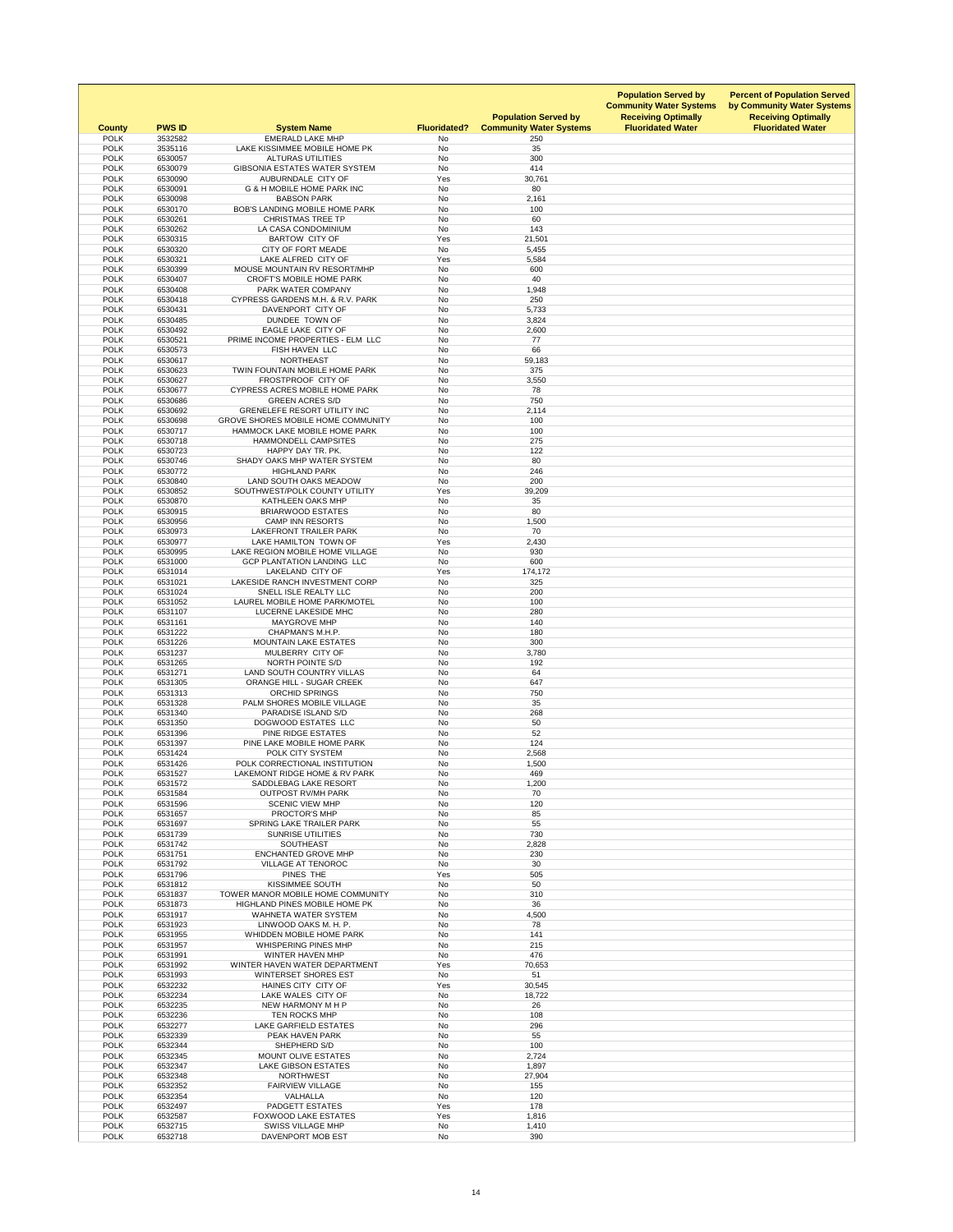| <b>County</b><br><b>POLK</b>           | <b>PWS ID</b><br>6532779 | <b>System Name</b><br><b>VILLAGE WATER</b>                           | <b>Fluoridated?</b><br>Yes | <b>Population Served by</b><br><b>Community Water Systems</b> | <b>Population Served by</b><br><b>Community Water Systems</b><br><b>Receiving Optimally</b><br><b>Fluoridated Water</b> | <b>Percent of Population Served</b><br>by Community Water Systems<br><b>Receiving Optimally</b><br><b>Fluoridated Water</b> |
|----------------------------------------|--------------------------|----------------------------------------------------------------------|----------------------------|---------------------------------------------------------------|-------------------------------------------------------------------------------------------------------------------------|-----------------------------------------------------------------------------------------------------------------------------|
| <b>POLK</b>                            | 6532781                  | ARROW LEE APARTMENT                                                  | <b>No</b>                  | 493<br>70                                                     |                                                                                                                         |                                                                                                                             |
| <b>POLK</b>                            | 6532863                  | <b>WOODLAND LAKES MHP</b>                                            | No                         | 376                                                           |                                                                                                                         |                                                                                                                             |
| <b>POLK</b>                            | 6534223                  | SOUTH SHORE RESORT                                                   | No                         | 60                                                            |                                                                                                                         |                                                                                                                             |
| <b>POLK</b><br><b>POLK</b>             | 6534441<br>6534553       | <b>TOWERWOOD MOBILE HOME PARK</b><br><b>STW PROPERTY DUPLEXES</b>    | <b>No</b><br>No            | 300<br>100                                                    |                                                                                                                         |                                                                                                                             |
| <b>POLK</b>                            | 6534609                  | <b>CENTRAL</b>                                                       | <b>No</b>                  | 13,595                                                        |                                                                                                                         |                                                                                                                             |
| <b>POLK</b>                            | 6534736                  | <b>HIDDEN COVE MHP</b>                                               | No                         | 150                                                           |                                                                                                                         |                                                                                                                             |
| <b>POLK</b>                            | 6534766                  | <b>VAN LAKES</b>                                                     | No                         | 344                                                           |                                                                                                                         |                                                                                                                             |
| <b>POLK</b>                            | 6534771                  | PLEASANT VIEW MHP                                                    | <b>No</b>                  | 30                                                            |                                                                                                                         |                                                                                                                             |
| <b>POLK</b><br><b>POLK</b>             | 6534834<br>6534868       | <b>GOOD LIFE RV RESORT</b><br>TIMBER CREEK SUBDIVISION               | <b>No</b><br>Yes           | 106<br>556                                                    |                                                                                                                         |                                                                                                                             |
| <b>POLK</b>                            | 6534880                  | <b>SPRING HILL MHP</b>                                               | <b>No</b>                  | 764                                                           |                                                                                                                         |                                                                                                                             |
| <b>POLK</b>                            | 6534886                  | SUNLAKE TERRACE WATER SYSTEMS                                        | No                         | 1,000                                                         |                                                                                                                         |                                                                                                                             |
| <b>POLK</b><br><b>POLK</b>             | 6534902<br>6534918       | <b>HICKORY LAKE ESTATES</b><br><b>CAREFREE RV SUBDIVISION</b>        | No<br><b>No</b>            | 114<br>784                                                    |                                                                                                                         |                                                                                                                             |
| <b>POLK</b>                            | 6534994                  | <b>WILLOW OAK ESTATES</b>                                            | No                         | 108                                                           |                                                                                                                         |                                                                                                                             |
| <b>POLK</b>                            | 6534996                  | <b>ORANGE ACRES RANCH</b>                                            | <b>No</b>                  | 200                                                           |                                                                                                                         |                                                                                                                             |
| <b>POLK</b>                            | 6534999                  | <b>COUNTRY CLASS</b>                                                 | <b>No</b>                  | 256                                                           |                                                                                                                         |                                                                                                                             |
| <b>POLK</b><br><b>POLK</b>             | 6535026<br>6535055       | CENTRAL LEISURE LAKE MHP & RV<br><b>CYPRESS LAKE UTILITIES INC</b>   | No<br>No                   | 194<br>3,418                                                  |                                                                                                                         |                                                                                                                             |
| <b>POLK</b>                            | 6535063                  | SOUTHERN OAKS MHP                                                    | <b>No</b>                  | 25                                                            |                                                                                                                         |                                                                                                                             |
| <b>POLK</b>                            | 6535064                  | <b>SWISS GOLF &amp; TENNIS CLUB</b>                                  | No                         | 1,900                                                         |                                                                                                                         |                                                                                                                             |
| <b>POLK</b>                            | 6535070                  | LELYNN RV RESORT                                                     | No                         | 350                                                           |                                                                                                                         |                                                                                                                             |
| <b>POLK</b>                            | 6535079                  | PINECREST UTILITIE LLC<br><b>GREEN ACRES MOBILE HOME PARK</b>        | No<br><b>No</b>            | 405                                                           |                                                                                                                         |                                                                                                                             |
| <b>POLK</b><br><b>POLK</b>             | 6535084<br>6535097       | <b>BAILEY PLACE MHP</b>                                              | No                         | 62<br>150                                                     |                                                                                                                         |                                                                                                                             |
| <b>POLK</b>                            | 6535171                  | SWEETWATER COMMUNITY INC                                             | <b>No</b>                  | 640                                                           |                                                                                                                         |                                                                                                                             |
| <b>POLK</b>                            | 6535235                  | <b>KEEN MOBILE HOME SUBDIVISION</b>                                  | No                         | 265                                                           |                                                                                                                         |                                                                                                                             |
| <b>POLK</b>                            | 6535242                  | SOUTHERN PINES RESORT                                                | No                         | 400                                                           |                                                                                                                         |                                                                                                                             |
| <b>POLK</b><br><b>POLK</b>             | 6535269<br>6535304       | <b>LAKE HENRY ESTATES</b><br>BRADLEY JUNCTION TOWN OF                | <b>No</b><br>No            | 480<br>1,260                                                  |                                                                                                                         |                                                                                                                             |
| <b>POLK</b>                            | 6535360                  | FOUR LAKES GOLF CLUB                                                 | <b>No</b>                  | 1,600                                                         |                                                                                                                         |                                                                                                                             |
| <b>POLK</b>                            | 6535393                  | MCLEOD GARDENS UTILITY LLC                                           | No                         | 380                                                           |                                                                                                                         |                                                                                                                             |
| <b>POLK</b>                            | 6535463                  | <b>RAINBOW RV RESORT</b>                                             | No                         | 750                                                           |                                                                                                                         |                                                                                                                             |
| <b>POLK</b><br><b>POLK</b>             | 6535676<br>6535704       | DEER CREEK RV GOLF & COUNTRY CLUB<br><b>ISLAND CLUB WEST</b>         | No<br>No                   | 1,300<br>774                                                  |                                                                                                                         |                                                                                                                             |
| <b>POLK</b>                            | 6535707                  | <b>WAVERLY WATER SYSTEM</b>                                          | No                         | 1,479                                                         |                                                                                                                         |                                                                                                                             |
| <b>POLK</b>                            | 6535727                  | <b>BIMINI BAY</b>                                                    | <b>No</b>                  | 600                                                           |                                                                                                                         |                                                                                                                             |
| <b>PUTNAM</b>                          |                          |                                                                      |                            | 26,675                                                        | $\overline{0}$                                                                                                          | 0.0%                                                                                                                        |
| <b>PUTNAM</b><br><b>PUTNAM</b>         | 2540058<br>2540070       | <b>BASS CAPITAL MHP</b><br><b>BEECHER'S POINT S/D</b>                | <b>No</b><br><b>No</b>     | 99<br>189                                                     |                                                                                                                         |                                                                                                                             |
| <b>PUTNAM</b>                          | 2540239                  | <b>CRESCENT CITY WTP</b>                                             | No                         | 1,800                                                         |                                                                                                                         |                                                                                                                             |
| <b>PUTNAM</b>                          | 2540482                  | HERMITS COVE WATER SYSTEM                                            | No                         | 558                                                           |                                                                                                                         |                                                                                                                             |
| <b>PUTNAM</b>                          | 2540545                  | <b>INTERLACHEN LAKE ESTATES</b>                                      | No                         | 717                                                           |                                                                                                                         |                                                                                                                             |
| <b>PUTNAM</b><br><b>PUTNAM</b>         | 2540631<br>2540865       | LAKE COMO WATER ASSOCIATION<br>PALM PORT SUBDIVISION                 | No<br>No                   | 450<br>375                                                    |                                                                                                                         |                                                                                                                             |
| <b>PUTNAM</b>                          | 2540905                  | POMONA PARK WATER SYSTEM                                             | No                         | 672                                                           |                                                                                                                         |                                                                                                                             |
| <b>PUTNAM</b>                          | 2540911                  | PORT BUENA VISTA                                                     | <b>No</b>                  | 135                                                           |                                                                                                                         |                                                                                                                             |
| <b>PUTNAM</b>                          | 2540959                  | RIVERGROVE SUBDIVISON WTP                                            | <b>No</b>                  | 375                                                           |                                                                                                                         |                                                                                                                             |
| <b>PUTNAM</b><br><b>PUTNAM</b>         | 2540964<br>2540974       | <b>RPUMA</b><br>RODEHEAVER BOYS RANCH                                | No<br>No                   | 1,000<br>75                                                   |                                                                                                                         |                                                                                                                             |
| <b>PUTNAM</b>                          | 2541008                  | <b>SARATOGA HARBOR</b>                                               | No                         | 150                                                           |                                                                                                                         |                                                                                                                             |
| <b>PUTNAM</b>                          | 2541086                  | <b>ST. JOHN'S HARBOR</b>                                             | No                         | 325                                                           |                                                                                                                         |                                                                                                                             |
| <b>PUTNAM</b>                          | 2541087                  | SAINT JOHNS CAMPGROUND                                               | No                         | 60                                                            |                                                                                                                         |                                                                                                                             |
| <b>PUTNAM</b><br><b>PUTNAM</b>         | 2541180<br>2541200       | <b>INTERLACHEN WTP</b><br><b>RIVER VILLAS</b>                        | <b>No</b><br>No            | 1,260<br>95                                                   |                                                                                                                         |                                                                                                                             |
| <b>PUTNAM</b>                          | 2541242                  | <b>WELAKA MHP</b>                                                    | No                         | 318                                                           |                                                                                                                         |                                                                                                                             |
| <b>PUTNAM</b>                          | 2541280                  | <b>WOOTEN'S MHP</b>                                                  | No                         | 87                                                            |                                                                                                                         |                                                                                                                             |
| <b>PUTNAM</b>                          | 2544255                  | <b>MELROSE WTP</b>                                                   | No                         | 1,300                                                         |                                                                                                                         |                                                                                                                             |
| <b>PUTNAM</b><br><b>PUTNAM</b>         | 2544257<br>2544258       | <b>CRESCENT HILLS SUBDIVISION</b><br>SILVER LAKE OAKS MHV            | <b>No</b><br><b>No</b>     | 88<br>102                                                     |                                                                                                                         |                                                                                                                             |
| <b>PUTNAM</b>                          | 2544260                  | R. C. WILLIS WTP (CITY OF PALATKA)                                   | No                         | 11,900                                                        |                                                                                                                         |                                                                                                                             |
| <b>PUTNAM</b>                          | 2544265                  | MOUNT ROYAL COMMON PROPERTY LLC                                      | No                         | 86                                                            |                                                                                                                         |                                                                                                                             |
| <b>PUTNAM</b>                          | 2544266                  | ST. JOHN'S RIVER CLUB UTILITIES                                      | No                         | 170                                                           |                                                                                                                         |                                                                                                                             |
| <b>PUTNAM</b>                          | 2544278                  | <b>HIDE-A-WAY ACRES</b>                                              | No                         | 60                                                            |                                                                                                                         |                                                                                                                             |
| <b>PUTNAM</b><br><b>PUTNAM</b>         | 2544295<br>2544298       | <b>JAN'S MODULAR ESTATES</b><br><b>GRASSY LAKE WTP</b>               | No<br>No                   | 112<br>140                                                    |                                                                                                                         |                                                                                                                             |
| <b>PUTNAM</b>                          | 2544392                  | <b>TOWN OF WELAKA</b>                                                | No                         | 2,382                                                         |                                                                                                                         |                                                                                                                             |
| <b>PUTNAM</b>                          | 2544434                  | <b>WESTWOOD VILLAGE APARTMENTS</b>                                   | <b>No</b>                  | 50                                                            |                                                                                                                         |                                                                                                                             |
| <b>PUTNAM</b>                          | 2544444                  | <b>EAST PUTNAM REGIONAL</b>                                          | No                         | 1,500                                                         |                                                                                                                         |                                                                                                                             |
| <b>PUTNAM</b><br><b>SANTA ROSA</b>     | 2544488                  | <b>KIRKWOOD ESTATES</b>                                              | No                         | 45<br>192,706                                                 | 90,175                                                                                                                  | 46.8%                                                                                                                       |
| <b>SANTA ROSA</b>                      | 1570042                  | BAGDAD-GARCON POINT WATER SYSTEM                                     | No                         | 7,844                                                         |                                                                                                                         |                                                                                                                             |
| <b>SANTA ROSA</b>                      | 1570064                  | <b>BERRYDALE WATER SYSTEM</b>                                        | No                         | 3,066                                                         |                                                                                                                         |                                                                                                                             |
| <b>SANTA ROSA</b>                      | 1570140                  | CHUMUCKLA WATER SYSTEM INC.                                          | <b>No</b>                  | 5,243                                                         |                                                                                                                         |                                                                                                                             |
| <b>SANTA ROSA</b><br><b>SANTA ROSA</b> | 1570146<br>1570232       | MILTON CITY OF WATER SYSTEM<br><b>EAST MILTON WATER SYSTEM</b>       | No<br>No                   | 19,600<br>11,295                                              |                                                                                                                         |                                                                                                                             |
| <b>SANTA ROSA</b>                      | 1570316                  | <b>GULF BREEZE WATER DEPARTMENT</b>                                  | Yes                        | 5,771                                                         |                                                                                                                         |                                                                                                                             |
| <b>SANTA ROSA</b>                      | 1570349                  | HOLLEY-NAVARRE WATER SYSTEM                                          | Yes                        | 51,674                                                        |                                                                                                                         |                                                                                                                             |
| <b>SANTA ROSA</b>                      | 1570384                  | JAY TOWN OF - UTILITIES DEPT.                                        | No                         | 1,855                                                         |                                                                                                                         |                                                                                                                             |
| <b>SANTA ROSA</b><br><b>SANTA ROSA</b> | 1570470<br>1570479       | MIDWAY WATER SYSTEM INC.<br>MOORE CREEK MOUNT CARMEL UTILITIES       | Yes<br>No                  | 15,317                                                        |                                                                                                                         |                                                                                                                             |
| <b>SANTA ROSA</b>                      | 1570489                  | <b>NAS WHITING FIELD</b>                                             | No                         | 4,274<br>3,081                                                |                                                                                                                         |                                                                                                                             |
| <b>SANTA ROSA</b>                      | 1570540                  | POINT BAKER WATER SYSTEM INC.                                        | No                         | 9,105                                                         |                                                                                                                         |                                                                                                                             |
| <b>SANTA ROSA</b>                      | 1570593                  | SOUTH SANTA ROSA UTILITIES                                           | Yes                        | 11,768                                                        |                                                                                                                         |                                                                                                                             |
| <b>SANTA ROSA</b>                      | 1570671                  | PACE WATER SYSTEM INC.                                               | No                         | 37,168                                                        |                                                                                                                         |                                                                                                                             |
| <b>SANTA ROSA</b><br>SARASOTA          | 1570874                  | NAVARRE BEACH WATER SYSTEM                                           | Yes                        | 5,645<br>360,384                                              | 226,373                                                                                                                 | 62.8%                                                                                                                       |
| <b>SARASOTA</b>                        | 6580326                  | SARASOTA-CITY OF                                                     | Yes                        | 55,364                                                        |                                                                                                                         |                                                                                                                             |
| <b>SARASOTA</b>                        | 6580531                  | <b>ENGLEWOOD WATER DIST</b>                                          | <b>No</b>                  | 38,005                                                        |                                                                                                                         |                                                                                                                             |
| <b>SARASOTA</b><br><b>SARASOTA</b>     | 6580600<br>6580651       | <b>FLORIDA PINES MOBILE HOME PARK</b><br>NORTH PORT UTILITIES        | No<br>No                   | 280<br>42,477                                                 |                                                                                                                         |                                                                                                                             |
| <b>SARASOTA</b>                        | 6581246                  | <b>MYAKKA MOBILE HOME CT</b>                                         | No                         | 154                                                           |                                                                                                                         |                                                                                                                             |
| <b>SARASOTA</b>                        | 6581591                  | SARASOTA CO SPECIAL UTIL DIST                                        | Yes                        | 171,009                                                       |                                                                                                                         |                                                                                                                             |
| <b>SARASOTA</b>                        | 6581741                  | SUN N FUN RESORT INC                                                 | No                         | 3,800                                                         |                                                                                                                         |                                                                                                                             |
| <b>SARASOTA</b><br><b>SARASOTA</b>     | 6581900<br>6581901       | <b>VENICE RANCH MOBILE HOME ESTATES</b><br>VENICE WATER DEPT CITY OF | No<br>No                   | 295<br>29,711                                                 |                                                                                                                         |                                                                                                                             |
| <b>SARASOTA</b>                        | 6581987                  | WINDWARD ISLE MHP WATER SYSTEM                                       | No                         | 477                                                           |                                                                                                                         |                                                                                                                             |
| <b>SARASOTA</b>                        | 6582294                  | <b>LAKE TIPPECANOE</b>                                               | No                         | 377                                                           |                                                                                                                         |                                                                                                                             |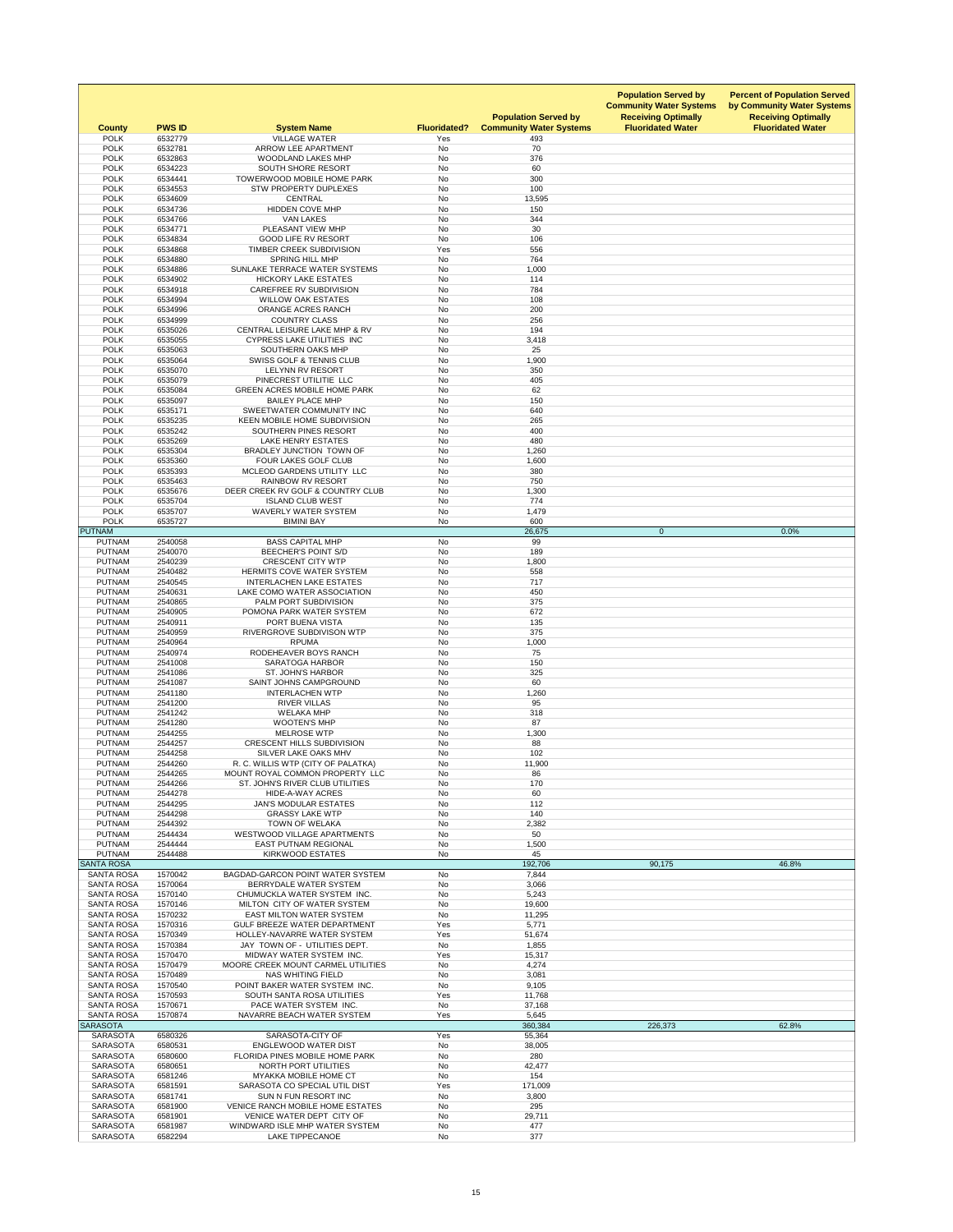| <b>No</b><br><b>SARASOTA</b><br><b>CAMELOT LAKES</b><br>1,700<br>6584439<br><b>SARASOTA</b><br>6588003<br>PLURIS-SOUTH GATE UTILITIES<br>No<br>15,897<br><b>SEMINOLE</b><br>476,605<br>390,562<br>82.0%<br>3590026<br>Yes<br><b>SEMINOLE</b><br>ALTAMONTE SPRINGS WATER DEPT (2 WPS)<br>55,576<br>Yes<br><b>SEMINOLE</b><br>3590039<br>APPLE VALLEY (CONSEC)<br>3,232<br><b>SEMINOLE</b><br>3590069<br><b>BEAR LAKE MANOR</b><br>Yes<br>777<br><b>DRUID HILLS</b><br><b>No</b><br>661<br><b>SEMINOLE</b><br>3590111<br><b>SEMINOLE</b><br>3590159<br>CASSELBERRY CITY OF (3 WPS)<br>Yes<br>54,747<br><b>CHULUOTA WATER SYSTEM</b><br><b>SEMINOLE</b><br>3590186<br><b>No</b><br>3,863<br>3590201<br>Yes<br><b>SEMINOLE</b><br>LAKE MARY CITY OF<br>17,589<br>Yes<br><b>SEMINOLE</b><br>3590202<br>LONGWOOD CITY OF (2 WPS)<br>20,332<br><b>SEMINOLE</b><br>SANFORD CITY OF (2 WPS)<br>Yes<br>3590205<br>65,216<br>62<br>ELDER SPRINGS MOBILE HOME PARK<br><b>No</b><br><b>SEMINOLE</b><br>3590338<br><b>SEMINOLE</b><br>3590473<br>SEMINOLE COUNTY NORTHEAST<br>Yes<br>18,757<br>234<br><b>SEMINOLE</b><br>3590497<br><b>No</b><br><b>HARMONY HOMES</b><br><b>SEMINOLE</b><br>Yes<br>3590571<br>SEMINOLE COUNTY SOUTHEAST<br>63,498<br><b>SEMINOLE</b><br>3590615<br><b>JANSEN S/D</b><br><b>No</b><br>868<br><b>SEMINOLE</b><br>LAKE BRANTLEY (CONSEC)<br><b>No</b><br>3590685<br>184<br>LAKE HARNEY WATER ASSOCIATION<br><b>SEMINOLE</b><br>3590698<br><b>No</b><br>700<br><b>SEMINOLE</b><br>3590707<br>LAKE OF THE WOODS TRAILER PARK<br><b>No</b><br>98<br><b>No</b><br>214<br><b>SEMINOLE</b><br>3590762<br><b>LITTLE WEKIVA ESTATES</b><br><b>SEMINOLE</b><br>3590785<br>SEMINOLE COUNTY SOUTHWEST<br>Yes<br>10,435<br><b>SEMINOLE</b><br>3590823<br><b>MEREDITH MANOR (CONSEC.)</b><br><b>No</b><br>1,656<br>MULLET LAKE WATER ASSOCIATION<br><b>No</b><br>920<br><b>SEMINOLE</b><br>3590865<br><b>SEMINOLE</b><br>WINTER SPRINGS CITY OF (3 WPS)<br><b>No</b><br>3590879<br>34,657<br>Yes<br><b>SEMINOLE</b><br>3590912<br><b>OAKLAND SHORES</b><br>788<br><b>OVIEDO CITY OF</b><br><b>SEMINOLE</b><br>41,713<br>3590970<br>Yes<br><b>SEMINOLE</b><br>3590988<br>PALM VALLEY MOBILE HOME PARK<br>1,476<br>No<br><b>SEMINOLE</b><br>3590993<br><b>PARK RIDGE</b><br>No<br>246<br><b>SEMINOLE</b><br>3591008<br>Yes<br>273<br>PHILLIPS SECTION<br><b>SEMINOLE</b><br>3591061<br><b>RAVENNA PARK</b><br>1,796<br>No<br><b>SEMINOLE</b><br>3591121<br>SANLANDO (3 WTPS)<br>No<br>36,953<br><b>SEMINOLE</b><br>3591248<br><b>SPRING HAMMOCK MHP</b><br><b>No</b><br>175<br><b>SEMINOLE</b><br>TWELVE OAKS R.V.RESORT<br>3591395<br>No<br>500<br><b>SEMINOLE</b><br>3591451<br><b>WEATHERSFIELD</b><br>Yes<br>4,221<br><b>SEMINOLE</b><br>3594050<br><b>SEMINOLE WOODS</b><br><b>No</b><br>780<br><b>SEMINOLE</b><br>3594107<br>SEMINOLE COUNTY NORTHWEST<br>Yes<br>25,811<br><b>SEMINOLE</b><br>3594186<br><b>BLACK HAMMOCK -MSBU(CONSEC)</b><br>Yes<br>735<br><b>SEMINOLE</b><br>3594214<br><b>CHASE GROVES(CONSEC.)</b><br>Yes<br>3,508<br><b>SEMINOLE</b><br>SUNSHADOW APARTMENTS (CONSEC)<br>Yes<br>3594216<br>1,015<br><b>SEMINOLE</b><br>3594230<br>MIDWAY-CANAAN WATER ASSOCIATION (CONSEC)<br>Yes<br>1,500<br><b>SEMINOLE</b><br>3594240<br>DOVERA (CONSEC.)<br>Yes<br>150<br><b>OVIEDO MARKETPLACE (CONSEC.)</b><br><b>SEMINOLE</b><br>3594241<br>Yes<br>689<br><b>ST. JOHNS</b><br>166,852<br>47,651<br>28.6%<br>ST. JOHNS<br>2550210<br><b>ST. AUGUSTINE WS</b><br><b>No</b><br>45,470<br>ST. JOHNS<br>2550250<br><b>CYPRESS LANDING WTP</b><br><b>No</b><br>38<br><b>No</b><br>ST. JOHNS<br>2550396<br><b>FRUIT COVE OAKS</b><br>463<br>ST. JOHNS<br>2550476<br><b>HASTINGS WTP</b><br>Yes<br>682<br>ST. JOHNS<br>2550812<br>3,585<br><b>NORTH BEACH UTILITIES</b><br>Yes<br>ST. JOHNS<br>2550866<br>JEA: PALM VALLEY WS<br>Yes<br>750<br>2550908<br>JEA: PONTE VEDRA GRID<br>Yes<br>5,325<br>ST. JOHNS<br>ST. JOHNS<br>2551004<br>ST. JOHNS COUNTY SAWGRASS GRID<br>Yes<br>12,133<br>ST. JOHNS<br>2551120<br>Yes<br><b>BARTRAM OAKS MHP</b><br>150<br>ST. JOHNS<br>2551228<br><b>WAGON WHEEL MHP</b><br><b>No</b><br>50<br>ST. JOHNS<br><b>WILDWOOD WATER SYSTEM</b><br>2551370<br>No<br>858<br>ST. JOHNS<br>2551459<br>ST. AUGUSTINE RV PARK LLC (FKA SHAMROCK<br><b>No</b><br>110<br>ST. JOHNS<br>2554166<br>CAMACHEE ISLAND WATER SYSTEM<br>No<br>411<br>ST. JOHNS<br>2554332<br>No<br><b>OAK HAVEN</b><br>40<br>ST. JOHNS<br>2554334<br>PONCE DE LEON GRID<br>2,188<br>Yes<br>2554337<br>285<br>ST. JOHNS<br>HOMEOWNERS UTILITIES INC.<br>Yes<br>ST. JOHNS<br>2554343<br>ST. JOHNS COUNTY UTILITIES-PONTE VEDRA<br>Yes<br>17,575<br>ST. JOHNS<br>2554344<br><b>BAYSIDE ESTATES</b><br>No<br>180<br>ST. JOHNS<br>OAKS OF WILDWOOD<br>2554346<br>No<br>153<br>655<br>ST. JOHNS<br>2554353<br><b>EAGLE CREEK WS</b><br><b>No</b><br>ST. JOHNS<br>2554447<br>CR-214 MAINLAND<br><b>No</b><br>52,338<br>ST. JOHNS<br>2554471<br>NORTHWEST UTILITIES WTP<br>No<br>18,435<br>Yes<br>ST. JOHNS<br>2554475<br>NORTHEAST UTILITIES (FKA A.NEASE/WALDEN)<br>4,978<br><b>ST. LUCIE</b><br>259,457<br>249,375<br>96.1%<br>ST. LUCIE<br><b>COUNTRY COVE MOBILE HOME PARK</b><br>197<br>4560069<br>No<br><b>No</b><br>ST. LUCIE<br>80<br>4560075<br>BENTONWOOD TRAILER PARK<br>ST. LUCIE<br>4560266<br><b>COLONY CLUB MHP</b><br><b>No</b><br>102<br>ST. LUCIE<br>4560490<br>FT. PIERCE UTILITIES AUTHORITY<br>Yes<br>58,000<br>ST. LUCIE<br>Yes<br>4560954<br>PORT ST LUCIE UTILITIES<br>157,943<br>ST. LUCIE<br>4560971<br><b>NORTH HUTCHINSON ISLAND</b><br>Yes<br>3,954<br>ST. LUCIE<br><b>CYPRESS MHP</b><br><b>No</b><br>87<br>4561005<br>ST. LUCIE<br>4561689<br><b>HOLIDAY PINES</b><br>Yes<br>2,088<br>ST. LUCIE<br>4561916<br>LAKEWOOD PARK SUBDIVISION<br>175<br>No<br>ST. LUCIE<br>4561954<br><b>OCEAN TOWERS / ISLAND VILLAGE</b><br>No<br>768<br>ST. LUCIE<br>4564006<br>SPANISH LAKES COUNTRY CLUB VILLAGE<br><b>No</b><br>2,331<br>ST. LUCIE<br><b>INDIAN RIVER LANDING</b><br>4564007<br><b>No</b><br>130<br>ST. LUCIE<br>4564322<br>GROVE THE<br>No<br>1,125<br><b>ST. LUCIE</b><br><b>MEADOWOOD</b><br>4564397<br>No<br>650<br>ST. LUCIE<br>4564399<br>SANDALWOOD ESTATES S/D<br>No<br>120<br>ST. LUCIE<br>4565002<br><b>HARBOUR RIDGE</b><br>No<br>1,573<br>ST. LUCIE<br>4565030<br><b>RESERVE UTILITIES</b><br>Yes<br>4,163<br>ST. LUCIE<br><b>ST. LUCIE WEST UTILITIES</b><br>4565031<br>Yes<br>16,795<br>ST. LUCIE<br>4565043<br><b>SPANISH LAKES FAIRWAYS</b><br>No<br>2,600<br><b>ST. LUCIE</b><br><b>No</b><br>4565097<br><b>LAKE MANOR MHP</b><br>100<br>ST. LUCIE<br>4565154<br>H & H MHP<br>No<br>44<br>ST. LUCIE<br>ST. LUCIE COUNTY UTILITIES NORTH<br>Yes<br>4565197<br>1,038<br>ST. LUCIE<br>Yes<br>4565198<br><b>NETTLES ISLAND</b><br>3,056<br>Yes<br>ST. LUCIE<br>4565204<br><b>INDIAN RIVER ESTATES</b><br>2,338<br><b>SUMTER</b><br>$\overline{0}$<br>0.0%<br>118,293<br><b>SUMTER</b><br>6600210<br>BUSHNELL CITY OF (2 WPS)<br>No<br>2,109<br><b>SUMTER</b><br>6600316<br>CENTER HILL WATER DEPT-CITY OF<br>No<br>762<br>No<br>800<br><b>SUMTER</b><br>6600330<br>WEBSTER CITY OF (2 WPS)<br><b>SUMTER</b><br>6600331<br>WILDWOOD CITY OF (4 WPS)<br>No<br>13,334<br><b>SUMTER</b><br>6600347<br>THE WOODS UTILITY COMPANY<br>No<br>216 | <b>County</b><br><b>SARASOTA</b> | <b>PWS ID</b><br>6582544 | <b>System Name</b><br><b>KINGS GATE CLUB</b> | <b>Fluoridated?</b><br>No | <b>Population Served by</b><br><b>Community Water Systems</b><br>838 | <b>Population Served by</b><br><b>Community Water Systems</b><br><b>Receiving Optimally</b><br><b>Fluoridated Water</b> | <b>Percent of Population Served</b><br>by Community Water Systems<br><b>Receiving Optimally</b><br><b>Fluoridated Water</b> |
|---------------------------------------------------------------------------------------------------------------------------------------------------------------------------------------------------------------------------------------------------------------------------------------------------------------------------------------------------------------------------------------------------------------------------------------------------------------------------------------------------------------------------------------------------------------------------------------------------------------------------------------------------------------------------------------------------------------------------------------------------------------------------------------------------------------------------------------------------------------------------------------------------------------------------------------------------------------------------------------------------------------------------------------------------------------------------------------------------------------------------------------------------------------------------------------------------------------------------------------------------------------------------------------------------------------------------------------------------------------------------------------------------------------------------------------------------------------------------------------------------------------------------------------------------------------------------------------------------------------------------------------------------------------------------------------------------------------------------------------------------------------------------------------------------------------------------------------------------------------------------------------------------------------------------------------------------------------------------------------------------------------------------------------------------------------------------------------------------------------------------------------------------------------------------------------------------------------------------------------------------------------------------------------------------------------------------------------------------------------------------------------------------------------------------------------------------------------------------------------------------------------------------------------------------------------------------------------------------------------------------------------------------------------------------------------------------------------------------------------------------------------------------------------------------------------------------------------------------------------------------------------------------------------------------------------------------------------------------------------------------------------------------------------------------------------------------------------------------------------------------------------------------------------------------------------------------------------------------------------------------------------------------------------------------------------------------------------------------------------------------------------------------------------------------------------------------------------------------------------------------------------------------------------------------------------------------------------------------------------------------------------------------------------------------------------------------------------------------------------------------------------------------------------------------------------------------------------------------------------------------------------------------------------------------------------------------------------------------------------------------------------------------------------------------------------------------------------------------------------------------------------------------------------------------------------------------------------------------------------------------------------------------------------------------------------------------------------------------------------------------------------------------------------------------------------------------------------------------------------------------------------------------------------------------------------------------------------------------------------------------------------------------------------------------------------------------------------------------------------------------------------------------------------------------------------------------------------------------------------------------------------------------------------------------------------------------------------------------------------------------------------------------------------------------------------------------------------------------------------------------------------------------------------------------------------------------------------------------------------------------------------------------------------------------------------------------------------------------------------------------------------------------------------------------------------------------------------------------------------------------------------------------------------------------------------------------------------------------------------------------------------------------------------------------------------------------------------------------------------------------------------------------------------------------------------------------------------------------------------------------------------------------------------------------------------------------------------------------------------------------------------------------------------------------------------------------------------------------------------------------------------------------------------------------------------------------------------------------------------------------------------------------------------------------------------------------------------------------------------------------------------------------------------------------------------------------------------------------------------------------------------------------------------------------------------------------------------------------------------------------------------------------------------------------------------------------------------------------------------------------------------------------------------------------------------------------------------------------------------------------------------------------------------------------------------------------------------------------------------------------------------------------------------------------------------------------------------------------------------------------------------------------------------------------------------------------------------------------------------------------------------------------------------|----------------------------------|--------------------------|----------------------------------------------|---------------------------|----------------------------------------------------------------------|-------------------------------------------------------------------------------------------------------------------------|-----------------------------------------------------------------------------------------------------------------------------|
|                                                                                                                                                                                                                                                                                                                                                                                                                                                                                                                                                                                                                                                                                                                                                                                                                                                                                                                                                                                                                                                                                                                                                                                                                                                                                                                                                                                                                                                                                                                                                                                                                                                                                                                                                                                                                                                                                                                                                                                                                                                                                                                                                                                                                                                                                                                                                                                                                                                                                                                                                                                                                                                                                                                                                                                                                                                                                                                                                                                                                                                                                                                                                                                                                                                                                                                                                                                                                                                                                                                                                                                                                                                                                                                                                                                                                                                                                                                                                                                                                                                                                                                                                                                                                                                                                                                                                                                                                                                                                                                                                                                                                                                                                                                                                                                                                                                                                                                                                                                                                                                                                                                                                                                                                                                                                                                                                                                                                                                                                                                                                                                                                                                                                                                                                                                                                                                                                                                                                                                                                                                                                                                                                                                                                                                                                                                                                                                                                                                                                                                                                                                                                                                                                                                                                                                                                                                                                                                                                                                                                                                                                                                                                                                                                                                                                       |                                  |                          |                                              |                           |                                                                      |                                                                                                                         |                                                                                                                             |
|                                                                                                                                                                                                                                                                                                                                                                                                                                                                                                                                                                                                                                                                                                                                                                                                                                                                                                                                                                                                                                                                                                                                                                                                                                                                                                                                                                                                                                                                                                                                                                                                                                                                                                                                                                                                                                                                                                                                                                                                                                                                                                                                                                                                                                                                                                                                                                                                                                                                                                                                                                                                                                                                                                                                                                                                                                                                                                                                                                                                                                                                                                                                                                                                                                                                                                                                                                                                                                                                                                                                                                                                                                                                                                                                                                                                                                                                                                                                                                                                                                                                                                                                                                                                                                                                                                                                                                                                                                                                                                                                                                                                                                                                                                                                                                                                                                                                                                                                                                                                                                                                                                                                                                                                                                                                                                                                                                                                                                                                                                                                                                                                                                                                                                                                                                                                                                                                                                                                                                                                                                                                                                                                                                                                                                                                                                                                                                                                                                                                                                                                                                                                                                                                                                                                                                                                                                                                                                                                                                                                                                                                                                                                                                                                                                                                                       |                                  |                          |                                              |                           |                                                                      |                                                                                                                         |                                                                                                                             |
|                                                                                                                                                                                                                                                                                                                                                                                                                                                                                                                                                                                                                                                                                                                                                                                                                                                                                                                                                                                                                                                                                                                                                                                                                                                                                                                                                                                                                                                                                                                                                                                                                                                                                                                                                                                                                                                                                                                                                                                                                                                                                                                                                                                                                                                                                                                                                                                                                                                                                                                                                                                                                                                                                                                                                                                                                                                                                                                                                                                                                                                                                                                                                                                                                                                                                                                                                                                                                                                                                                                                                                                                                                                                                                                                                                                                                                                                                                                                                                                                                                                                                                                                                                                                                                                                                                                                                                                                                                                                                                                                                                                                                                                                                                                                                                                                                                                                                                                                                                                                                                                                                                                                                                                                                                                                                                                                                                                                                                                                                                                                                                                                                                                                                                                                                                                                                                                                                                                                                                                                                                                                                                                                                                                                                                                                                                                                                                                                                                                                                                                                                                                                                                                                                                                                                                                                                                                                                                                                                                                                                                                                                                                                                                                                                                                                                       |                                  |                          |                                              |                           |                                                                      |                                                                                                                         |                                                                                                                             |
|                                                                                                                                                                                                                                                                                                                                                                                                                                                                                                                                                                                                                                                                                                                                                                                                                                                                                                                                                                                                                                                                                                                                                                                                                                                                                                                                                                                                                                                                                                                                                                                                                                                                                                                                                                                                                                                                                                                                                                                                                                                                                                                                                                                                                                                                                                                                                                                                                                                                                                                                                                                                                                                                                                                                                                                                                                                                                                                                                                                                                                                                                                                                                                                                                                                                                                                                                                                                                                                                                                                                                                                                                                                                                                                                                                                                                                                                                                                                                                                                                                                                                                                                                                                                                                                                                                                                                                                                                                                                                                                                                                                                                                                                                                                                                                                                                                                                                                                                                                                                                                                                                                                                                                                                                                                                                                                                                                                                                                                                                                                                                                                                                                                                                                                                                                                                                                                                                                                                                                                                                                                                                                                                                                                                                                                                                                                                                                                                                                                                                                                                                                                                                                                                                                                                                                                                                                                                                                                                                                                                                                                                                                                                                                                                                                                                                       |                                  |                          |                                              |                           |                                                                      |                                                                                                                         |                                                                                                                             |
|                                                                                                                                                                                                                                                                                                                                                                                                                                                                                                                                                                                                                                                                                                                                                                                                                                                                                                                                                                                                                                                                                                                                                                                                                                                                                                                                                                                                                                                                                                                                                                                                                                                                                                                                                                                                                                                                                                                                                                                                                                                                                                                                                                                                                                                                                                                                                                                                                                                                                                                                                                                                                                                                                                                                                                                                                                                                                                                                                                                                                                                                                                                                                                                                                                                                                                                                                                                                                                                                                                                                                                                                                                                                                                                                                                                                                                                                                                                                                                                                                                                                                                                                                                                                                                                                                                                                                                                                                                                                                                                                                                                                                                                                                                                                                                                                                                                                                                                                                                                                                                                                                                                                                                                                                                                                                                                                                                                                                                                                                                                                                                                                                                                                                                                                                                                                                                                                                                                                                                                                                                                                                                                                                                                                                                                                                                                                                                                                                                                                                                                                                                                                                                                                                                                                                                                                                                                                                                                                                                                                                                                                                                                                                                                                                                                                                       |                                  |                          |                                              |                           |                                                                      |                                                                                                                         |                                                                                                                             |
|                                                                                                                                                                                                                                                                                                                                                                                                                                                                                                                                                                                                                                                                                                                                                                                                                                                                                                                                                                                                                                                                                                                                                                                                                                                                                                                                                                                                                                                                                                                                                                                                                                                                                                                                                                                                                                                                                                                                                                                                                                                                                                                                                                                                                                                                                                                                                                                                                                                                                                                                                                                                                                                                                                                                                                                                                                                                                                                                                                                                                                                                                                                                                                                                                                                                                                                                                                                                                                                                                                                                                                                                                                                                                                                                                                                                                                                                                                                                                                                                                                                                                                                                                                                                                                                                                                                                                                                                                                                                                                                                                                                                                                                                                                                                                                                                                                                                                                                                                                                                                                                                                                                                                                                                                                                                                                                                                                                                                                                                                                                                                                                                                                                                                                                                                                                                                                                                                                                                                                                                                                                                                                                                                                                                                                                                                                                                                                                                                                                                                                                                                                                                                                                                                                                                                                                                                                                                                                                                                                                                                                                                                                                                                                                                                                                                                       |                                  |                          |                                              |                           |                                                                      |                                                                                                                         |                                                                                                                             |
|                                                                                                                                                                                                                                                                                                                                                                                                                                                                                                                                                                                                                                                                                                                                                                                                                                                                                                                                                                                                                                                                                                                                                                                                                                                                                                                                                                                                                                                                                                                                                                                                                                                                                                                                                                                                                                                                                                                                                                                                                                                                                                                                                                                                                                                                                                                                                                                                                                                                                                                                                                                                                                                                                                                                                                                                                                                                                                                                                                                                                                                                                                                                                                                                                                                                                                                                                                                                                                                                                                                                                                                                                                                                                                                                                                                                                                                                                                                                                                                                                                                                                                                                                                                                                                                                                                                                                                                                                                                                                                                                                                                                                                                                                                                                                                                                                                                                                                                                                                                                                                                                                                                                                                                                                                                                                                                                                                                                                                                                                                                                                                                                                                                                                                                                                                                                                                                                                                                                                                                                                                                                                                                                                                                                                                                                                                                                                                                                                                                                                                                                                                                                                                                                                                                                                                                                                                                                                                                                                                                                                                                                                                                                                                                                                                                                                       |                                  |                          |                                              |                           |                                                                      |                                                                                                                         |                                                                                                                             |
|                                                                                                                                                                                                                                                                                                                                                                                                                                                                                                                                                                                                                                                                                                                                                                                                                                                                                                                                                                                                                                                                                                                                                                                                                                                                                                                                                                                                                                                                                                                                                                                                                                                                                                                                                                                                                                                                                                                                                                                                                                                                                                                                                                                                                                                                                                                                                                                                                                                                                                                                                                                                                                                                                                                                                                                                                                                                                                                                                                                                                                                                                                                                                                                                                                                                                                                                                                                                                                                                                                                                                                                                                                                                                                                                                                                                                                                                                                                                                                                                                                                                                                                                                                                                                                                                                                                                                                                                                                                                                                                                                                                                                                                                                                                                                                                                                                                                                                                                                                                                                                                                                                                                                                                                                                                                                                                                                                                                                                                                                                                                                                                                                                                                                                                                                                                                                                                                                                                                                                                                                                                                                                                                                                                                                                                                                                                                                                                                                                                                                                                                                                                                                                                                                                                                                                                                                                                                                                                                                                                                                                                                                                                                                                                                                                                                                       |                                  |                          |                                              |                           |                                                                      |                                                                                                                         |                                                                                                                             |
|                                                                                                                                                                                                                                                                                                                                                                                                                                                                                                                                                                                                                                                                                                                                                                                                                                                                                                                                                                                                                                                                                                                                                                                                                                                                                                                                                                                                                                                                                                                                                                                                                                                                                                                                                                                                                                                                                                                                                                                                                                                                                                                                                                                                                                                                                                                                                                                                                                                                                                                                                                                                                                                                                                                                                                                                                                                                                                                                                                                                                                                                                                                                                                                                                                                                                                                                                                                                                                                                                                                                                                                                                                                                                                                                                                                                                                                                                                                                                                                                                                                                                                                                                                                                                                                                                                                                                                                                                                                                                                                                                                                                                                                                                                                                                                                                                                                                                                                                                                                                                                                                                                                                                                                                                                                                                                                                                                                                                                                                                                                                                                                                                                                                                                                                                                                                                                                                                                                                                                                                                                                                                                                                                                                                                                                                                                                                                                                                                                                                                                                                                                                                                                                                                                                                                                                                                                                                                                                                                                                                                                                                                                                                                                                                                                                                                       |                                  |                          |                                              |                           |                                                                      |                                                                                                                         |                                                                                                                             |
|                                                                                                                                                                                                                                                                                                                                                                                                                                                                                                                                                                                                                                                                                                                                                                                                                                                                                                                                                                                                                                                                                                                                                                                                                                                                                                                                                                                                                                                                                                                                                                                                                                                                                                                                                                                                                                                                                                                                                                                                                                                                                                                                                                                                                                                                                                                                                                                                                                                                                                                                                                                                                                                                                                                                                                                                                                                                                                                                                                                                                                                                                                                                                                                                                                                                                                                                                                                                                                                                                                                                                                                                                                                                                                                                                                                                                                                                                                                                                                                                                                                                                                                                                                                                                                                                                                                                                                                                                                                                                                                                                                                                                                                                                                                                                                                                                                                                                                                                                                                                                                                                                                                                                                                                                                                                                                                                                                                                                                                                                                                                                                                                                                                                                                                                                                                                                                                                                                                                                                                                                                                                                                                                                                                                                                                                                                                                                                                                                                                                                                                                                                                                                                                                                                                                                                                                                                                                                                                                                                                                                                                                                                                                                                                                                                                                                       |                                  |                          |                                              |                           |                                                                      |                                                                                                                         |                                                                                                                             |
|                                                                                                                                                                                                                                                                                                                                                                                                                                                                                                                                                                                                                                                                                                                                                                                                                                                                                                                                                                                                                                                                                                                                                                                                                                                                                                                                                                                                                                                                                                                                                                                                                                                                                                                                                                                                                                                                                                                                                                                                                                                                                                                                                                                                                                                                                                                                                                                                                                                                                                                                                                                                                                                                                                                                                                                                                                                                                                                                                                                                                                                                                                                                                                                                                                                                                                                                                                                                                                                                                                                                                                                                                                                                                                                                                                                                                                                                                                                                                                                                                                                                                                                                                                                                                                                                                                                                                                                                                                                                                                                                                                                                                                                                                                                                                                                                                                                                                                                                                                                                                                                                                                                                                                                                                                                                                                                                                                                                                                                                                                                                                                                                                                                                                                                                                                                                                                                                                                                                                                                                                                                                                                                                                                                                                                                                                                                                                                                                                                                                                                                                                                                                                                                                                                                                                                                                                                                                                                                                                                                                                                                                                                                                                                                                                                                                                       |                                  |                          |                                              |                           |                                                                      |                                                                                                                         |                                                                                                                             |
|                                                                                                                                                                                                                                                                                                                                                                                                                                                                                                                                                                                                                                                                                                                                                                                                                                                                                                                                                                                                                                                                                                                                                                                                                                                                                                                                                                                                                                                                                                                                                                                                                                                                                                                                                                                                                                                                                                                                                                                                                                                                                                                                                                                                                                                                                                                                                                                                                                                                                                                                                                                                                                                                                                                                                                                                                                                                                                                                                                                                                                                                                                                                                                                                                                                                                                                                                                                                                                                                                                                                                                                                                                                                                                                                                                                                                                                                                                                                                                                                                                                                                                                                                                                                                                                                                                                                                                                                                                                                                                                                                                                                                                                                                                                                                                                                                                                                                                                                                                                                                                                                                                                                                                                                                                                                                                                                                                                                                                                                                                                                                                                                                                                                                                                                                                                                                                                                                                                                                                                                                                                                                                                                                                                                                                                                                                                                                                                                                                                                                                                                                                                                                                                                                                                                                                                                                                                                                                                                                                                                                                                                                                                                                                                                                                                                                       |                                  |                          |                                              |                           |                                                                      |                                                                                                                         |                                                                                                                             |
|                                                                                                                                                                                                                                                                                                                                                                                                                                                                                                                                                                                                                                                                                                                                                                                                                                                                                                                                                                                                                                                                                                                                                                                                                                                                                                                                                                                                                                                                                                                                                                                                                                                                                                                                                                                                                                                                                                                                                                                                                                                                                                                                                                                                                                                                                                                                                                                                                                                                                                                                                                                                                                                                                                                                                                                                                                                                                                                                                                                                                                                                                                                                                                                                                                                                                                                                                                                                                                                                                                                                                                                                                                                                                                                                                                                                                                                                                                                                                                                                                                                                                                                                                                                                                                                                                                                                                                                                                                                                                                                                                                                                                                                                                                                                                                                                                                                                                                                                                                                                                                                                                                                                                                                                                                                                                                                                                                                                                                                                                                                                                                                                                                                                                                                                                                                                                                                                                                                                                                                                                                                                                                                                                                                                                                                                                                                                                                                                                                                                                                                                                                                                                                                                                                                                                                                                                                                                                                                                                                                                                                                                                                                                                                                                                                                                                       |                                  |                          |                                              |                           |                                                                      |                                                                                                                         |                                                                                                                             |
|                                                                                                                                                                                                                                                                                                                                                                                                                                                                                                                                                                                                                                                                                                                                                                                                                                                                                                                                                                                                                                                                                                                                                                                                                                                                                                                                                                                                                                                                                                                                                                                                                                                                                                                                                                                                                                                                                                                                                                                                                                                                                                                                                                                                                                                                                                                                                                                                                                                                                                                                                                                                                                                                                                                                                                                                                                                                                                                                                                                                                                                                                                                                                                                                                                                                                                                                                                                                                                                                                                                                                                                                                                                                                                                                                                                                                                                                                                                                                                                                                                                                                                                                                                                                                                                                                                                                                                                                                                                                                                                                                                                                                                                                                                                                                                                                                                                                                                                                                                                                                                                                                                                                                                                                                                                                                                                                                                                                                                                                                                                                                                                                                                                                                                                                                                                                                                                                                                                                                                                                                                                                                                                                                                                                                                                                                                                                                                                                                                                                                                                                                                                                                                                                                                                                                                                                                                                                                                                                                                                                                                                                                                                                                                                                                                                                                       |                                  |                          |                                              |                           |                                                                      |                                                                                                                         |                                                                                                                             |
|                                                                                                                                                                                                                                                                                                                                                                                                                                                                                                                                                                                                                                                                                                                                                                                                                                                                                                                                                                                                                                                                                                                                                                                                                                                                                                                                                                                                                                                                                                                                                                                                                                                                                                                                                                                                                                                                                                                                                                                                                                                                                                                                                                                                                                                                                                                                                                                                                                                                                                                                                                                                                                                                                                                                                                                                                                                                                                                                                                                                                                                                                                                                                                                                                                                                                                                                                                                                                                                                                                                                                                                                                                                                                                                                                                                                                                                                                                                                                                                                                                                                                                                                                                                                                                                                                                                                                                                                                                                                                                                                                                                                                                                                                                                                                                                                                                                                                                                                                                                                                                                                                                                                                                                                                                                                                                                                                                                                                                                                                                                                                                                                                                                                                                                                                                                                                                                                                                                                                                                                                                                                                                                                                                                                                                                                                                                                                                                                                                                                                                                                                                                                                                                                                                                                                                                                                                                                                                                                                                                                                                                                                                                                                                                                                                                                                       |                                  |                          |                                              |                           |                                                                      |                                                                                                                         |                                                                                                                             |
|                                                                                                                                                                                                                                                                                                                                                                                                                                                                                                                                                                                                                                                                                                                                                                                                                                                                                                                                                                                                                                                                                                                                                                                                                                                                                                                                                                                                                                                                                                                                                                                                                                                                                                                                                                                                                                                                                                                                                                                                                                                                                                                                                                                                                                                                                                                                                                                                                                                                                                                                                                                                                                                                                                                                                                                                                                                                                                                                                                                                                                                                                                                                                                                                                                                                                                                                                                                                                                                                                                                                                                                                                                                                                                                                                                                                                                                                                                                                                                                                                                                                                                                                                                                                                                                                                                                                                                                                                                                                                                                                                                                                                                                                                                                                                                                                                                                                                                                                                                                                                                                                                                                                                                                                                                                                                                                                                                                                                                                                                                                                                                                                                                                                                                                                                                                                                                                                                                                                                                                                                                                                                                                                                                                                                                                                                                                                                                                                                                                                                                                                                                                                                                                                                                                                                                                                                                                                                                                                                                                                                                                                                                                                                                                                                                                                                       |                                  |                          |                                              |                           |                                                                      |                                                                                                                         |                                                                                                                             |
|                                                                                                                                                                                                                                                                                                                                                                                                                                                                                                                                                                                                                                                                                                                                                                                                                                                                                                                                                                                                                                                                                                                                                                                                                                                                                                                                                                                                                                                                                                                                                                                                                                                                                                                                                                                                                                                                                                                                                                                                                                                                                                                                                                                                                                                                                                                                                                                                                                                                                                                                                                                                                                                                                                                                                                                                                                                                                                                                                                                                                                                                                                                                                                                                                                                                                                                                                                                                                                                                                                                                                                                                                                                                                                                                                                                                                                                                                                                                                                                                                                                                                                                                                                                                                                                                                                                                                                                                                                                                                                                                                                                                                                                                                                                                                                                                                                                                                                                                                                                                                                                                                                                                                                                                                                                                                                                                                                                                                                                                                                                                                                                                                                                                                                                                                                                                                                                                                                                                                                                                                                                                                                                                                                                                                                                                                                                                                                                                                                                                                                                                                                                                                                                                                                                                                                                                                                                                                                                                                                                                                                                                                                                                                                                                                                                                                       |                                  |                          |                                              |                           |                                                                      |                                                                                                                         |                                                                                                                             |
|                                                                                                                                                                                                                                                                                                                                                                                                                                                                                                                                                                                                                                                                                                                                                                                                                                                                                                                                                                                                                                                                                                                                                                                                                                                                                                                                                                                                                                                                                                                                                                                                                                                                                                                                                                                                                                                                                                                                                                                                                                                                                                                                                                                                                                                                                                                                                                                                                                                                                                                                                                                                                                                                                                                                                                                                                                                                                                                                                                                                                                                                                                                                                                                                                                                                                                                                                                                                                                                                                                                                                                                                                                                                                                                                                                                                                                                                                                                                                                                                                                                                                                                                                                                                                                                                                                                                                                                                                                                                                                                                                                                                                                                                                                                                                                                                                                                                                                                                                                                                                                                                                                                                                                                                                                                                                                                                                                                                                                                                                                                                                                                                                                                                                                                                                                                                                                                                                                                                                                                                                                                                                                                                                                                                                                                                                                                                                                                                                                                                                                                                                                                                                                                                                                                                                                                                                                                                                                                                                                                                                                                                                                                                                                                                                                                                                       |                                  |                          |                                              |                           |                                                                      |                                                                                                                         |                                                                                                                             |
|                                                                                                                                                                                                                                                                                                                                                                                                                                                                                                                                                                                                                                                                                                                                                                                                                                                                                                                                                                                                                                                                                                                                                                                                                                                                                                                                                                                                                                                                                                                                                                                                                                                                                                                                                                                                                                                                                                                                                                                                                                                                                                                                                                                                                                                                                                                                                                                                                                                                                                                                                                                                                                                                                                                                                                                                                                                                                                                                                                                                                                                                                                                                                                                                                                                                                                                                                                                                                                                                                                                                                                                                                                                                                                                                                                                                                                                                                                                                                                                                                                                                                                                                                                                                                                                                                                                                                                                                                                                                                                                                                                                                                                                                                                                                                                                                                                                                                                                                                                                                                                                                                                                                                                                                                                                                                                                                                                                                                                                                                                                                                                                                                                                                                                                                                                                                                                                                                                                                                                                                                                                                                                                                                                                                                                                                                                                                                                                                                                                                                                                                                                                                                                                                                                                                                                                                                                                                                                                                                                                                                                                                                                                                                                                                                                                                                       |                                  |                          |                                              |                           |                                                                      |                                                                                                                         |                                                                                                                             |
|                                                                                                                                                                                                                                                                                                                                                                                                                                                                                                                                                                                                                                                                                                                                                                                                                                                                                                                                                                                                                                                                                                                                                                                                                                                                                                                                                                                                                                                                                                                                                                                                                                                                                                                                                                                                                                                                                                                                                                                                                                                                                                                                                                                                                                                                                                                                                                                                                                                                                                                                                                                                                                                                                                                                                                                                                                                                                                                                                                                                                                                                                                                                                                                                                                                                                                                                                                                                                                                                                                                                                                                                                                                                                                                                                                                                                                                                                                                                                                                                                                                                                                                                                                                                                                                                                                                                                                                                                                                                                                                                                                                                                                                                                                                                                                                                                                                                                                                                                                                                                                                                                                                                                                                                                                                                                                                                                                                                                                                                                                                                                                                                                                                                                                                                                                                                                                                                                                                                                                                                                                                                                                                                                                                                                                                                                                                                                                                                                                                                                                                                                                                                                                                                                                                                                                                                                                                                                                                                                                                                                                                                                                                                                                                                                                                                                       |                                  |                          |                                              |                           |                                                                      |                                                                                                                         |                                                                                                                             |
|                                                                                                                                                                                                                                                                                                                                                                                                                                                                                                                                                                                                                                                                                                                                                                                                                                                                                                                                                                                                                                                                                                                                                                                                                                                                                                                                                                                                                                                                                                                                                                                                                                                                                                                                                                                                                                                                                                                                                                                                                                                                                                                                                                                                                                                                                                                                                                                                                                                                                                                                                                                                                                                                                                                                                                                                                                                                                                                                                                                                                                                                                                                                                                                                                                                                                                                                                                                                                                                                                                                                                                                                                                                                                                                                                                                                                                                                                                                                                                                                                                                                                                                                                                                                                                                                                                                                                                                                                                                                                                                                                                                                                                                                                                                                                                                                                                                                                                                                                                                                                                                                                                                                                                                                                                                                                                                                                                                                                                                                                                                                                                                                                                                                                                                                                                                                                                                                                                                                                                                                                                                                                                                                                                                                                                                                                                                                                                                                                                                                                                                                                                                                                                                                                                                                                                                                                                                                                                                                                                                                                                                                                                                                                                                                                                                                                       |                                  |                          |                                              |                           |                                                                      |                                                                                                                         |                                                                                                                             |
|                                                                                                                                                                                                                                                                                                                                                                                                                                                                                                                                                                                                                                                                                                                                                                                                                                                                                                                                                                                                                                                                                                                                                                                                                                                                                                                                                                                                                                                                                                                                                                                                                                                                                                                                                                                                                                                                                                                                                                                                                                                                                                                                                                                                                                                                                                                                                                                                                                                                                                                                                                                                                                                                                                                                                                                                                                                                                                                                                                                                                                                                                                                                                                                                                                                                                                                                                                                                                                                                                                                                                                                                                                                                                                                                                                                                                                                                                                                                                                                                                                                                                                                                                                                                                                                                                                                                                                                                                                                                                                                                                                                                                                                                                                                                                                                                                                                                                                                                                                                                                                                                                                                                                                                                                                                                                                                                                                                                                                                                                                                                                                                                                                                                                                                                                                                                                                                                                                                                                                                                                                                                                                                                                                                                                                                                                                                                                                                                                                                                                                                                                                                                                                                                                                                                                                                                                                                                                                                                                                                                                                                                                                                                                                                                                                                                                       |                                  |                          |                                              |                           |                                                                      |                                                                                                                         |                                                                                                                             |
|                                                                                                                                                                                                                                                                                                                                                                                                                                                                                                                                                                                                                                                                                                                                                                                                                                                                                                                                                                                                                                                                                                                                                                                                                                                                                                                                                                                                                                                                                                                                                                                                                                                                                                                                                                                                                                                                                                                                                                                                                                                                                                                                                                                                                                                                                                                                                                                                                                                                                                                                                                                                                                                                                                                                                                                                                                                                                                                                                                                                                                                                                                                                                                                                                                                                                                                                                                                                                                                                                                                                                                                                                                                                                                                                                                                                                                                                                                                                                                                                                                                                                                                                                                                                                                                                                                                                                                                                                                                                                                                                                                                                                                                                                                                                                                                                                                                                                                                                                                                                                                                                                                                                                                                                                                                                                                                                                                                                                                                                                                                                                                                                                                                                                                                                                                                                                                                                                                                                                                                                                                                                                                                                                                                                                                                                                                                                                                                                                                                                                                                                                                                                                                                                                                                                                                                                                                                                                                                                                                                                                                                                                                                                                                                                                                                                                       |                                  |                          |                                              |                           |                                                                      |                                                                                                                         |                                                                                                                             |
|                                                                                                                                                                                                                                                                                                                                                                                                                                                                                                                                                                                                                                                                                                                                                                                                                                                                                                                                                                                                                                                                                                                                                                                                                                                                                                                                                                                                                                                                                                                                                                                                                                                                                                                                                                                                                                                                                                                                                                                                                                                                                                                                                                                                                                                                                                                                                                                                                                                                                                                                                                                                                                                                                                                                                                                                                                                                                                                                                                                                                                                                                                                                                                                                                                                                                                                                                                                                                                                                                                                                                                                                                                                                                                                                                                                                                                                                                                                                                                                                                                                                                                                                                                                                                                                                                                                                                                                                                                                                                                                                                                                                                                                                                                                                                                                                                                                                                                                                                                                                                                                                                                                                                                                                                                                                                                                                                                                                                                                                                                                                                                                                                                                                                                                                                                                                                                                                                                                                                                                                                                                                                                                                                                                                                                                                                                                                                                                                                                                                                                                                                                                                                                                                                                                                                                                                                                                                                                                                                                                                                                                                                                                                                                                                                                                                                       |                                  |                          |                                              |                           |                                                                      |                                                                                                                         |                                                                                                                             |
|                                                                                                                                                                                                                                                                                                                                                                                                                                                                                                                                                                                                                                                                                                                                                                                                                                                                                                                                                                                                                                                                                                                                                                                                                                                                                                                                                                                                                                                                                                                                                                                                                                                                                                                                                                                                                                                                                                                                                                                                                                                                                                                                                                                                                                                                                                                                                                                                                                                                                                                                                                                                                                                                                                                                                                                                                                                                                                                                                                                                                                                                                                                                                                                                                                                                                                                                                                                                                                                                                                                                                                                                                                                                                                                                                                                                                                                                                                                                                                                                                                                                                                                                                                                                                                                                                                                                                                                                                                                                                                                                                                                                                                                                                                                                                                                                                                                                                                                                                                                                                                                                                                                                                                                                                                                                                                                                                                                                                                                                                                                                                                                                                                                                                                                                                                                                                                                                                                                                                                                                                                                                                                                                                                                                                                                                                                                                                                                                                                                                                                                                                                                                                                                                                                                                                                                                                                                                                                                                                                                                                                                                                                                                                                                                                                                                                       |                                  |                          |                                              |                           |                                                                      |                                                                                                                         |                                                                                                                             |
|                                                                                                                                                                                                                                                                                                                                                                                                                                                                                                                                                                                                                                                                                                                                                                                                                                                                                                                                                                                                                                                                                                                                                                                                                                                                                                                                                                                                                                                                                                                                                                                                                                                                                                                                                                                                                                                                                                                                                                                                                                                                                                                                                                                                                                                                                                                                                                                                                                                                                                                                                                                                                                                                                                                                                                                                                                                                                                                                                                                                                                                                                                                                                                                                                                                                                                                                                                                                                                                                                                                                                                                                                                                                                                                                                                                                                                                                                                                                                                                                                                                                                                                                                                                                                                                                                                                                                                                                                                                                                                                                                                                                                                                                                                                                                                                                                                                                                                                                                                                                                                                                                                                                                                                                                                                                                                                                                                                                                                                                                                                                                                                                                                                                                                                                                                                                                                                                                                                                                                                                                                                                                                                                                                                                                                                                                                                                                                                                                                                                                                                                                                                                                                                                                                                                                                                                                                                                                                                                                                                                                                                                                                                                                                                                                                                                                       |                                  |                          |                                              |                           |                                                                      |                                                                                                                         |                                                                                                                             |
|                                                                                                                                                                                                                                                                                                                                                                                                                                                                                                                                                                                                                                                                                                                                                                                                                                                                                                                                                                                                                                                                                                                                                                                                                                                                                                                                                                                                                                                                                                                                                                                                                                                                                                                                                                                                                                                                                                                                                                                                                                                                                                                                                                                                                                                                                                                                                                                                                                                                                                                                                                                                                                                                                                                                                                                                                                                                                                                                                                                                                                                                                                                                                                                                                                                                                                                                                                                                                                                                                                                                                                                                                                                                                                                                                                                                                                                                                                                                                                                                                                                                                                                                                                                                                                                                                                                                                                                                                                                                                                                                                                                                                                                                                                                                                                                                                                                                                                                                                                                                                                                                                                                                                                                                                                                                                                                                                                                                                                                                                                                                                                                                                                                                                                                                                                                                                                                                                                                                                                                                                                                                                                                                                                                                                                                                                                                                                                                                                                                                                                                                                                                                                                                                                                                                                                                                                                                                                                                                                                                                                                                                                                                                                                                                                                                                                       |                                  |                          |                                              |                           |                                                                      |                                                                                                                         |                                                                                                                             |
|                                                                                                                                                                                                                                                                                                                                                                                                                                                                                                                                                                                                                                                                                                                                                                                                                                                                                                                                                                                                                                                                                                                                                                                                                                                                                                                                                                                                                                                                                                                                                                                                                                                                                                                                                                                                                                                                                                                                                                                                                                                                                                                                                                                                                                                                                                                                                                                                                                                                                                                                                                                                                                                                                                                                                                                                                                                                                                                                                                                                                                                                                                                                                                                                                                                                                                                                                                                                                                                                                                                                                                                                                                                                                                                                                                                                                                                                                                                                                                                                                                                                                                                                                                                                                                                                                                                                                                                                                                                                                                                                                                                                                                                                                                                                                                                                                                                                                                                                                                                                                                                                                                                                                                                                                                                                                                                                                                                                                                                                                                                                                                                                                                                                                                                                                                                                                                                                                                                                                                                                                                                                                                                                                                                                                                                                                                                                                                                                                                                                                                                                                                                                                                                                                                                                                                                                                                                                                                                                                                                                                                                                                                                                                                                                                                                                                       |                                  |                          |                                              |                           |                                                                      |                                                                                                                         |                                                                                                                             |
|                                                                                                                                                                                                                                                                                                                                                                                                                                                                                                                                                                                                                                                                                                                                                                                                                                                                                                                                                                                                                                                                                                                                                                                                                                                                                                                                                                                                                                                                                                                                                                                                                                                                                                                                                                                                                                                                                                                                                                                                                                                                                                                                                                                                                                                                                                                                                                                                                                                                                                                                                                                                                                                                                                                                                                                                                                                                                                                                                                                                                                                                                                                                                                                                                                                                                                                                                                                                                                                                                                                                                                                                                                                                                                                                                                                                                                                                                                                                                                                                                                                                                                                                                                                                                                                                                                                                                                                                                                                                                                                                                                                                                                                                                                                                                                                                                                                                                                                                                                                                                                                                                                                                                                                                                                                                                                                                                                                                                                                                                                                                                                                                                                                                                                                                                                                                                                                                                                                                                                                                                                                                                                                                                                                                                                                                                                                                                                                                                                                                                                                                                                                                                                                                                                                                                                                                                                                                                                                                                                                                                                                                                                                                                                                                                                                                                       |                                  |                          |                                              |                           |                                                                      |                                                                                                                         |                                                                                                                             |
|                                                                                                                                                                                                                                                                                                                                                                                                                                                                                                                                                                                                                                                                                                                                                                                                                                                                                                                                                                                                                                                                                                                                                                                                                                                                                                                                                                                                                                                                                                                                                                                                                                                                                                                                                                                                                                                                                                                                                                                                                                                                                                                                                                                                                                                                                                                                                                                                                                                                                                                                                                                                                                                                                                                                                                                                                                                                                                                                                                                                                                                                                                                                                                                                                                                                                                                                                                                                                                                                                                                                                                                                                                                                                                                                                                                                                                                                                                                                                                                                                                                                                                                                                                                                                                                                                                                                                                                                                                                                                                                                                                                                                                                                                                                                                                                                                                                                                                                                                                                                                                                                                                                                                                                                                                                                                                                                                                                                                                                                                                                                                                                                                                                                                                                                                                                                                                                                                                                                                                                                                                                                                                                                                                                                                                                                                                                                                                                                                                                                                                                                                                                                                                                                                                                                                                                                                                                                                                                                                                                                                                                                                                                                                                                                                                                                                       |                                  |                          |                                              |                           |                                                                      |                                                                                                                         |                                                                                                                             |
|                                                                                                                                                                                                                                                                                                                                                                                                                                                                                                                                                                                                                                                                                                                                                                                                                                                                                                                                                                                                                                                                                                                                                                                                                                                                                                                                                                                                                                                                                                                                                                                                                                                                                                                                                                                                                                                                                                                                                                                                                                                                                                                                                                                                                                                                                                                                                                                                                                                                                                                                                                                                                                                                                                                                                                                                                                                                                                                                                                                                                                                                                                                                                                                                                                                                                                                                                                                                                                                                                                                                                                                                                                                                                                                                                                                                                                                                                                                                                                                                                                                                                                                                                                                                                                                                                                                                                                                                                                                                                                                                                                                                                                                                                                                                                                                                                                                                                                                                                                                                                                                                                                                                                                                                                                                                                                                                                                                                                                                                                                                                                                                                                                                                                                                                                                                                                                                                                                                                                                                                                                                                                                                                                                                                                                                                                                                                                                                                                                                                                                                                                                                                                                                                                                                                                                                                                                                                                                                                                                                                                                                                                                                                                                                                                                                                                       |                                  |                          |                                              |                           |                                                                      |                                                                                                                         |                                                                                                                             |
|                                                                                                                                                                                                                                                                                                                                                                                                                                                                                                                                                                                                                                                                                                                                                                                                                                                                                                                                                                                                                                                                                                                                                                                                                                                                                                                                                                                                                                                                                                                                                                                                                                                                                                                                                                                                                                                                                                                                                                                                                                                                                                                                                                                                                                                                                                                                                                                                                                                                                                                                                                                                                                                                                                                                                                                                                                                                                                                                                                                                                                                                                                                                                                                                                                                                                                                                                                                                                                                                                                                                                                                                                                                                                                                                                                                                                                                                                                                                                                                                                                                                                                                                                                                                                                                                                                                                                                                                                                                                                                                                                                                                                                                                                                                                                                                                                                                                                                                                                                                                                                                                                                                                                                                                                                                                                                                                                                                                                                                                                                                                                                                                                                                                                                                                                                                                                                                                                                                                                                                                                                                                                                                                                                                                                                                                                                                                                                                                                                                                                                                                                                                                                                                                                                                                                                                                                                                                                                                                                                                                                                                                                                                                                                                                                                                                                       |                                  |                          |                                              |                           |                                                                      |                                                                                                                         |                                                                                                                             |
|                                                                                                                                                                                                                                                                                                                                                                                                                                                                                                                                                                                                                                                                                                                                                                                                                                                                                                                                                                                                                                                                                                                                                                                                                                                                                                                                                                                                                                                                                                                                                                                                                                                                                                                                                                                                                                                                                                                                                                                                                                                                                                                                                                                                                                                                                                                                                                                                                                                                                                                                                                                                                                                                                                                                                                                                                                                                                                                                                                                                                                                                                                                                                                                                                                                                                                                                                                                                                                                                                                                                                                                                                                                                                                                                                                                                                                                                                                                                                                                                                                                                                                                                                                                                                                                                                                                                                                                                                                                                                                                                                                                                                                                                                                                                                                                                                                                                                                                                                                                                                                                                                                                                                                                                                                                                                                                                                                                                                                                                                                                                                                                                                                                                                                                                                                                                                                                                                                                                                                                                                                                                                                                                                                                                                                                                                                                                                                                                                                                                                                                                                                                                                                                                                                                                                                                                                                                                                                                                                                                                                                                                                                                                                                                                                                                                                       |                                  |                          |                                              |                           |                                                                      |                                                                                                                         |                                                                                                                             |
|                                                                                                                                                                                                                                                                                                                                                                                                                                                                                                                                                                                                                                                                                                                                                                                                                                                                                                                                                                                                                                                                                                                                                                                                                                                                                                                                                                                                                                                                                                                                                                                                                                                                                                                                                                                                                                                                                                                                                                                                                                                                                                                                                                                                                                                                                                                                                                                                                                                                                                                                                                                                                                                                                                                                                                                                                                                                                                                                                                                                                                                                                                                                                                                                                                                                                                                                                                                                                                                                                                                                                                                                                                                                                                                                                                                                                                                                                                                                                                                                                                                                                                                                                                                                                                                                                                                                                                                                                                                                                                                                                                                                                                                                                                                                                                                                                                                                                                                                                                                                                                                                                                                                                                                                                                                                                                                                                                                                                                                                                                                                                                                                                                                                                                                                                                                                                                                                                                                                                                                                                                                                                                                                                                                                                                                                                                                                                                                                                                                                                                                                                                                                                                                                                                                                                                                                                                                                                                                                                                                                                                                                                                                                                                                                                                                                                       |                                  |                          |                                              |                           |                                                                      |                                                                                                                         |                                                                                                                             |
|                                                                                                                                                                                                                                                                                                                                                                                                                                                                                                                                                                                                                                                                                                                                                                                                                                                                                                                                                                                                                                                                                                                                                                                                                                                                                                                                                                                                                                                                                                                                                                                                                                                                                                                                                                                                                                                                                                                                                                                                                                                                                                                                                                                                                                                                                                                                                                                                                                                                                                                                                                                                                                                                                                                                                                                                                                                                                                                                                                                                                                                                                                                                                                                                                                                                                                                                                                                                                                                                                                                                                                                                                                                                                                                                                                                                                                                                                                                                                                                                                                                                                                                                                                                                                                                                                                                                                                                                                                                                                                                                                                                                                                                                                                                                                                                                                                                                                                                                                                                                                                                                                                                                                                                                                                                                                                                                                                                                                                                                                                                                                                                                                                                                                                                                                                                                                                                                                                                                                                                                                                                                                                                                                                                                                                                                                                                                                                                                                                                                                                                                                                                                                                                                                                                                                                                                                                                                                                                                                                                                                                                                                                                                                                                                                                                                                       |                                  |                          |                                              |                           |                                                                      |                                                                                                                         |                                                                                                                             |
|                                                                                                                                                                                                                                                                                                                                                                                                                                                                                                                                                                                                                                                                                                                                                                                                                                                                                                                                                                                                                                                                                                                                                                                                                                                                                                                                                                                                                                                                                                                                                                                                                                                                                                                                                                                                                                                                                                                                                                                                                                                                                                                                                                                                                                                                                                                                                                                                                                                                                                                                                                                                                                                                                                                                                                                                                                                                                                                                                                                                                                                                                                                                                                                                                                                                                                                                                                                                                                                                                                                                                                                                                                                                                                                                                                                                                                                                                                                                                                                                                                                                                                                                                                                                                                                                                                                                                                                                                                                                                                                                                                                                                                                                                                                                                                                                                                                                                                                                                                                                                                                                                                                                                                                                                                                                                                                                                                                                                                                                                                                                                                                                                                                                                                                                                                                                                                                                                                                                                                                                                                                                                                                                                                                                                                                                                                                                                                                                                                                                                                                                                                                                                                                                                                                                                                                                                                                                                                                                                                                                                                                                                                                                                                                                                                                                                       |                                  |                          |                                              |                           |                                                                      |                                                                                                                         |                                                                                                                             |
|                                                                                                                                                                                                                                                                                                                                                                                                                                                                                                                                                                                                                                                                                                                                                                                                                                                                                                                                                                                                                                                                                                                                                                                                                                                                                                                                                                                                                                                                                                                                                                                                                                                                                                                                                                                                                                                                                                                                                                                                                                                                                                                                                                                                                                                                                                                                                                                                                                                                                                                                                                                                                                                                                                                                                                                                                                                                                                                                                                                                                                                                                                                                                                                                                                                                                                                                                                                                                                                                                                                                                                                                                                                                                                                                                                                                                                                                                                                                                                                                                                                                                                                                                                                                                                                                                                                                                                                                                                                                                                                                                                                                                                                                                                                                                                                                                                                                                                                                                                                                                                                                                                                                                                                                                                                                                                                                                                                                                                                                                                                                                                                                                                                                                                                                                                                                                                                                                                                                                                                                                                                                                                                                                                                                                                                                                                                                                                                                                                                                                                                                                                                                                                                                                                                                                                                                                                                                                                                                                                                                                                                                                                                                                                                                                                                                                       |                                  |                          |                                              |                           |                                                                      |                                                                                                                         |                                                                                                                             |
|                                                                                                                                                                                                                                                                                                                                                                                                                                                                                                                                                                                                                                                                                                                                                                                                                                                                                                                                                                                                                                                                                                                                                                                                                                                                                                                                                                                                                                                                                                                                                                                                                                                                                                                                                                                                                                                                                                                                                                                                                                                                                                                                                                                                                                                                                                                                                                                                                                                                                                                                                                                                                                                                                                                                                                                                                                                                                                                                                                                                                                                                                                                                                                                                                                                                                                                                                                                                                                                                                                                                                                                                                                                                                                                                                                                                                                                                                                                                                                                                                                                                                                                                                                                                                                                                                                                                                                                                                                                                                                                                                                                                                                                                                                                                                                                                                                                                                                                                                                                                                                                                                                                                                                                                                                                                                                                                                                                                                                                                                                                                                                                                                                                                                                                                                                                                                                                                                                                                                                                                                                                                                                                                                                                                                                                                                                                                                                                                                                                                                                                                                                                                                                                                                                                                                                                                                                                                                                                                                                                                                                                                                                                                                                                                                                                                                       |                                  |                          |                                              |                           |                                                                      |                                                                                                                         |                                                                                                                             |
|                                                                                                                                                                                                                                                                                                                                                                                                                                                                                                                                                                                                                                                                                                                                                                                                                                                                                                                                                                                                                                                                                                                                                                                                                                                                                                                                                                                                                                                                                                                                                                                                                                                                                                                                                                                                                                                                                                                                                                                                                                                                                                                                                                                                                                                                                                                                                                                                                                                                                                                                                                                                                                                                                                                                                                                                                                                                                                                                                                                                                                                                                                                                                                                                                                                                                                                                                                                                                                                                                                                                                                                                                                                                                                                                                                                                                                                                                                                                                                                                                                                                                                                                                                                                                                                                                                                                                                                                                                                                                                                                                                                                                                                                                                                                                                                                                                                                                                                                                                                                                                                                                                                                                                                                                                                                                                                                                                                                                                                                                                                                                                                                                                                                                                                                                                                                                                                                                                                                                                                                                                                                                                                                                                                                                                                                                                                                                                                                                                                                                                                                                                                                                                                                                                                                                                                                                                                                                                                                                                                                                                                                                                                                                                                                                                                                                       |                                  |                          |                                              |                           |                                                                      |                                                                                                                         |                                                                                                                             |
|                                                                                                                                                                                                                                                                                                                                                                                                                                                                                                                                                                                                                                                                                                                                                                                                                                                                                                                                                                                                                                                                                                                                                                                                                                                                                                                                                                                                                                                                                                                                                                                                                                                                                                                                                                                                                                                                                                                                                                                                                                                                                                                                                                                                                                                                                                                                                                                                                                                                                                                                                                                                                                                                                                                                                                                                                                                                                                                                                                                                                                                                                                                                                                                                                                                                                                                                                                                                                                                                                                                                                                                                                                                                                                                                                                                                                                                                                                                                                                                                                                                                                                                                                                                                                                                                                                                                                                                                                                                                                                                                                                                                                                                                                                                                                                                                                                                                                                                                                                                                                                                                                                                                                                                                                                                                                                                                                                                                                                                                                                                                                                                                                                                                                                                                                                                                                                                                                                                                                                                                                                                                                                                                                                                                                                                                                                                                                                                                                                                                                                                                                                                                                                                                                                                                                                                                                                                                                                                                                                                                                                                                                                                                                                                                                                                                                       |                                  |                          |                                              |                           |                                                                      |                                                                                                                         |                                                                                                                             |
|                                                                                                                                                                                                                                                                                                                                                                                                                                                                                                                                                                                                                                                                                                                                                                                                                                                                                                                                                                                                                                                                                                                                                                                                                                                                                                                                                                                                                                                                                                                                                                                                                                                                                                                                                                                                                                                                                                                                                                                                                                                                                                                                                                                                                                                                                                                                                                                                                                                                                                                                                                                                                                                                                                                                                                                                                                                                                                                                                                                                                                                                                                                                                                                                                                                                                                                                                                                                                                                                                                                                                                                                                                                                                                                                                                                                                                                                                                                                                                                                                                                                                                                                                                                                                                                                                                                                                                                                                                                                                                                                                                                                                                                                                                                                                                                                                                                                                                                                                                                                                                                                                                                                                                                                                                                                                                                                                                                                                                                                                                                                                                                                                                                                                                                                                                                                                                                                                                                                                                                                                                                                                                                                                                                                                                                                                                                                                                                                                                                                                                                                                                                                                                                                                                                                                                                                                                                                                                                                                                                                                                                                                                                                                                                                                                                                                       |                                  |                          |                                              |                           |                                                                      |                                                                                                                         |                                                                                                                             |
|                                                                                                                                                                                                                                                                                                                                                                                                                                                                                                                                                                                                                                                                                                                                                                                                                                                                                                                                                                                                                                                                                                                                                                                                                                                                                                                                                                                                                                                                                                                                                                                                                                                                                                                                                                                                                                                                                                                                                                                                                                                                                                                                                                                                                                                                                                                                                                                                                                                                                                                                                                                                                                                                                                                                                                                                                                                                                                                                                                                                                                                                                                                                                                                                                                                                                                                                                                                                                                                                                                                                                                                                                                                                                                                                                                                                                                                                                                                                                                                                                                                                                                                                                                                                                                                                                                                                                                                                                                                                                                                                                                                                                                                                                                                                                                                                                                                                                                                                                                                                                                                                                                                                                                                                                                                                                                                                                                                                                                                                                                                                                                                                                                                                                                                                                                                                                                                                                                                                                                                                                                                                                                                                                                                                                                                                                                                                                                                                                                                                                                                                                                                                                                                                                                                                                                                                                                                                                                                                                                                                                                                                                                                                                                                                                                                                                       |                                  |                          |                                              |                           |                                                                      |                                                                                                                         |                                                                                                                             |
|                                                                                                                                                                                                                                                                                                                                                                                                                                                                                                                                                                                                                                                                                                                                                                                                                                                                                                                                                                                                                                                                                                                                                                                                                                                                                                                                                                                                                                                                                                                                                                                                                                                                                                                                                                                                                                                                                                                                                                                                                                                                                                                                                                                                                                                                                                                                                                                                                                                                                                                                                                                                                                                                                                                                                                                                                                                                                                                                                                                                                                                                                                                                                                                                                                                                                                                                                                                                                                                                                                                                                                                                                                                                                                                                                                                                                                                                                                                                                                                                                                                                                                                                                                                                                                                                                                                                                                                                                                                                                                                                                                                                                                                                                                                                                                                                                                                                                                                                                                                                                                                                                                                                                                                                                                                                                                                                                                                                                                                                                                                                                                                                                                                                                                                                                                                                                                                                                                                                                                                                                                                                                                                                                                                                                                                                                                                                                                                                                                                                                                                                                                                                                                                                                                                                                                                                                                                                                                                                                                                                                                                                                                                                                                                                                                                                                       |                                  |                          |                                              |                           |                                                                      |                                                                                                                         |                                                                                                                             |
|                                                                                                                                                                                                                                                                                                                                                                                                                                                                                                                                                                                                                                                                                                                                                                                                                                                                                                                                                                                                                                                                                                                                                                                                                                                                                                                                                                                                                                                                                                                                                                                                                                                                                                                                                                                                                                                                                                                                                                                                                                                                                                                                                                                                                                                                                                                                                                                                                                                                                                                                                                                                                                                                                                                                                                                                                                                                                                                                                                                                                                                                                                                                                                                                                                                                                                                                                                                                                                                                                                                                                                                                                                                                                                                                                                                                                                                                                                                                                                                                                                                                                                                                                                                                                                                                                                                                                                                                                                                                                                                                                                                                                                                                                                                                                                                                                                                                                                                                                                                                                                                                                                                                                                                                                                                                                                                                                                                                                                                                                                                                                                                                                                                                                                                                                                                                                                                                                                                                                                                                                                                                                                                                                                                                                                                                                                                                                                                                                                                                                                                                                                                                                                                                                                                                                                                                                                                                                                                                                                                                                                                                                                                                                                                                                                                                                       |                                  |                          |                                              |                           |                                                                      |                                                                                                                         |                                                                                                                             |
|                                                                                                                                                                                                                                                                                                                                                                                                                                                                                                                                                                                                                                                                                                                                                                                                                                                                                                                                                                                                                                                                                                                                                                                                                                                                                                                                                                                                                                                                                                                                                                                                                                                                                                                                                                                                                                                                                                                                                                                                                                                                                                                                                                                                                                                                                                                                                                                                                                                                                                                                                                                                                                                                                                                                                                                                                                                                                                                                                                                                                                                                                                                                                                                                                                                                                                                                                                                                                                                                                                                                                                                                                                                                                                                                                                                                                                                                                                                                                                                                                                                                                                                                                                                                                                                                                                                                                                                                                                                                                                                                                                                                                                                                                                                                                                                                                                                                                                                                                                                                                                                                                                                                                                                                                                                                                                                                                                                                                                                                                                                                                                                                                                                                                                                                                                                                                                                                                                                                                                                                                                                                                                                                                                                                                                                                                                                                                                                                                                                                                                                                                                                                                                                                                                                                                                                                                                                                                                                                                                                                                                                                                                                                                                                                                                                                                       |                                  |                          |                                              |                           |                                                                      |                                                                                                                         |                                                                                                                             |
|                                                                                                                                                                                                                                                                                                                                                                                                                                                                                                                                                                                                                                                                                                                                                                                                                                                                                                                                                                                                                                                                                                                                                                                                                                                                                                                                                                                                                                                                                                                                                                                                                                                                                                                                                                                                                                                                                                                                                                                                                                                                                                                                                                                                                                                                                                                                                                                                                                                                                                                                                                                                                                                                                                                                                                                                                                                                                                                                                                                                                                                                                                                                                                                                                                                                                                                                                                                                                                                                                                                                                                                                                                                                                                                                                                                                                                                                                                                                                                                                                                                                                                                                                                                                                                                                                                                                                                                                                                                                                                                                                                                                                                                                                                                                                                                                                                                                                                                                                                                                                                                                                                                                                                                                                                                                                                                                                                                                                                                                                                                                                                                                                                                                                                                                                                                                                                                                                                                                                                                                                                                                                                                                                                                                                                                                                                                                                                                                                                                                                                                                                                                                                                                                                                                                                                                                                                                                                                                                                                                                                                                                                                                                                                                                                                                                                       |                                  |                          |                                              |                           |                                                                      |                                                                                                                         |                                                                                                                             |
|                                                                                                                                                                                                                                                                                                                                                                                                                                                                                                                                                                                                                                                                                                                                                                                                                                                                                                                                                                                                                                                                                                                                                                                                                                                                                                                                                                                                                                                                                                                                                                                                                                                                                                                                                                                                                                                                                                                                                                                                                                                                                                                                                                                                                                                                                                                                                                                                                                                                                                                                                                                                                                                                                                                                                                                                                                                                                                                                                                                                                                                                                                                                                                                                                                                                                                                                                                                                                                                                                                                                                                                                                                                                                                                                                                                                                                                                                                                                                                                                                                                                                                                                                                                                                                                                                                                                                                                                                                                                                                                                                                                                                                                                                                                                                                                                                                                                                                                                                                                                                                                                                                                                                                                                                                                                                                                                                                                                                                                                                                                                                                                                                                                                                                                                                                                                                                                                                                                                                                                                                                                                                                                                                                                                                                                                                                                                                                                                                                                                                                                                                                                                                                                                                                                                                                                                                                                                                                                                                                                                                                                                                                                                                                                                                                                                                       |                                  |                          |                                              |                           |                                                                      |                                                                                                                         |                                                                                                                             |
|                                                                                                                                                                                                                                                                                                                                                                                                                                                                                                                                                                                                                                                                                                                                                                                                                                                                                                                                                                                                                                                                                                                                                                                                                                                                                                                                                                                                                                                                                                                                                                                                                                                                                                                                                                                                                                                                                                                                                                                                                                                                                                                                                                                                                                                                                                                                                                                                                                                                                                                                                                                                                                                                                                                                                                                                                                                                                                                                                                                                                                                                                                                                                                                                                                                                                                                                                                                                                                                                                                                                                                                                                                                                                                                                                                                                                                                                                                                                                                                                                                                                                                                                                                                                                                                                                                                                                                                                                                                                                                                                                                                                                                                                                                                                                                                                                                                                                                                                                                                                                                                                                                                                                                                                                                                                                                                                                                                                                                                                                                                                                                                                                                                                                                                                                                                                                                                                                                                                                                                                                                                                                                                                                                                                                                                                                                                                                                                                                                                                                                                                                                                                                                                                                                                                                                                                                                                                                                                                                                                                                                                                                                                                                                                                                                                                                       |                                  |                          |                                              |                           |                                                                      |                                                                                                                         |                                                                                                                             |
|                                                                                                                                                                                                                                                                                                                                                                                                                                                                                                                                                                                                                                                                                                                                                                                                                                                                                                                                                                                                                                                                                                                                                                                                                                                                                                                                                                                                                                                                                                                                                                                                                                                                                                                                                                                                                                                                                                                                                                                                                                                                                                                                                                                                                                                                                                                                                                                                                                                                                                                                                                                                                                                                                                                                                                                                                                                                                                                                                                                                                                                                                                                                                                                                                                                                                                                                                                                                                                                                                                                                                                                                                                                                                                                                                                                                                                                                                                                                                                                                                                                                                                                                                                                                                                                                                                                                                                                                                                                                                                                                                                                                                                                                                                                                                                                                                                                                                                                                                                                                                                                                                                                                                                                                                                                                                                                                                                                                                                                                                                                                                                                                                                                                                                                                                                                                                                                                                                                                                                                                                                                                                                                                                                                                                                                                                                                                                                                                                                                                                                                                                                                                                                                                                                                                                                                                                                                                                                                                                                                                                                                                                                                                                                                                                                                                                       |                                  |                          |                                              |                           |                                                                      |                                                                                                                         |                                                                                                                             |
|                                                                                                                                                                                                                                                                                                                                                                                                                                                                                                                                                                                                                                                                                                                                                                                                                                                                                                                                                                                                                                                                                                                                                                                                                                                                                                                                                                                                                                                                                                                                                                                                                                                                                                                                                                                                                                                                                                                                                                                                                                                                                                                                                                                                                                                                                                                                                                                                                                                                                                                                                                                                                                                                                                                                                                                                                                                                                                                                                                                                                                                                                                                                                                                                                                                                                                                                                                                                                                                                                                                                                                                                                                                                                                                                                                                                                                                                                                                                                                                                                                                                                                                                                                                                                                                                                                                                                                                                                                                                                                                                                                                                                                                                                                                                                                                                                                                                                                                                                                                                                                                                                                                                                                                                                                                                                                                                                                                                                                                                                                                                                                                                                                                                                                                                                                                                                                                                                                                                                                                                                                                                                                                                                                                                                                                                                                                                                                                                                                                                                                                                                                                                                                                                                                                                                                                                                                                                                                                                                                                                                                                                                                                                                                                                                                                                                       |                                  |                          |                                              |                           |                                                                      |                                                                                                                         |                                                                                                                             |
|                                                                                                                                                                                                                                                                                                                                                                                                                                                                                                                                                                                                                                                                                                                                                                                                                                                                                                                                                                                                                                                                                                                                                                                                                                                                                                                                                                                                                                                                                                                                                                                                                                                                                                                                                                                                                                                                                                                                                                                                                                                                                                                                                                                                                                                                                                                                                                                                                                                                                                                                                                                                                                                                                                                                                                                                                                                                                                                                                                                                                                                                                                                                                                                                                                                                                                                                                                                                                                                                                                                                                                                                                                                                                                                                                                                                                                                                                                                                                                                                                                                                                                                                                                                                                                                                                                                                                                                                                                                                                                                                                                                                                                                                                                                                                                                                                                                                                                                                                                                                                                                                                                                                                                                                                                                                                                                                                                                                                                                                                                                                                                                                                                                                                                                                                                                                                                                                                                                                                                                                                                                                                                                                                                                                                                                                                                                                                                                                                                                                                                                                                                                                                                                                                                                                                                                                                                                                                                                                                                                                                                                                                                                                                                                                                                                                                       |                                  |                          |                                              |                           |                                                                      |                                                                                                                         |                                                                                                                             |
|                                                                                                                                                                                                                                                                                                                                                                                                                                                                                                                                                                                                                                                                                                                                                                                                                                                                                                                                                                                                                                                                                                                                                                                                                                                                                                                                                                                                                                                                                                                                                                                                                                                                                                                                                                                                                                                                                                                                                                                                                                                                                                                                                                                                                                                                                                                                                                                                                                                                                                                                                                                                                                                                                                                                                                                                                                                                                                                                                                                                                                                                                                                                                                                                                                                                                                                                                                                                                                                                                                                                                                                                                                                                                                                                                                                                                                                                                                                                                                                                                                                                                                                                                                                                                                                                                                                                                                                                                                                                                                                                                                                                                                                                                                                                                                                                                                                                                                                                                                                                                                                                                                                                                                                                                                                                                                                                                                                                                                                                                                                                                                                                                                                                                                                                                                                                                                                                                                                                                                                                                                                                                                                                                                                                                                                                                                                                                                                                                                                                                                                                                                                                                                                                                                                                                                                                                                                                                                                                                                                                                                                                                                                                                                                                                                                                                       |                                  |                          |                                              |                           |                                                                      |                                                                                                                         |                                                                                                                             |
|                                                                                                                                                                                                                                                                                                                                                                                                                                                                                                                                                                                                                                                                                                                                                                                                                                                                                                                                                                                                                                                                                                                                                                                                                                                                                                                                                                                                                                                                                                                                                                                                                                                                                                                                                                                                                                                                                                                                                                                                                                                                                                                                                                                                                                                                                                                                                                                                                                                                                                                                                                                                                                                                                                                                                                                                                                                                                                                                                                                                                                                                                                                                                                                                                                                                                                                                                                                                                                                                                                                                                                                                                                                                                                                                                                                                                                                                                                                                                                                                                                                                                                                                                                                                                                                                                                                                                                                                                                                                                                                                                                                                                                                                                                                                                                                                                                                                                                                                                                                                                                                                                                                                                                                                                                                                                                                                                                                                                                                                                                                                                                                                                                                                                                                                                                                                                                                                                                                                                                                                                                                                                                                                                                                                                                                                                                                                                                                                                                                                                                                                                                                                                                                                                                                                                                                                                                                                                                                                                                                                                                                                                                                                                                                                                                                                                       |                                  |                          |                                              |                           |                                                                      |                                                                                                                         |                                                                                                                             |
|                                                                                                                                                                                                                                                                                                                                                                                                                                                                                                                                                                                                                                                                                                                                                                                                                                                                                                                                                                                                                                                                                                                                                                                                                                                                                                                                                                                                                                                                                                                                                                                                                                                                                                                                                                                                                                                                                                                                                                                                                                                                                                                                                                                                                                                                                                                                                                                                                                                                                                                                                                                                                                                                                                                                                                                                                                                                                                                                                                                                                                                                                                                                                                                                                                                                                                                                                                                                                                                                                                                                                                                                                                                                                                                                                                                                                                                                                                                                                                                                                                                                                                                                                                                                                                                                                                                                                                                                                                                                                                                                                                                                                                                                                                                                                                                                                                                                                                                                                                                                                                                                                                                                                                                                                                                                                                                                                                                                                                                                                                                                                                                                                                                                                                                                                                                                                                                                                                                                                                                                                                                                                                                                                                                                                                                                                                                                                                                                                                                                                                                                                                                                                                                                                                                                                                                                                                                                                                                                                                                                                                                                                                                                                                                                                                                                                       |                                  |                          |                                              |                           |                                                                      |                                                                                                                         |                                                                                                                             |
|                                                                                                                                                                                                                                                                                                                                                                                                                                                                                                                                                                                                                                                                                                                                                                                                                                                                                                                                                                                                                                                                                                                                                                                                                                                                                                                                                                                                                                                                                                                                                                                                                                                                                                                                                                                                                                                                                                                                                                                                                                                                                                                                                                                                                                                                                                                                                                                                                                                                                                                                                                                                                                                                                                                                                                                                                                                                                                                                                                                                                                                                                                                                                                                                                                                                                                                                                                                                                                                                                                                                                                                                                                                                                                                                                                                                                                                                                                                                                                                                                                                                                                                                                                                                                                                                                                                                                                                                                                                                                                                                                                                                                                                                                                                                                                                                                                                                                                                                                                                                                                                                                                                                                                                                                                                                                                                                                                                                                                                                                                                                                                                                                                                                                                                                                                                                                                                                                                                                                                                                                                                                                                                                                                                                                                                                                                                                                                                                                                                                                                                                                                                                                                                                                                                                                                                                                                                                                                                                                                                                                                                                                                                                                                                                                                                                                       |                                  |                          |                                              |                           |                                                                      |                                                                                                                         |                                                                                                                             |
|                                                                                                                                                                                                                                                                                                                                                                                                                                                                                                                                                                                                                                                                                                                                                                                                                                                                                                                                                                                                                                                                                                                                                                                                                                                                                                                                                                                                                                                                                                                                                                                                                                                                                                                                                                                                                                                                                                                                                                                                                                                                                                                                                                                                                                                                                                                                                                                                                                                                                                                                                                                                                                                                                                                                                                                                                                                                                                                                                                                                                                                                                                                                                                                                                                                                                                                                                                                                                                                                                                                                                                                                                                                                                                                                                                                                                                                                                                                                                                                                                                                                                                                                                                                                                                                                                                                                                                                                                                                                                                                                                                                                                                                                                                                                                                                                                                                                                                                                                                                                                                                                                                                                                                                                                                                                                                                                                                                                                                                                                                                                                                                                                                                                                                                                                                                                                                                                                                                                                                                                                                                                                                                                                                                                                                                                                                                                                                                                                                                                                                                                                                                                                                                                                                                                                                                                                                                                                                                                                                                                                                                                                                                                                                                                                                                                                       |                                  |                          |                                              |                           |                                                                      |                                                                                                                         |                                                                                                                             |
|                                                                                                                                                                                                                                                                                                                                                                                                                                                                                                                                                                                                                                                                                                                                                                                                                                                                                                                                                                                                                                                                                                                                                                                                                                                                                                                                                                                                                                                                                                                                                                                                                                                                                                                                                                                                                                                                                                                                                                                                                                                                                                                                                                                                                                                                                                                                                                                                                                                                                                                                                                                                                                                                                                                                                                                                                                                                                                                                                                                                                                                                                                                                                                                                                                                                                                                                                                                                                                                                                                                                                                                                                                                                                                                                                                                                                                                                                                                                                                                                                                                                                                                                                                                                                                                                                                                                                                                                                                                                                                                                                                                                                                                                                                                                                                                                                                                                                                                                                                                                                                                                                                                                                                                                                                                                                                                                                                                                                                                                                                                                                                                                                                                                                                                                                                                                                                                                                                                                                                                                                                                                                                                                                                                                                                                                                                                                                                                                                                                                                                                                                                                                                                                                                                                                                                                                                                                                                                                                                                                                                                                                                                                                                                                                                                                                                       |                                  |                          |                                              |                           |                                                                      |                                                                                                                         |                                                                                                                             |
|                                                                                                                                                                                                                                                                                                                                                                                                                                                                                                                                                                                                                                                                                                                                                                                                                                                                                                                                                                                                                                                                                                                                                                                                                                                                                                                                                                                                                                                                                                                                                                                                                                                                                                                                                                                                                                                                                                                                                                                                                                                                                                                                                                                                                                                                                                                                                                                                                                                                                                                                                                                                                                                                                                                                                                                                                                                                                                                                                                                                                                                                                                                                                                                                                                                                                                                                                                                                                                                                                                                                                                                                                                                                                                                                                                                                                                                                                                                                                                                                                                                                                                                                                                                                                                                                                                                                                                                                                                                                                                                                                                                                                                                                                                                                                                                                                                                                                                                                                                                                                                                                                                                                                                                                                                                                                                                                                                                                                                                                                                                                                                                                                                                                                                                                                                                                                                                                                                                                                                                                                                                                                                                                                                                                                                                                                                                                                                                                                                                                                                                                                                                                                                                                                                                                                                                                                                                                                                                                                                                                                                                                                                                                                                                                                                                                                       |                                  |                          |                                              |                           |                                                                      |                                                                                                                         |                                                                                                                             |
|                                                                                                                                                                                                                                                                                                                                                                                                                                                                                                                                                                                                                                                                                                                                                                                                                                                                                                                                                                                                                                                                                                                                                                                                                                                                                                                                                                                                                                                                                                                                                                                                                                                                                                                                                                                                                                                                                                                                                                                                                                                                                                                                                                                                                                                                                                                                                                                                                                                                                                                                                                                                                                                                                                                                                                                                                                                                                                                                                                                                                                                                                                                                                                                                                                                                                                                                                                                                                                                                                                                                                                                                                                                                                                                                                                                                                                                                                                                                                                                                                                                                                                                                                                                                                                                                                                                                                                                                                                                                                                                                                                                                                                                                                                                                                                                                                                                                                                                                                                                                                                                                                                                                                                                                                                                                                                                                                                                                                                                                                                                                                                                                                                                                                                                                                                                                                                                                                                                                                                                                                                                                                                                                                                                                                                                                                                                                                                                                                                                                                                                                                                                                                                                                                                                                                                                                                                                                                                                                                                                                                                                                                                                                                                                                                                                                                       |                                  |                          |                                              |                           |                                                                      |                                                                                                                         |                                                                                                                             |
|                                                                                                                                                                                                                                                                                                                                                                                                                                                                                                                                                                                                                                                                                                                                                                                                                                                                                                                                                                                                                                                                                                                                                                                                                                                                                                                                                                                                                                                                                                                                                                                                                                                                                                                                                                                                                                                                                                                                                                                                                                                                                                                                                                                                                                                                                                                                                                                                                                                                                                                                                                                                                                                                                                                                                                                                                                                                                                                                                                                                                                                                                                                                                                                                                                                                                                                                                                                                                                                                                                                                                                                                                                                                                                                                                                                                                                                                                                                                                                                                                                                                                                                                                                                                                                                                                                                                                                                                                                                                                                                                                                                                                                                                                                                                                                                                                                                                                                                                                                                                                                                                                                                                                                                                                                                                                                                                                                                                                                                                                                                                                                                                                                                                                                                                                                                                                                                                                                                                                                                                                                                                                                                                                                                                                                                                                                                                                                                                                                                                                                                                                                                                                                                                                                                                                                                                                                                                                                                                                                                                                                                                                                                                                                                                                                                                                       |                                  |                          |                                              |                           |                                                                      |                                                                                                                         |                                                                                                                             |
|                                                                                                                                                                                                                                                                                                                                                                                                                                                                                                                                                                                                                                                                                                                                                                                                                                                                                                                                                                                                                                                                                                                                                                                                                                                                                                                                                                                                                                                                                                                                                                                                                                                                                                                                                                                                                                                                                                                                                                                                                                                                                                                                                                                                                                                                                                                                                                                                                                                                                                                                                                                                                                                                                                                                                                                                                                                                                                                                                                                                                                                                                                                                                                                                                                                                                                                                                                                                                                                                                                                                                                                                                                                                                                                                                                                                                                                                                                                                                                                                                                                                                                                                                                                                                                                                                                                                                                                                                                                                                                                                                                                                                                                                                                                                                                                                                                                                                                                                                                                                                                                                                                                                                                                                                                                                                                                                                                                                                                                                                                                                                                                                                                                                                                                                                                                                                                                                                                                                                                                                                                                                                                                                                                                                                                                                                                                                                                                                                                                                                                                                                                                                                                                                                                                                                                                                                                                                                                                                                                                                                                                                                                                                                                                                                                                                                       |                                  |                          |                                              |                           |                                                                      |                                                                                                                         |                                                                                                                             |
|                                                                                                                                                                                                                                                                                                                                                                                                                                                                                                                                                                                                                                                                                                                                                                                                                                                                                                                                                                                                                                                                                                                                                                                                                                                                                                                                                                                                                                                                                                                                                                                                                                                                                                                                                                                                                                                                                                                                                                                                                                                                                                                                                                                                                                                                                                                                                                                                                                                                                                                                                                                                                                                                                                                                                                                                                                                                                                                                                                                                                                                                                                                                                                                                                                                                                                                                                                                                                                                                                                                                                                                                                                                                                                                                                                                                                                                                                                                                                                                                                                                                                                                                                                                                                                                                                                                                                                                                                                                                                                                                                                                                                                                                                                                                                                                                                                                                                                                                                                                                                                                                                                                                                                                                                                                                                                                                                                                                                                                                                                                                                                                                                                                                                                                                                                                                                                                                                                                                                                                                                                                                                                                                                                                                                                                                                                                                                                                                                                                                                                                                                                                                                                                                                                                                                                                                                                                                                                                                                                                                                                                                                                                                                                                                                                                                                       |                                  |                          |                                              |                           |                                                                      |                                                                                                                         |                                                                                                                             |
|                                                                                                                                                                                                                                                                                                                                                                                                                                                                                                                                                                                                                                                                                                                                                                                                                                                                                                                                                                                                                                                                                                                                                                                                                                                                                                                                                                                                                                                                                                                                                                                                                                                                                                                                                                                                                                                                                                                                                                                                                                                                                                                                                                                                                                                                                                                                                                                                                                                                                                                                                                                                                                                                                                                                                                                                                                                                                                                                                                                                                                                                                                                                                                                                                                                                                                                                                                                                                                                                                                                                                                                                                                                                                                                                                                                                                                                                                                                                                                                                                                                                                                                                                                                                                                                                                                                                                                                                                                                                                                                                                                                                                                                                                                                                                                                                                                                                                                                                                                                                                                                                                                                                                                                                                                                                                                                                                                                                                                                                                                                                                                                                                                                                                                                                                                                                                                                                                                                                                                                                                                                                                                                                                                                                                                                                                                                                                                                                                                                                                                                                                                                                                                                                                                                                                                                                                                                                                                                                                                                                                                                                                                                                                                                                                                                                                       |                                  |                          |                                              |                           |                                                                      |                                                                                                                         |                                                                                                                             |
|                                                                                                                                                                                                                                                                                                                                                                                                                                                                                                                                                                                                                                                                                                                                                                                                                                                                                                                                                                                                                                                                                                                                                                                                                                                                                                                                                                                                                                                                                                                                                                                                                                                                                                                                                                                                                                                                                                                                                                                                                                                                                                                                                                                                                                                                                                                                                                                                                                                                                                                                                                                                                                                                                                                                                                                                                                                                                                                                                                                                                                                                                                                                                                                                                                                                                                                                                                                                                                                                                                                                                                                                                                                                                                                                                                                                                                                                                                                                                                                                                                                                                                                                                                                                                                                                                                                                                                                                                                                                                                                                                                                                                                                                                                                                                                                                                                                                                                                                                                                                                                                                                                                                                                                                                                                                                                                                                                                                                                                                                                                                                                                                                                                                                                                                                                                                                                                                                                                                                                                                                                                                                                                                                                                                                                                                                                                                                                                                                                                                                                                                                                                                                                                                                                                                                                                                                                                                                                                                                                                                                                                                                                                                                                                                                                                                                       |                                  |                          |                                              |                           |                                                                      |                                                                                                                         |                                                                                                                             |
|                                                                                                                                                                                                                                                                                                                                                                                                                                                                                                                                                                                                                                                                                                                                                                                                                                                                                                                                                                                                                                                                                                                                                                                                                                                                                                                                                                                                                                                                                                                                                                                                                                                                                                                                                                                                                                                                                                                                                                                                                                                                                                                                                                                                                                                                                                                                                                                                                                                                                                                                                                                                                                                                                                                                                                                                                                                                                                                                                                                                                                                                                                                                                                                                                                                                                                                                                                                                                                                                                                                                                                                                                                                                                                                                                                                                                                                                                                                                                                                                                                                                                                                                                                                                                                                                                                                                                                                                                                                                                                                                                                                                                                                                                                                                                                                                                                                                                                                                                                                                                                                                                                                                                                                                                                                                                                                                                                                                                                                                                                                                                                                                                                                                                                                                                                                                                                                                                                                                                                                                                                                                                                                                                                                                                                                                                                                                                                                                                                                                                                                                                                                                                                                                                                                                                                                                                                                                                                                                                                                                                                                                                                                                                                                                                                                                                       | <b>SUMTER</b>                    | 6600533                  | <b>WEBSTER MOBILE &amp; TRAVEL PARK</b>      | <b>No</b>                 | 155                                                                  |                                                                                                                         |                                                                                                                             |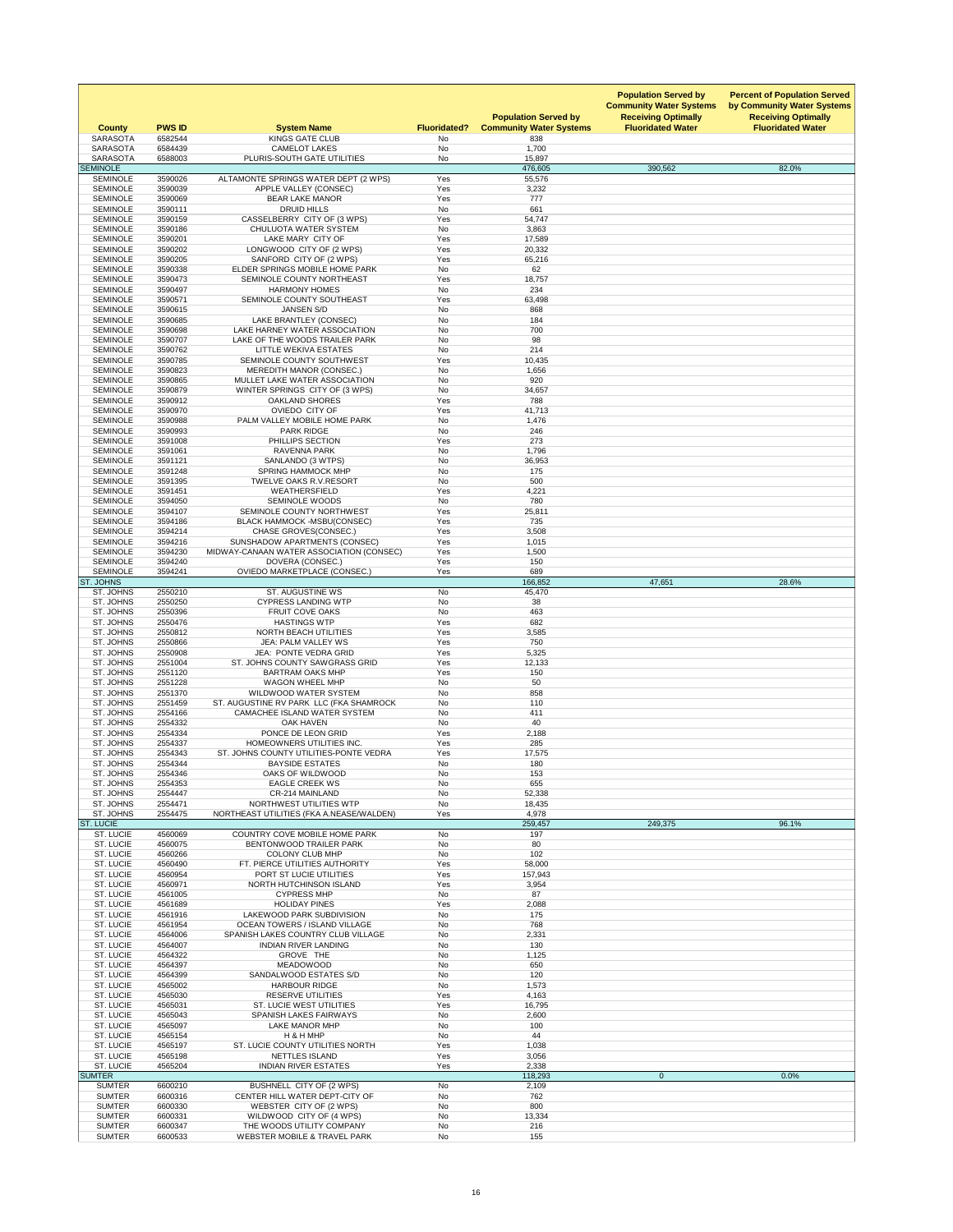| <b>County</b><br><b>SUMTER</b>     | <b>PWS ID</b><br>6600990 | <b>System Name</b><br>LAKE PANASOFFKEE WATER ASSN 2WPS                   | <b>Fluoridated?</b><br><b>No</b> | <b>Population Served by</b><br><b>Community Water Systems</b><br>4,642 | <b>Population Served by</b><br><b>Community Water Systems</b><br><b>Receiving Optimally</b><br><b>Fluoridated Water</b> | <b>Percent of Population Served</b><br>by Community Water Systems<br><b>Receiving Optimally</b><br><b>Fluoridated Water</b> |
|------------------------------------|--------------------------|--------------------------------------------------------------------------|----------------------------------|------------------------------------------------------------------------|-------------------------------------------------------------------------------------------------------------------------|-----------------------------------------------------------------------------------------------------------------------------|
| <b>SUMTER</b>                      | 6601062                  | LEISURE TIME MOBILE HOME PARK                                            | <b>No</b>                        | 112                                                                    |                                                                                                                         |                                                                                                                             |
| <b>SUMTER</b>                      | 6601345                  | <b>CAROLYN &amp; RON'S FAMILY PARK</b>                                   | <b>No</b>                        | 60                                                                     |                                                                                                                         |                                                                                                                             |
| <b>SUMTER</b><br><b>SUMTER</b>     | 6601460<br>6601737       | RAILS END TR PK<br>SUMTER CORRECTIONAL INSTITUTION                       | No<br><b>No</b>                  | 150<br>2,008                                                           |                                                                                                                         |                                                                                                                             |
| <b>SUMTER</b>                      | 6601866                  | LAKE PANASOFFKEE KOA (AKA TURTLEBACK RV                                  | <b>No</b>                        | 200                                                                    |                                                                                                                         |                                                                                                                             |
| <b>SUMTER</b>                      | 6602058                  | CONTINENTAL COUNTRY CLUB 2WTP                                            | No                               | 1,888                                                                  |                                                                                                                         |                                                                                                                             |
| <b>SUMTER</b><br><b>SUMTER</b>     | 6604824<br>6604861       | <b>OAKLAND HILLS</b><br><b>COLEMAN CITY OF</b>                           | <b>No</b><br>No                  | 1,050<br>824                                                           |                                                                                                                         |                                                                                                                             |
| <b>SUMTER</b>                      | 6604862                  | LITTLE SUMTER UTILITIES 3WPS                                             | <b>No</b>                        | 25,382                                                                 |                                                                                                                         |                                                                                                                             |
| <b>SUMTER</b>                      | 6605002                  | JUMPER CREEK UTILITY COMPANY                                             | <b>No</b>                        | 50                                                                     |                                                                                                                         |                                                                                                                             |
| <b>SUMTER</b><br><b>SUMTER</b>     | 6605012<br>6605023       | NORTH SUMTER UTILITY 3WPS<br>ORANGE BLOSSOM UTILITIES INC                | <b>No</b><br><b>No</b>           | 44,517<br>335                                                          |                                                                                                                         |                                                                                                                             |
| <b>SUMTER</b>                      | 6605038                  | <b>CENTRAL SUMTER UTILITY</b>                                            | <b>No</b>                        | 19,699                                                                 |                                                                                                                         |                                                                                                                             |
| <b>SUWANNEE</b>                    |                          |                                                                          |                                  | 14,719                                                                 | 12,340                                                                                                                  | 83.8%                                                                                                                       |
| <b>SUWANNEE</b><br><b>SUWANNEE</b> | 2610012<br>2610109       | ADVENT CHRISTIAN VILLAGE<br><b>BRANFORD WTP</b>                          | <b>No</b><br><b>No</b>           | 784<br>700                                                             |                                                                                                                         |                                                                                                                             |
| <b>SUWANNEE</b>                    | 2610203                  | LIVE OAK WTP                                                             | Yes                              | 12,340                                                                 |                                                                                                                         |                                                                                                                             |
| <b>SUWANNEE</b>                    | 2610370                  | FLORIDA SHERIFF'S BOYS RANCH                                             | <b>No</b>                        | 100                                                                    |                                                                                                                         |                                                                                                                             |
| <b>SUWANNEE</b><br><b>SUWANNEE</b> | 2611239<br>2611246       | <b>WAYNE FRIER'S TRAILER PARK</b><br><b>WELLBORN WTP</b>                 | <b>No</b><br>No                  | 295<br>500                                                             |                                                                                                                         |                                                                                                                             |
| <b>TAYLOR</b>                      |                          |                                                                          |                                  | 13,131                                                                 | 8,900                                                                                                                   | 67.8%                                                                                                                       |
| <b>TAYLOR</b>                      | 2620208                  | PERRY WATER SYSTEM                                                       | Yes                              | 8,900                                                                  |                                                                                                                         |                                                                                                                             |
| <b>TAYLOR</b><br><b>TAYLOR</b>     | 2621102<br>2624165       | <b>BIG BEND WATER AUTHORITY</b><br>TAYLOR COASTAL WATER & SEWER DISTRICT | <b>No</b><br><b>No</b>           | 3,000<br>1,231                                                         |                                                                                                                         |                                                                                                                             |
| <b>UNION</b>                       |                          |                                                                          |                                  | 4,800                                                                  | $\overline{0}$                                                                                                          | 0.0%                                                                                                                        |
| <b>UNION</b>                       | 2630202                  | <b>LAKE BUTLER WTP</b>                                                   | No                               | 1,800                                                                  |                                                                                                                         |                                                                                                                             |
| <b>UNION</b><br><b>VOLUSIA</b>     | 2634222                  | RECEPTION AND MEDICAL CENTER                                             | No                               | 3,000<br>497,869                                                       | 338,813                                                                                                                 | 68.1%                                                                                                                       |
| <b>VOLUSIA</b>                     | 3640019                  | <b>JOHN KNOX VILLAGE</b>                                                 | No                               | 740                                                                    |                                                                                                                         |                                                                                                                             |
| <b>VOLUSIA</b>                     | 3640156                  | <b>MEADOWLEA ESTATES</b>                                                 | <b>No</b>                        | 438                                                                    |                                                                                                                         |                                                                                                                             |
| <b>VOLUSIA</b><br><b>VOLUSIA</b>   | 3640158<br>3640275       | VC/CASSADAGA WATER SUPPLY (WS#5)<br><b>DAYTONA BEACH</b>                 | No<br>Yes                        | 289<br>88,918                                                          |                                                                                                                         |                                                                                                                             |
| <b>VOLUSIA</b>                     | 3640285                  | APPLEGATE ESTATES MHP                                                    | No                               | 275                                                                    |                                                                                                                         |                                                                                                                             |
| <b>VOLUSIA</b>                     | 3640286                  | DELAND CITY OF                                                           | Yes                              | 48,420                                                                 |                                                                                                                         |                                                                                                                             |
| <b>VOLUSIA</b><br><b>VOLUSIA</b>   | 3640287<br>3640331       | <b>DELTONA WATER</b><br>EDGEWATER CITY OF                                | <b>No</b><br>No                  | 75,904<br>23,575                                                       |                                                                                                                         |                                                                                                                             |
| <b>VOLUSIA</b>                     | 3640336                  | <b>ELDORADO ESTATES</b>                                                  | No                               | 263                                                                    |                                                                                                                         |                                                                                                                             |
| <b>VOLUSIA</b>                     | 3640403                  | FLORIDA UNITED METHODIST CHILDRENS HOME                                  | <b>No</b>                        | 374                                                                    |                                                                                                                         |                                                                                                                             |
| <b>VOLUSIA</b><br><b>VOLUSIA</b>   | 3640412<br>3640528       | <b>VC/SPRUCE CREEK WTP-15</b><br><b>HIDDEN VALLEY MHP</b>                | No<br>No                         | 3,324<br>275                                                           |                                                                                                                         |                                                                                                                             |
| <b>VOLUSIA</b>                     | 3640557                  | <b>CITY OF HOLLY HILL</b>                                                | Yes                              | 13,437                                                                 |                                                                                                                         |                                                                                                                             |
| <b>VOLUSIA</b>                     | 3640643                  | <b>KOVE ESTATES</b>                                                      | <b>No</b>                        | 552                                                                    |                                                                                                                         |                                                                                                                             |
| <b>VOLUSIA</b><br><b>VOLUSIA</b>   | 3640658<br>3640682       | <b>KINGSTON SHORES</b><br>LAKE ASHBY MHP                                 | No<br>No                         | 212<br>92                                                              |                                                                                                                         |                                                                                                                             |
| <b>VOLUSIA</b>                     | 3640683                  | <b>LAKE BERESFORD</b>                                                    | <b>No</b>                        | 1,976                                                                  |                                                                                                                         |                                                                                                                             |
| <b>VOLUSIA</b>                     | 3640727                  | LAKESIDE VILLAGE MOBILE HOME PARK                                        | No                               | 60                                                                     |                                                                                                                         |                                                                                                                             |
| <b>VOLUSIA</b><br><b>VOLUSIA</b>   | 3640748<br>3640876       | LEMON BLUFF WATER ASSOCIATION<br>CITY OF NEW SMYRNA BEACH                | No<br>Yes                        | 190<br>52,398                                                          |                                                                                                                         |                                                                                                                             |
| <b>VOLUSIA</b>                     | 3640945                  | ORANGE CITY COUNTRY VILLAGE                                              | No                               | 1,293                                                                  |                                                                                                                         |                                                                                                                             |
| <b>VOLUSIA</b>                     | 3640946                  | <b>ORANGE CITY UTILITIES</b>                                             | No                               | 7,606                                                                  |                                                                                                                         |                                                                                                                             |
| <b>VOLUSIA</b><br><b>VOLUSIA</b>   | 3640955<br>3640963       | ORANGEWOOD MOBILE HOME PARK<br><b>ORMOND BEACH</b>                       | No<br>Yes                        | 67<br>50,632                                                           |                                                                                                                         |                                                                                                                             |
| <b>VOLUSIA</b>                     | 3641014                  | <b>VC/PINE ISLAND WTP-10</b>                                             | <b>No</b>                        | 294                                                                    |                                                                                                                         |                                                                                                                             |
| <b>VOLUSIA</b>                     | 3641041                  | TOWN OF PONCE INLET                                                      | Yes                              | 3,666                                                                  |                                                                                                                         |                                                                                                                             |
| <b>VOLUSIA</b><br><b>VOLUSIA</b>   | 3641044<br>3641216       | PORT ORANGE CITY OF<br>SOUTH DAYTONA CITY OF                             | Yes<br>Yes                       | 67,898<br>12,437                                                       |                                                                                                                         |                                                                                                                             |
| <b>VOLUSIA</b>                     | 3641308                  | <b>SUNNY SANDS RESORT</b>                                                | No                               | 100                                                                    |                                                                                                                         |                                                                                                                             |
| <b>VOLUSIA</b>                     | 3641315                  | ENCORE-SUNSHINE HOLIDAY PARK                                             | No                               | 196                                                                    |                                                                                                                         |                                                                                                                             |
| <b>VOLUSIA</b><br><b>VOLUSIA</b>   | 3641324<br>3641336       | PIERSON TOWN OF<br><b>VC/SOUTHWEST WATER SYSTEM</b>                      | <b>No</b><br>No                  | 2,657<br>20,725                                                        |                                                                                                                         |                                                                                                                             |
| <b>VOLUSIA</b>                     | 3641373                  | <b>TOMOKA VIEW ESTATES</b>                                               | <b>No</b>                        | 488                                                                    |                                                                                                                         |                                                                                                                             |
| <b>VOLUSIA</b>                     | 3641399                  | <b>TWIN RIVERS ESTATES</b>                                               | <b>No</b>                        | 191                                                                    |                                                                                                                         |                                                                                                                             |
| <b>VOLUSIA</b><br><b>VOLUSIA</b>   | 3641401<br>3641444       | <b>TYMBER CREEK UTILITIES</b><br>PHOENIX ESTATES                         | Yes<br><b>No</b>                 | 1,007<br>171                                                           |                                                                                                                         |                                                                                                                             |
| <b>VOLUSIA</b>                     | 3641550                  | <b>CITY OF LAKE HELEN</b>                                                | No                               | 2,700                                                                  |                                                                                                                         |                                                                                                                             |
| <b>VOLUSIA</b>                     | 3644119                  | VILLAGE OF PINE RUN UTILITY CORP.                                        | No                               | 258                                                                    |                                                                                                                         |                                                                                                                             |
| <b>VOLUSIA</b><br><b>VOLUSIA</b>   | 3644123<br>3644125       | <b>VC/HALIFAX PLANTATION (WTP-8)</b><br><b>MAGNOLIA VILLAGE</b>          | <b>No</b><br><b>No</b>           | 4,419<br>394                                                           |                                                                                                                         |                                                                                                                             |
| <b>VOLUSIA</b>                     | 3644127                  | <b>JUNGLE DEN</b>                                                        | No                               | 230                                                                    |                                                                                                                         |                                                                                                                             |
| <b>VOLUSIA</b>                     | 3644155                  | <b>VC/SOUTHWEST WTP-2</b>                                                | <b>No</b>                        | 3,638                                                                  |                                                                                                                         |                                                                                                                             |
| <b>VOLUSIA</b><br><b>VOLUSIA</b>   | 3644279<br>3644292       | <b>HALCRESS MHP</b><br>LAKE REESER COTTAGES                              | No<br>No                         | 30<br>54                                                               |                                                                                                                         |                                                                                                                             |
| <b>VOLUSIA</b>                     | 3644327                  | <b>VC/STONE ISLAND</b>                                                   | <b>No</b>                        | 700                                                                    |                                                                                                                         |                                                                                                                             |
| <b>VOLUSIA</b>                     | 3644328                  | <b>VC/ENTERPRISE</b>                                                     | No                               | 266                                                                    |                                                                                                                         |                                                                                                                             |
| <b>VOLUSIA</b><br><b>VOLUSIA</b>   | 3644329<br>3644332       | <b>VC/SOUTHEAST VOLUSIA INTERCONNECTED-WS#7</b><br>VC/NEW HOPE WTP-20    | No<br><b>No</b>                  | 3,717<br>235                                                           |                                                                                                                         |                                                                                                                             |
| <b>VOLUSIA</b>                     | 3644349                  | VC/LAKES OF PINE RUN SUBDIVISION (WS#9)                                  | No                               | 88                                                                     |                                                                                                                         |                                                                                                                             |
| <b>WAKULLA</b>                     |                          |                                                                          |                                  | 22,505                                                                 | 643                                                                                                                     | 2.9%                                                                                                                        |
| <b>WAKULLA</b><br><b>WAKULLA</b>   | 1650514<br>1650612       | PANACEA AREA WATER SYSTEM<br>SOPCHOPPY CITY OF                           | <b>No</b><br><b>No</b>           | 2,650<br>8,554                                                         |                                                                                                                         |                                                                                                                             |
| <b>WAKULLA</b>                     | 1650630                  | ST. MARKS CITY OF WATER SYS.                                             | Yes                              | 643                                                                    |                                                                                                                         |                                                                                                                             |
| <b>WAKULLA</b>                     | 1650778                  | <b>MYSTERIOUS WATERS SUBDIVISION</b>                                     | <b>No</b>                        | 195                                                                    |                                                                                                                         |                                                                                                                             |
| <b>WAKULLA</b><br><b>WAKULLA</b>   | 1650785<br>1650791       | WAKULLA REGIONAL-(AKA GULF COAST)<br><b>WINCO UTILITIES W/S</b>          | No<br><b>No</b>                  | 6,572<br>3,545                                                         |                                                                                                                         |                                                                                                                             |
| <b>WAKULLA</b>                     | 1650792                  | <b>WAKULLA WATER SYSTEM (RIVERSINK)</b>                                  | No                               | 346                                                                    |                                                                                                                         |                                                                                                                             |
| <b>WALTON</b>                      |                          |                                                                          |                                  | 104,279                                                                | $\overline{0}$                                                                                                          | 0.0%                                                                                                                        |
| <b>WALTON</b><br><b>WALTON</b>     | 1660028<br>1660196       | ARGYLE WATER SYSTEM INC.<br>DEFUNIAK SPRINGS W/S CITY OF                 | <b>No</b><br>No                  | 1,134<br>17,094                                                        |                                                                                                                         |                                                                                                                             |
| <b>WALTON</b>                      | 1660290                  | FREEPORT CITY OF                                                         | No                               | 8,508                                                                  |                                                                                                                         |                                                                                                                             |
| <b>WALTON</b>                      | 1660370                  | INLET BEACH WATER SYSTEM INC.                                            | No                               | 1,603                                                                  |                                                                                                                         |                                                                                                                             |
| <b>WALTON</b><br><b>WALTON</b>     | 1660407<br>1660524       | LAKE SHARON ESTATES<br>PAXTON CITY OF                                    | No<br>No                         | 175<br>2,216                                                           |                                                                                                                         |                                                                                                                             |
| <b>WALTON</b>                      | 1660596                  | REGIONAL UTILITIES WATER SYSTEM                                          | <b>No</b>                        | 44,903                                                                 |                                                                                                                         |                                                                                                                             |
| <b>WALTON</b>                      | 1660615                  | SOUTH WALTON UTILITY COMPANY                                             | No                               | 22,295                                                                 |                                                                                                                         |                                                                                                                             |
| <b>WALTON</b><br><b>WALTON</b>     | 1660803<br>1664019       | MOSSY HEAD TOWN OF<br>NORTH BAY WATER SYSTEM                             | No<br>No                         | 3,162<br>3,189                                                         |                                                                                                                         |                                                                                                                             |
| <b>WASHINGTON</b>                  |                          |                                                                          |                                  | 10,603                                                                 | $\overline{0}$                                                                                                          | 0.0%                                                                                                                        |
| <b>WASHINGTON</b>                  | 1670119                  | CARYVILLE TOWN OF                                                        | No                               | 438                                                                    |                                                                                                                         |                                                                                                                             |
| <b>WASHINGTON</b>                  | 1670135                  | CHIPLEY CITY OF                                                          | No                               | 4,707                                                                  |                                                                                                                         |                                                                                                                             |